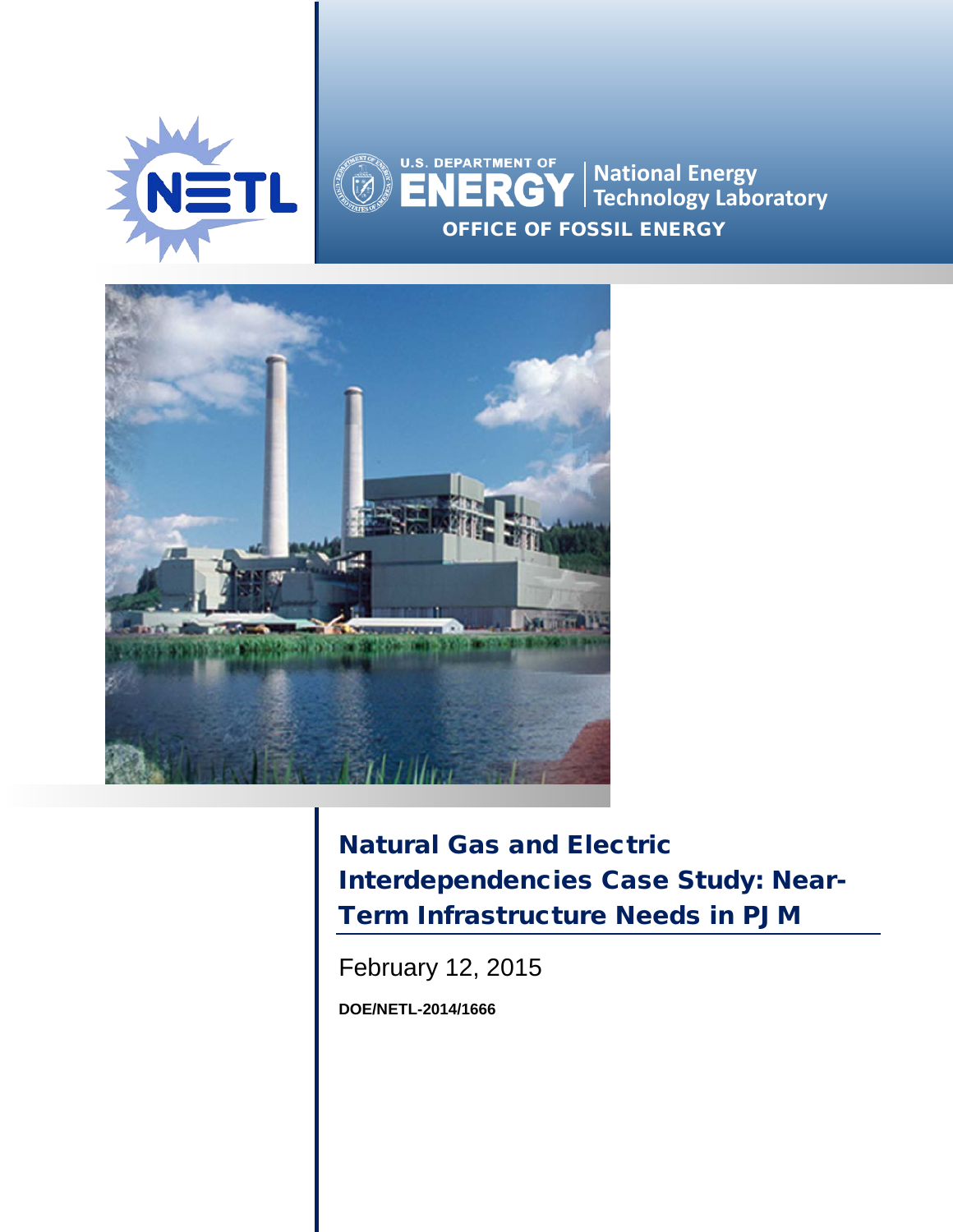# **Disclaimer**

This report was prepared as an account of work sponsored by an agency of the United States Government. Neither the United States Government nor any agency thereof, nor any of their employees, makes any warranty, express or implied, or assumes any legal liability or responsibility for the accuracy, completeness, or usefulness of any information, apparatus, product, or process disclosed, or represents that its use would not infringe privately owned rights. Reference therein to any specific commercial product, process, or service by trade name, trademark, manufacturer, or otherwise does not necessarily constitute or imply its endorsement, recommendation, or favoring by the United States Government or any agency thereof. The views and opinions of authors expressed therein do not necessarily state or reflect those of the United States Government or any agency thereof.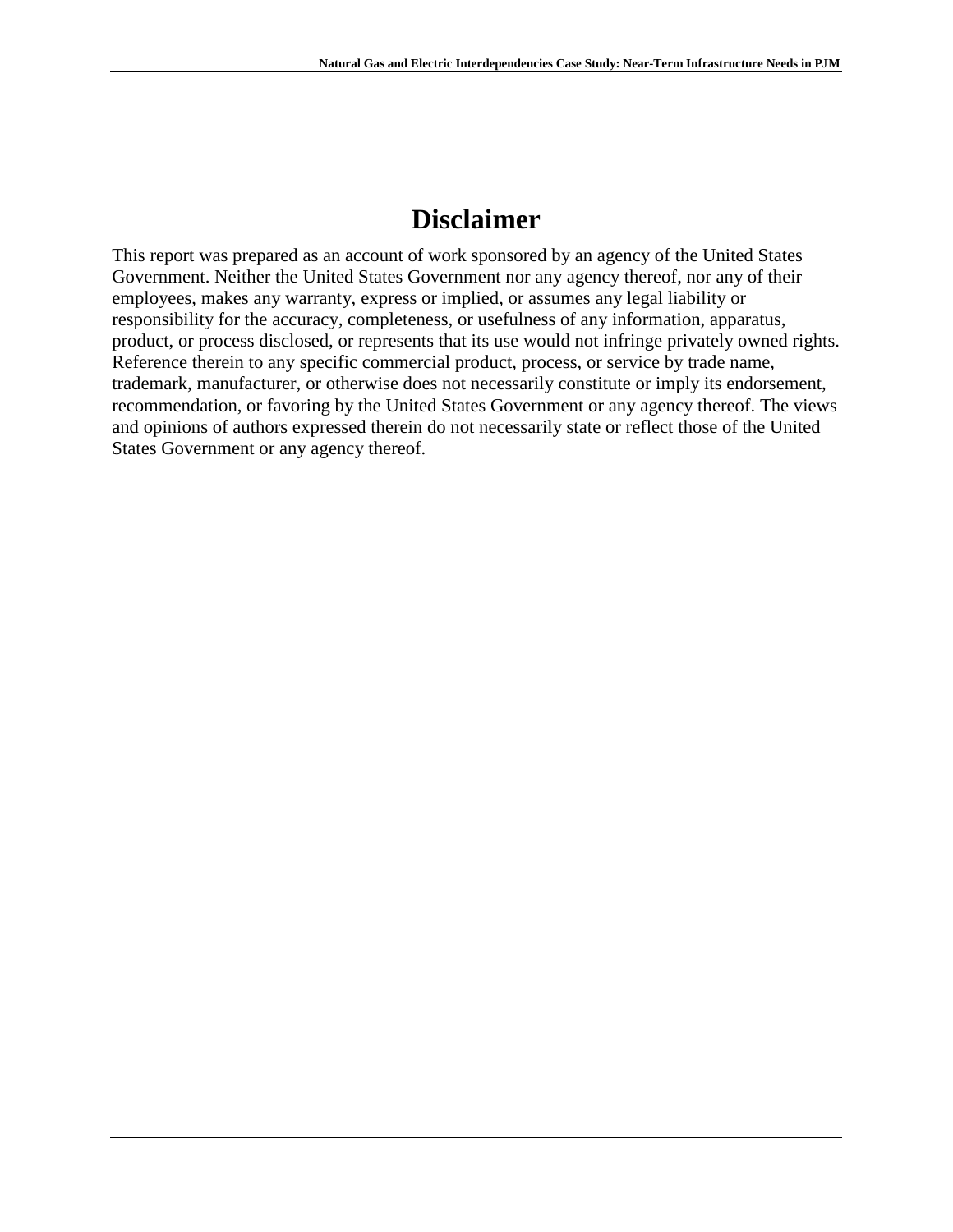#### **Prepared by:**

#### **National Energy Technology Laboratory (NETL)**

#### *Justin M. Adder*

*Thomas J. Tarka, P.E.*

#### **Strategic Energy Analysis & Planning Division**

**Energy Sector Planning and Analysis (ESPA)**

**Booz Allen Hamilton, Inc.**

**WorleyParsons Group, Inc.**

This report was prepared by Energy Sector Planning and Analysis (ESPA) for the United States Department of Energy (DOE), National Energy Technology Laboratory (NETL). This work was completed under DOE NETL Contract Number DE-FE0004001. This work was performed under ESPA Task 150.09.07.

The authors wish to acknowledge the excellent guidance, contributions, and cooperation of the NETL staff, particularly:

**Maria A. Hanley**, NETL Program Analyst

#### **DOE Contract Number DE-FE0004001**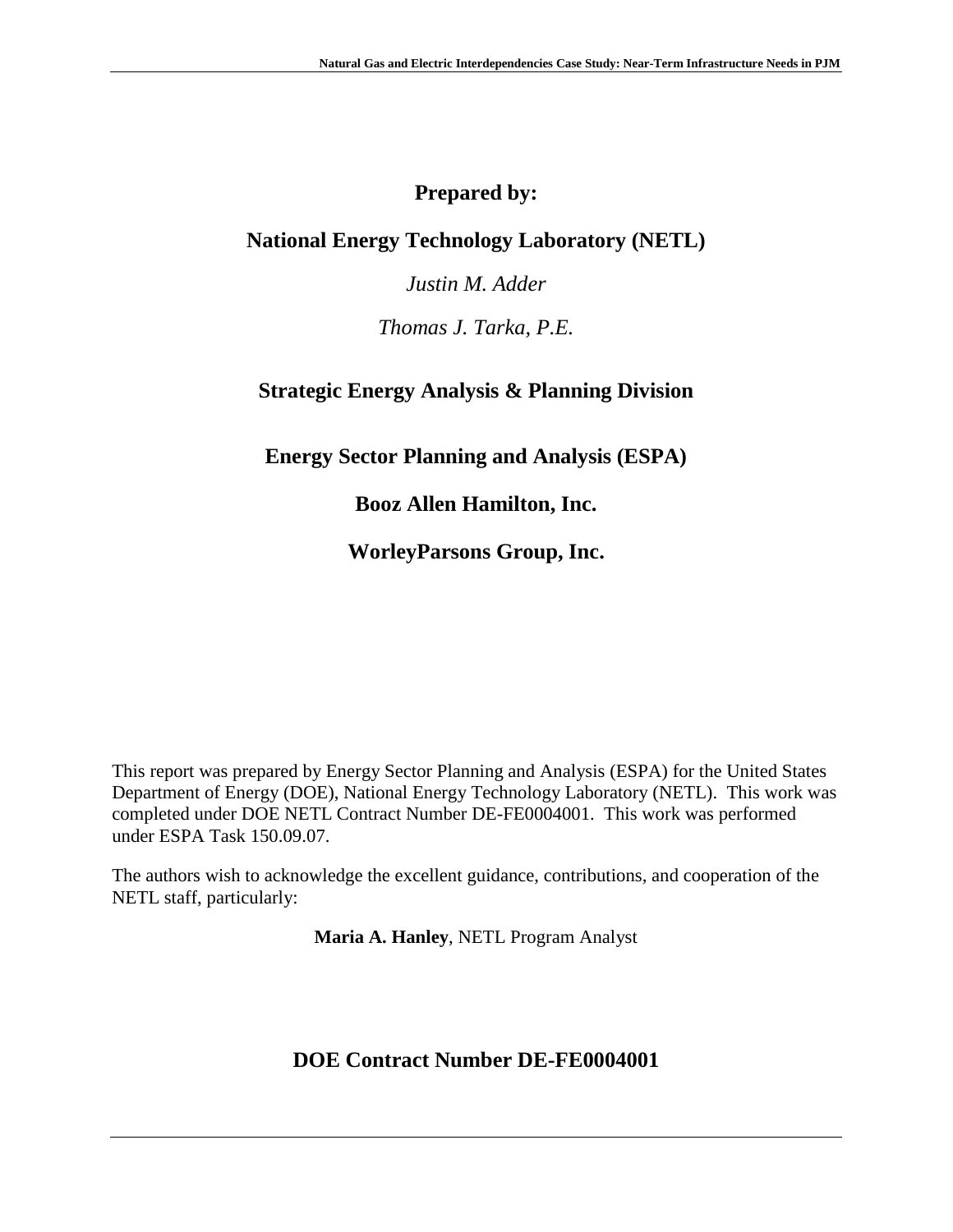This page intentionally left blank.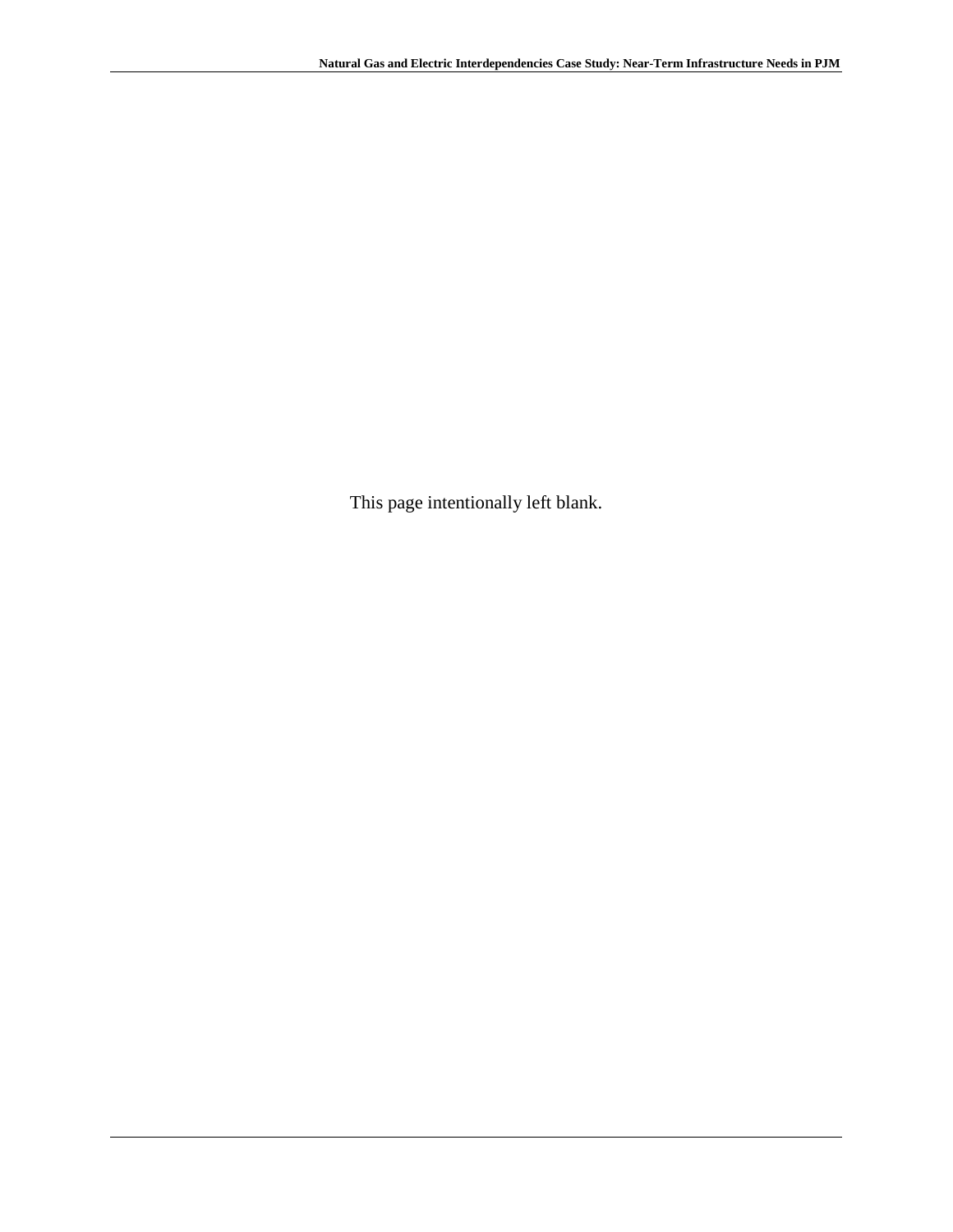# **Table of Contents**

| Appendix A: Natural Gas Pipeline and Electric Transmission Permitting Requirements34 |  |
|--------------------------------------------------------------------------------------|--|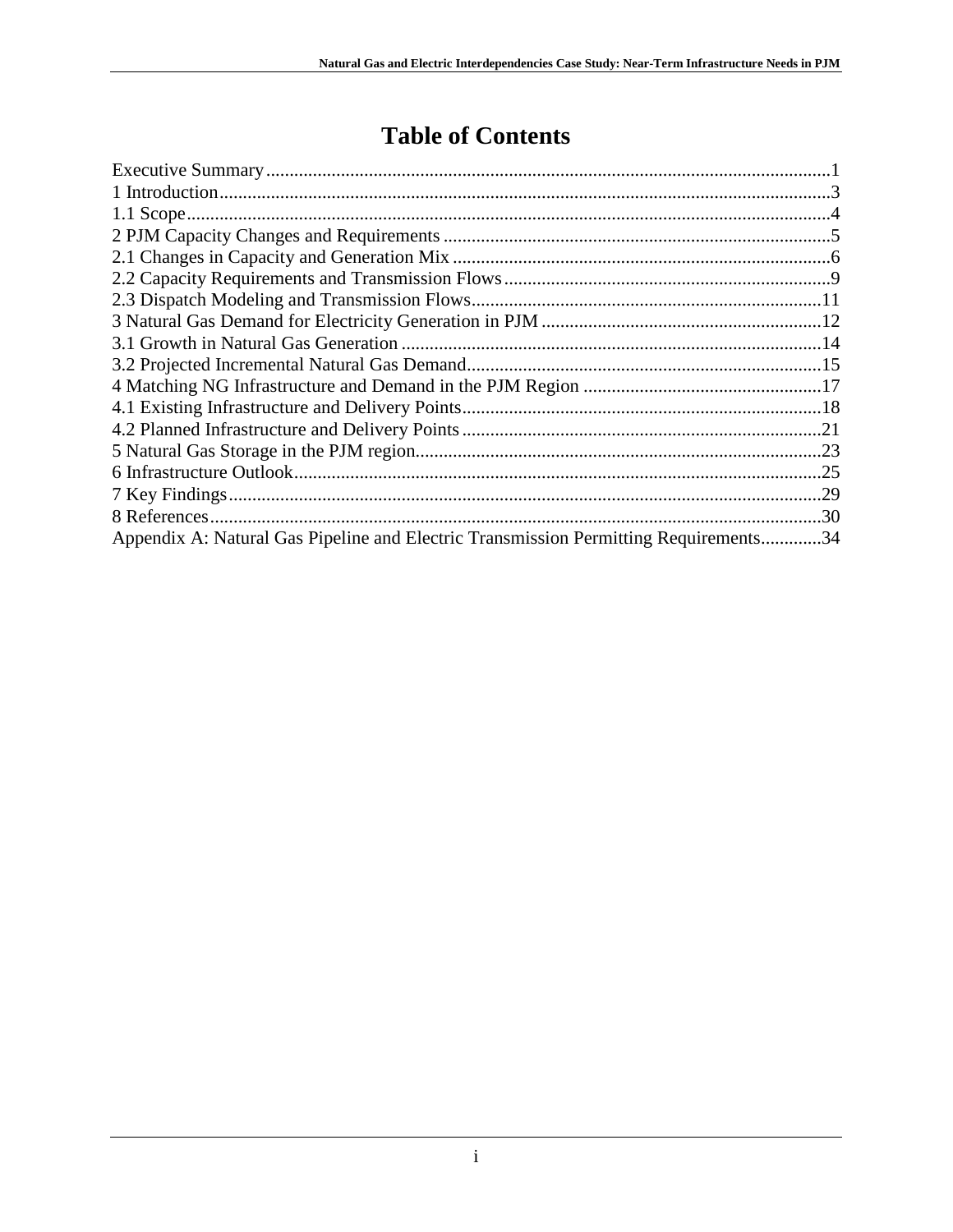# **Exhibits**

| Exhibit 2-1 PJM natural gas-fired and coal-fired capacity change 2014 to 2020                     |  |
|---------------------------------------------------------------------------------------------------|--|
|                                                                                                   |  |
|                                                                                                   |  |
| Exhibit 2-4 Cumulative change (GW) of the capacity mix for 2007-2020 period                       |  |
| Exhibit 2-5 PJM fleet capacity profile (%) for 2007-2020 period <i>manufacture contains and 8</i> |  |
| Exhibit 2-6 Required additional capacity to meet peak hour demand 2014 to 2020 10                 |  |
| Exhibit 2-7 Required additional capacity to meet NERC planning reserve requirements  10           |  |
|                                                                                                   |  |
|                                                                                                   |  |
|                                                                                                   |  |
|                                                                                                   |  |
|                                                                                                   |  |
| Exhibit 3-5 Forecasted incremental changes in PJM gas-fired electricity generation 15             |  |
|                                                                                                   |  |
| Exhibit 3-7 Incremental daily natural gas requirement for electricity generation in PJM 17        |  |
|                                                                                                   |  |
|                                                                                                   |  |
|                                                                                                   |  |
|                                                                                                   |  |
|                                                                                                   |  |
|                                                                                                   |  |
|                                                                                                   |  |
|                                                                                                   |  |
|                                                                                                   |  |
|                                                                                                   |  |
|                                                                                                   |  |
|                                                                                                   |  |
|                                                                                                   |  |
|                                                                                                   |  |
|                                                                                                   |  |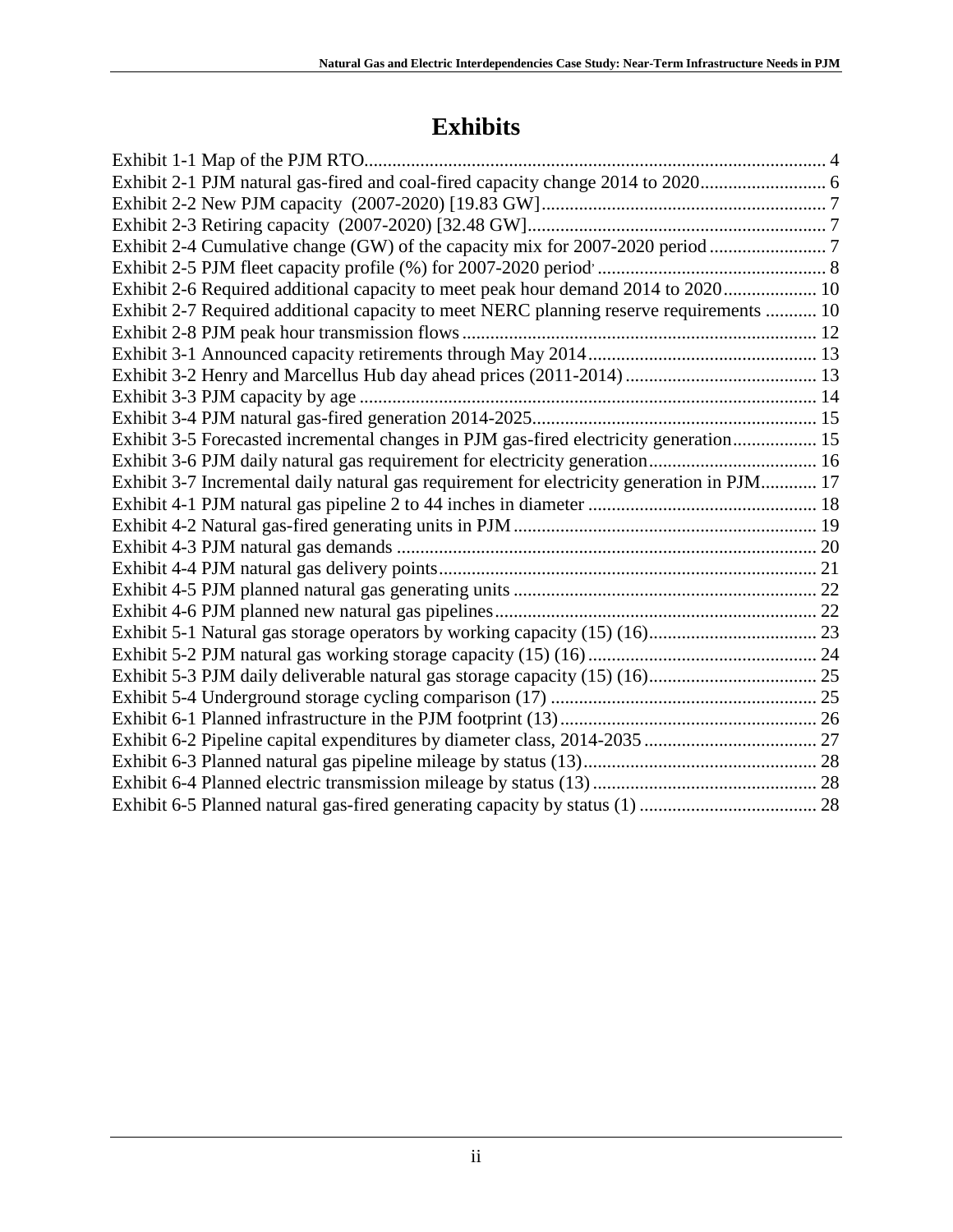# **Acronyms and Abbreviations**

| <b>AEO</b>      | <b>Annual Energy Outlook</b>               | MWh          | Mega-watt hour electric                   |
|-----------------|--------------------------------------------|--------------|-------------------------------------------|
| <b>Bcf</b>      | Billion cubic feet (natural gas)           | <b>NERC</b>  | North American Electric Reliability       |
| Bcf/d           | Billion cubic feet per day (natural gas)   |              | Corporation                               |
| <b>BRA</b>      | Base residual auction                      | <b>NETL</b>  | <b>National Energy Technology</b>         |
| <b>Btu</b>      | British thermal unit                       |              | Laboratory                                |
| <b>DOE</b>      | Department of Energy                       | NG           | Natural gas                               |
| <b>EIA</b>      | <b>Energy Information Administration</b>   | <b>NGCC</b>  | Natural gas combined cycle                |
| <b>ESPA</b>     | <b>Energy Sector Planning and Analysis</b> | <b>NGCT</b>  | Natural gas-fired combustion turbines     |
| <b>FERC</b>     | Federal Energy Regulatory Commission       | <b>NO</b> x  | Nitrous oxide                             |
| <b>GHG</b>      | Greenhouse gas                             | <b>NOPR</b>  | Notice of proposed rulemaking             |
| <b>GW</b>       | Giga-watt electric                         | <b>NSPS</b>  | New Source Performance Standards          |
| <b>HEDD</b>     | High Electric Demand Day                   | <b>NYISO</b> | New York Independent System               |
| <b>HHV</b>      | Higher heating value                       |              | Operator                                  |
| <b>IHS CERA</b> | <b>IHS Cambridge Energy Research</b>       | O&M          | Operation and maintenance                 |
|                 | Associates                                 | PJM          | PJM Interconnection, LLC                  |
| I.D.            | Inside diameter                            | <b>REX</b>   | <b>Rockies Express</b>                    |
| in              | Inches                                     | <b>RPS</b>   | Renewable Portfolio Standards             |
| kWh             | Kilo-watt hour electric                    | <b>RTEP</b>  | <b>Regional Transmission Expansion</b>    |
| <b>LDC</b>      | Local distribution company                 |              | Planning                                  |
| <b>MATS</b>     | Mercury and Air Toxics Standards           | <b>RTO</b>   | <b>Regional Transmission Organization</b> |
| mi              | Mile                                       | <b>SCED</b>  | Security constrained economic dispatch    |
| <b>MISO</b>     | Midcontinent Independent System            | <b>SERC</b>  | <b>SERC Reliability Corporation</b>       |
|                 | Operator, Inc.                             | TWh          | Tera-watt hour electric                   |
| <b>MMBtu</b>    | Million British thermal units              | U.S.         | <b>United States</b>                      |
| <b>MMcf</b>     | Million cubic feet (natural gas)           |              |                                           |
| MW              | Mega-watt electric                         |              |                                           |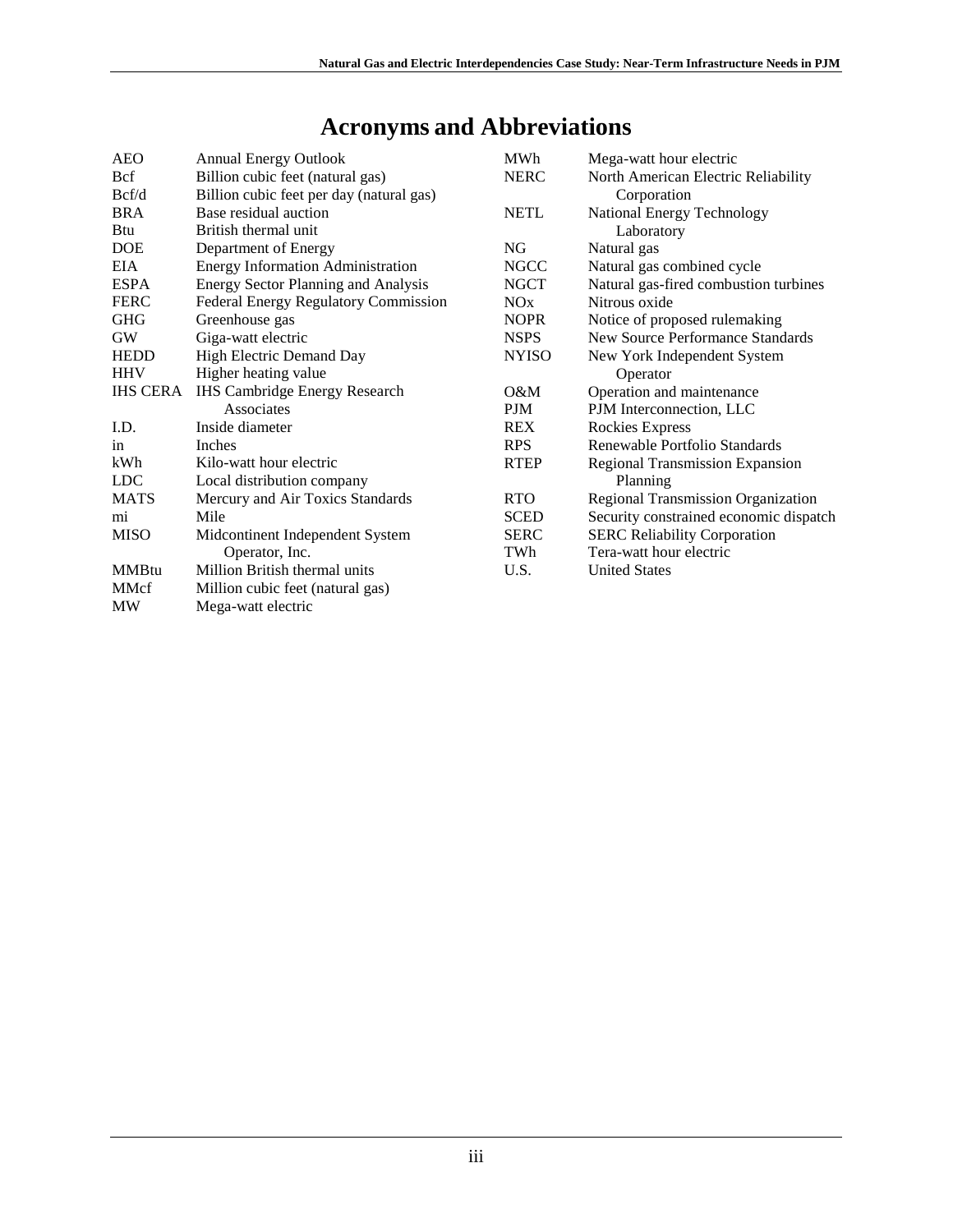This page intentionally left blank.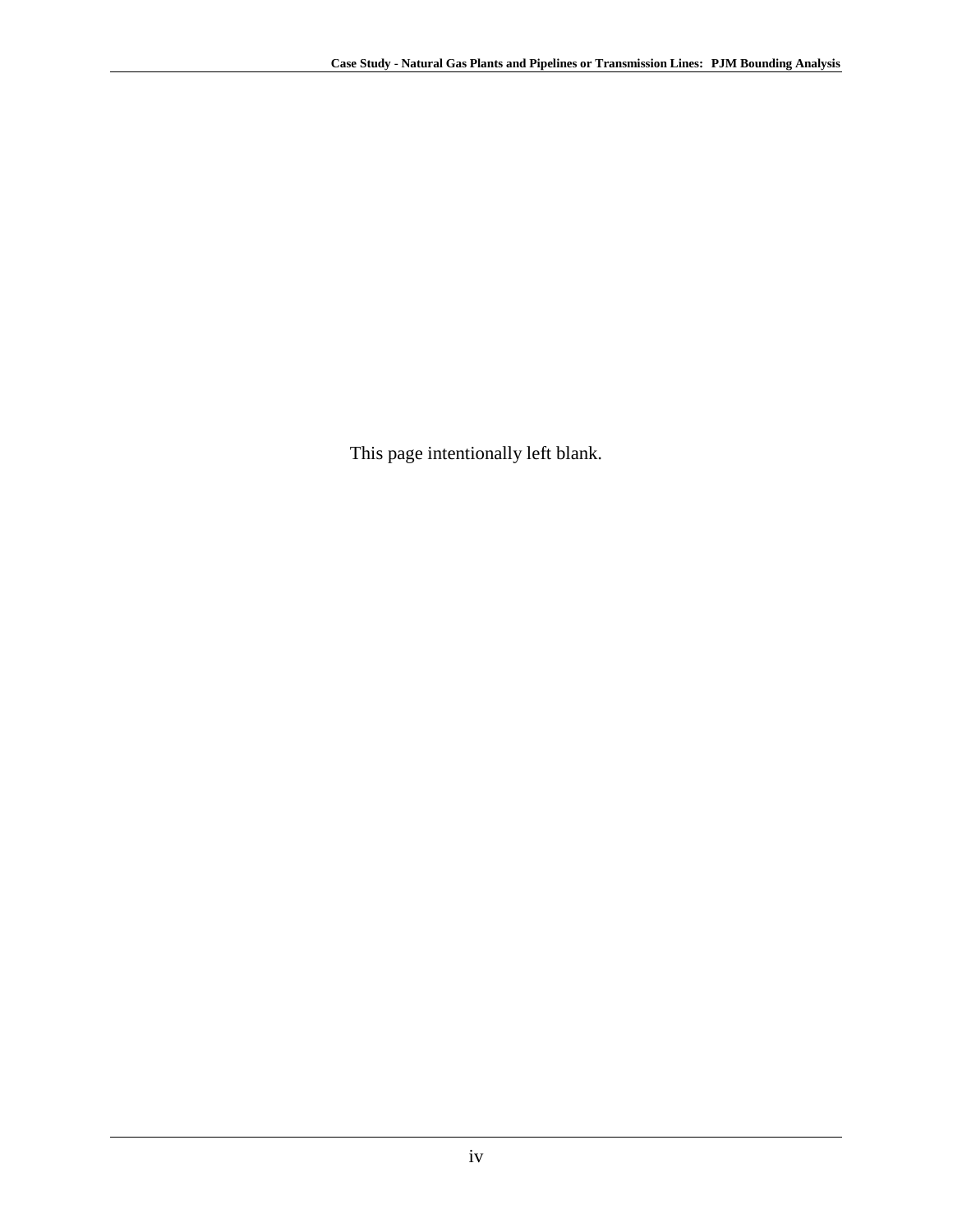# <span id="page-8-0"></span>**Executive Summary**

Market and regulatory forces are driving an increase in the use of natural gas (NG) for electricity generation in the United States. This is driving an increase in natural gas consumption, the construction of new natural gas-fired generation, and the increased utilization of existing natural gas-fired generation. Historically, however, the vast majority of natural gas power generation has not served as baseload power or operated at sustained, high capacity factors, but instead has provided generation to meet seasonal or daily peak loads. Therefore, this expansion in natural gas's role in power generation represents a transition which will require additional infrastructure and may present unanticipated challenges or costs.

This report examines the scope and scale of the transition about to occur in the next five to ten years, in terms of electrical generating capacity, increased demand for natural gas, and infrastructure needs. Both current and forecasted planned-certain electrical generating capacity<sup>[1](#page-8-1)</sup> mix and the current and forecasted natural gas infrastructure are evaluated to understand the potential risk areas with the shift from coal to gas. The PJM Interconnection, LLC (PJM) was selected as a case study because of the relatively large number of coal plant retirements and increasing reliance on natural gas-fired power plants within PJM's footprint.

It was found that in 2014, natural gas pipeline infrastructure was sufficient to meet current delivery needs, with spare capacity existing at the majority of natural gas delivery points in the PJM region. However, the shift in generating capacity towards both existing and new natural gas-fired generation, coupled with an increase in electricity imports from other Regional Transmission Organizations (RTOs) will require additional infrastructure in the near term. Notably, more than 6,000 miles of electrical transmission lines and 3,000 miles of natural gas pipelines are planned to go into service over the next five years.

New electrical generating capacity – beyond that which is currently accounted for as plannedcertain – is projected to be necessary starting in 2020 in order to meet peak demand. This will likely require additional transmission and pipeline infrastructure beyond what is planned, and timing considerations associated with the construction and permitting of such projects create the potential for short-term increases in pipeline congestion.

Key findings of this report include:

- The PJM region is expected experience a net loss in generating capacity of 15 GW, or 7 percent, from 2007 to 2020. New capacity added during this period will almost solely be natural gas-fired units.
- Natural gas generating capacity will increase from 28 percent of PJM's total generating capacity mix to 35 percent, slightly exceeding total coal-fired generating capacity. Most of this capacity will be located near existing natural gas infrastructure.

<span id="page-8-1"></span><sup>&</sup>lt;sup>1</sup> "Certain" capacity includes generating units listed within the Active Generation Queue that are permitted and under construction. Speculative generating units in the Active Generation Queue are omitted due to their uncertain nature. These units include generating units that are proposed approval pending or under feasibility study. Certain capacity includes two types of capacity, existing and planned. Existing-certain capacity is that which has completed construction, but is not yet delivering power to the electric grid. Planned-certain capacity is that which is currently under construction. Throughout this report, unless otherwise noted, certain capacity is considered to be the aggregate of existing and plannedcertain capacity.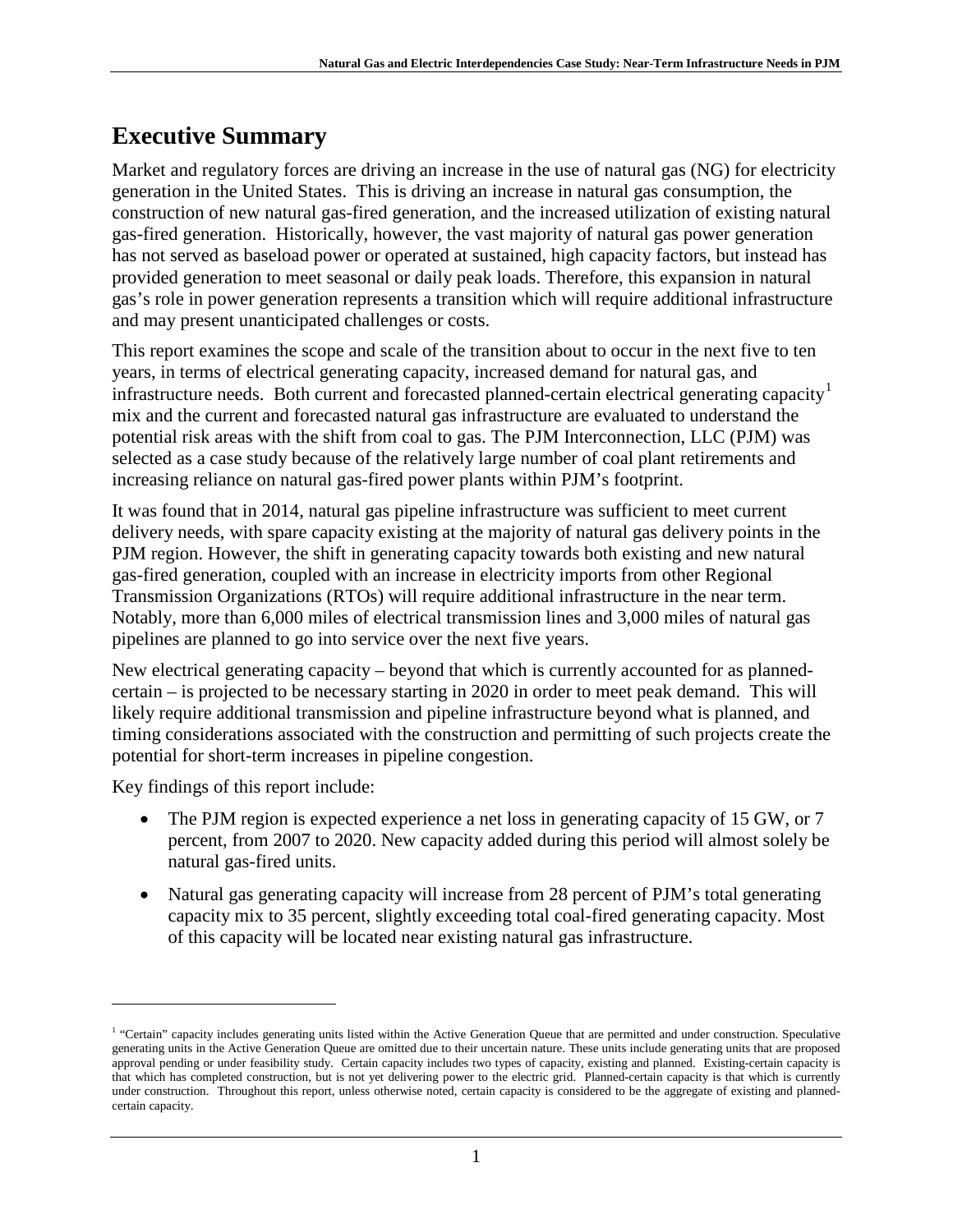- After 2020, additional generating capacity will be required to meet peak electricity demand, with a total of 14 GW to be required by 2025.
- A security-constrained economic dispatch model shows that the gas delivery requirements will increase 133 percent between 2014 and 2025, or an average of 8 percent per year, to meet future power generation needs. A number of factors might push this demand higher, e.g. if less efficient combustion turbines are built instead of combined cycle units due to timing issues, or, if the aforementioned capacity required after 2020 consists of natural gas-fired units.
- PJM is expected to become more heavily reliant upon power transmission imports from surrounding regions, increasing by a factor of eight from 1.3 GW in 2014/2015 to 10.6 GW in 2025/2026, peaking at 14.2 GW in 2023/2024.
- Currently, there are approximately 3,000 miles of new, mostly large, natural gas pipelines and 6,000 miles of transmission lines planned for the PJM region.
- Working natural gas storage is clustered in the central PJM region and has increased in recent years due to equipment upgrades and optimization at existing sites, growing by 4.2 percent since 2005 with the daily capacity deliverable from storage increasing by 7.8 percent. Significant growth in storage capacity is not anticipated in the near term as no new natural gas storage sites are planned.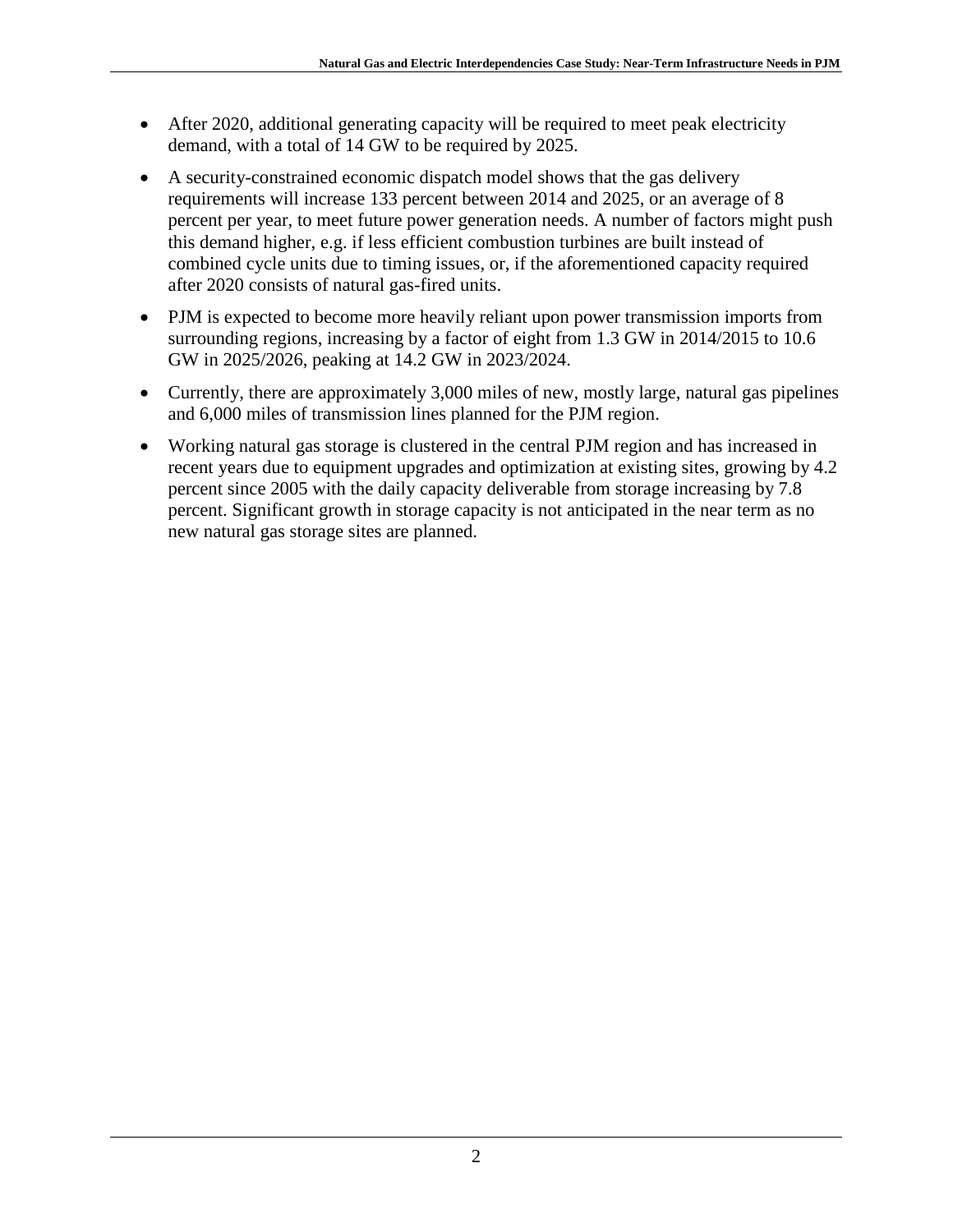# <span id="page-10-0"></span>**1 Introduction**

 $\overline{a}$ 

The electric grid is currently undergoing a significant shift as market and regulatory forces are driving a transition of the electric generating fleet from one whose primary fuel source is coal to one fueled by natural gas (NG). [2](#page-10-1)

This has elicited little cause for concern from certain sectors, based on the widely held view that natural gas supplies will remain plentiful and inexpensive in the near term due to new, unconventional (shale) gas development.<sup>[3](#page-10-2)</sup> Historically, however, the vast majority of natural gas power generation has not served as baseload power or operated at sustained, high capacity factors, but instead has provided generation to meet seasonal or daily peak loads. Therefore, this expansion in natural gas's role in power generation represents a transition which will require additional infrastructure and may present unanticipated challenges or costs. Taken together, these challenges present real risks of both higher energy costs – impacting the Nation's economy and the consumer – and reliability of the electric grid as natural gas becomes a more dominant fuel.

The goal of this report is to examine the scope and scale of the transition about to occur in the next five to ten years, in terms of plant retirements, capacity additions, and infrastructure needs. Because the impact of this shift will affect regions differently based on their generating capacity profile, it was necessary to focus on a single region and use that as a case study. This case study was then developed with the goal of answering the following questions:

- How much capacity is being retired?
- Is there enough new natural gas generating capacity to meet the need?
- What are the plans for new natural gas-fired capacity and natural gas infrastructure?
- What is the existing or proposed natural gas storage in the area?
- How do the natural gas/electrical systems perform during peak demand days?

PJM Interconnection, LLC (PJM) was selected because of the relatively large number of coal plant retirements and increasing reliance on natural gas-fired power plants within PJM's footprint. The PJM region encompasses a significant portion of the Eastern United States (U.S.), stretching from coastal areas of the Mid-Atlantic through the Ohio Valley and into the Chicago metropolitan area, (as shown in [Exhibit 1-1,](#page-11-1) using Ventyx (1)). This region also includes the Marcellus and Utica shale formations, which are currently being developed as significant new sources of natural gas.

<span id="page-10-1"></span><sup>&</sup>lt;sup>2</sup> The market and regulatory forces driving this shift are myriad. From a market perspective, sustained low natural gas prices resulting from new shale plays, relatively low electricity demand over the last five years, anemic capacity markets, and – until recently – mild winters are all factors. From a regulatory perspective, new environmental regulations such as the Mercury and Air Toxics Standards (MATS), and proposed regulations such as the New Source Performance Standards (NSPS) and other greenhouse gas (GHG) reduction initiatives are leading to coal retirements and increasing uncertainty in coal's role in the power sector. State and regional regulations such as state Renewable Portfolio Standards (RPS) are also placing pressure on coal. The uncertainty and current market forces all serve to drive utilities to natural gas generation, especially for capacity additions based on the relatively low capital requirements for such units. (32)

<span id="page-10-2"></span><sup>&</sup>lt;sup>3</sup> The vast majority of energy analysts remain bullish on natural gas supply from unconventional production. There are those who believe the resource base is either over-estimated, more costly to develop than anticipated, or that the market fundaments remain shaky. Two recent examples of the latter are a recent article in Nature and a report from the International Energy Association. (32)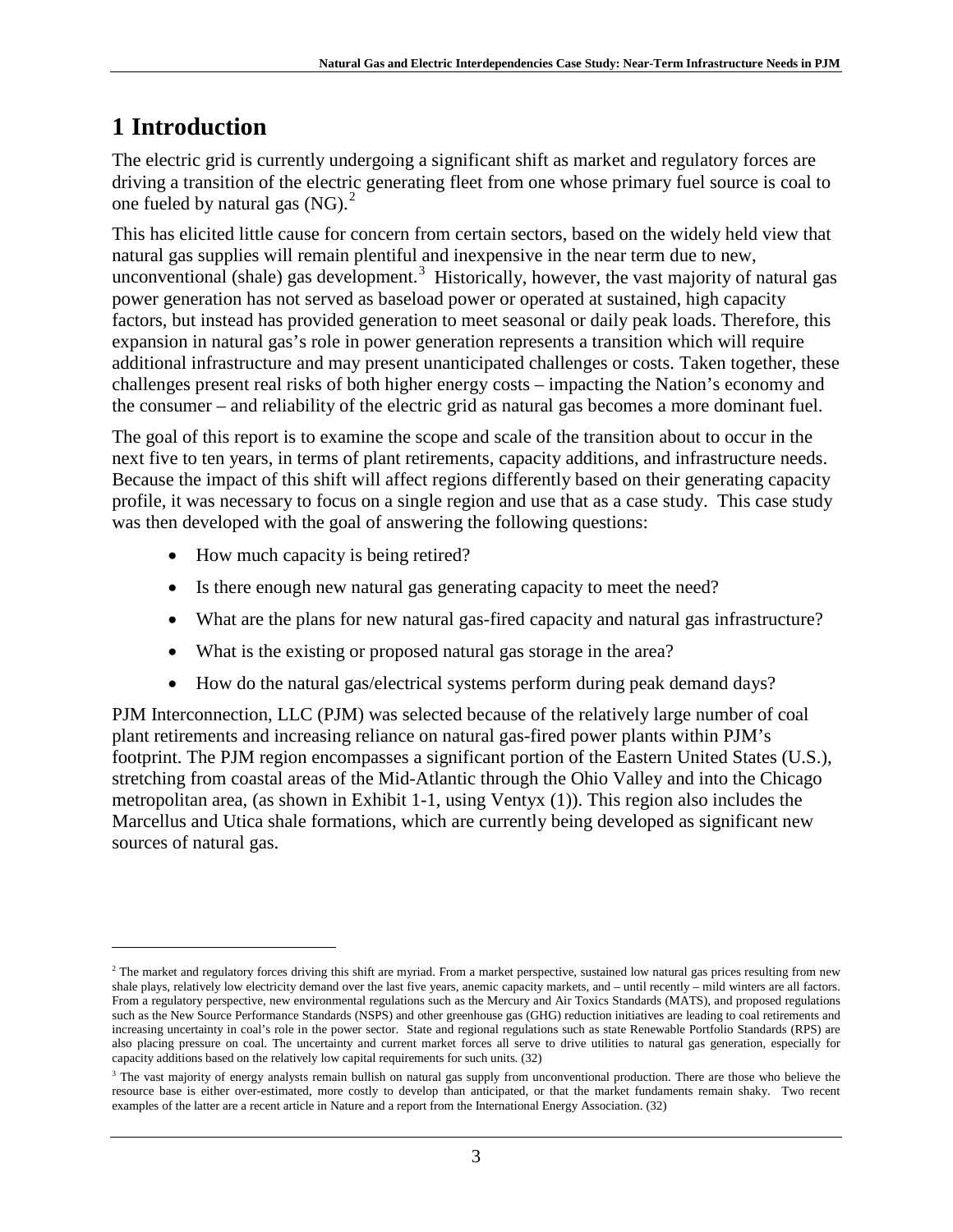<span id="page-11-1"></span>

**Exhibit 1-1 Map of the PJM RTO**

#### <span id="page-11-0"></span>**1.1 Scope**

This report provides the framework needed to determine the scope of issues facing the PJM region as it goes through this fleet transition. Some of this information may change over time as issues mature and industry discussions occur.

Specifically, this report will examine the following information regarding the PJM region:

- Current and forecasted power capacity mix
- Ability of forecasted capacity to meet forecasted peak loads, North-American Electricity Reliability Corporation (NERC) planning reserve threshold requirements, and PJM planning requirements
- Natural gas distribution infrastructure network and how it aligns with the locations of planned new natural gas power generating plants
- Location of natural gas storage facilities
- Barriers to increased natural gas-fired capacity

The data in this report is structured so that historical and near-term infrastructure information is provided through 2020, while forecasted information is projected through 2025. Historical and near-term infrastructure is considered through 2020 because this encompasses the typical development and regulatory periods for both (a) electric generating capacity and transmission, and (b) natural gas infrastructure, and these projects, therefore, have a high probability of being placed into service. Such projects are described as "planned-certain" throughout this document. Infrastructure with expected in-service dates beyond 2020 is considered highly speculative and, therefore, is not included.

Forecasts were performed through 2025 to encompass the 10-year planning horizon typically used by power system operators and to determine trends in utilization and potential needs beyond the near-term. An electric load growth rate of 1.8 percent annually was used for the duration of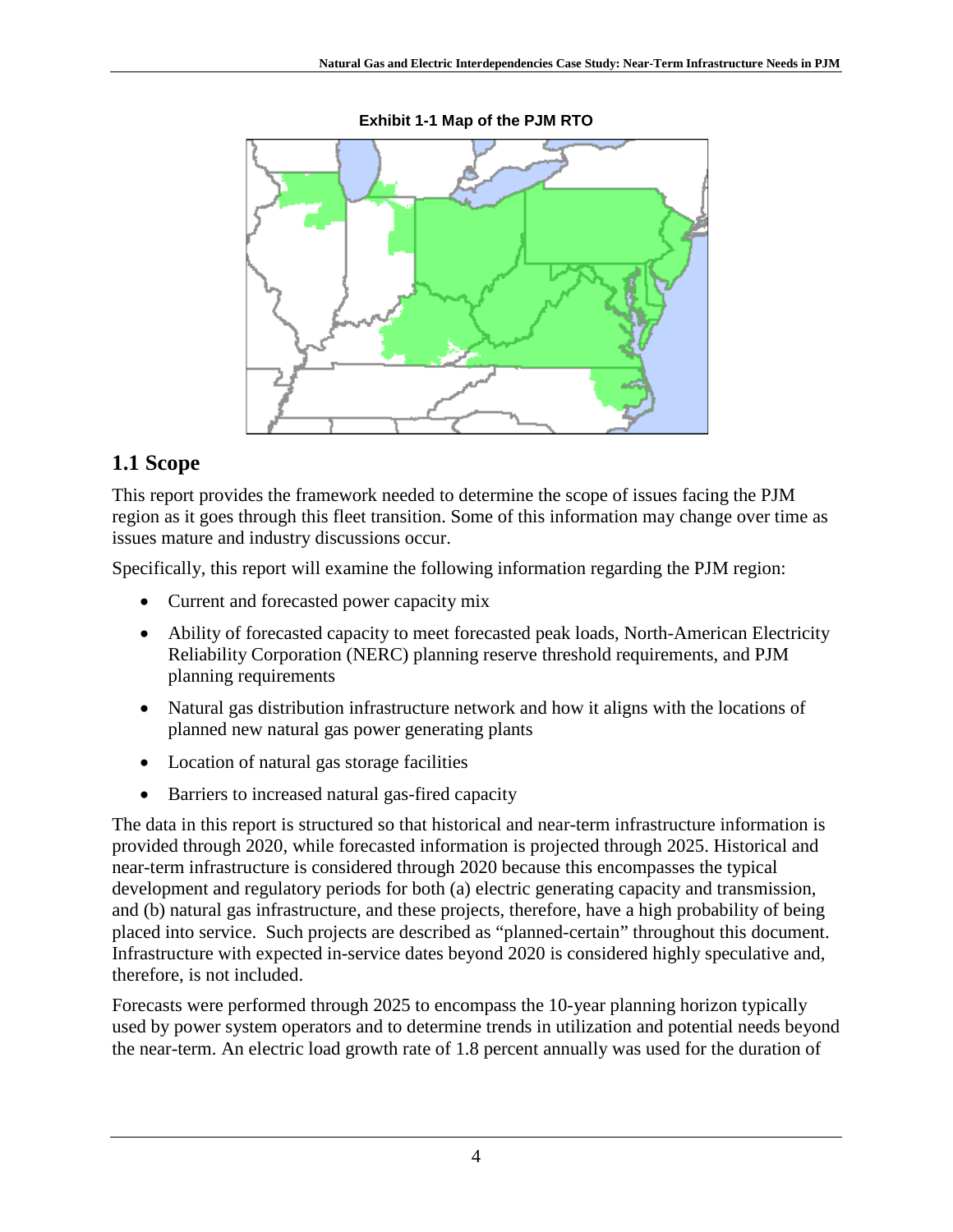the study period, based on forecasts by IHS Cambridge Energy Research Associates (IHS CERA).<sup>[4](#page-12-1)</sup> Near-term fuel prices through December 2015 were based on the U.S. Energy Information Administration's (EIA) Short-Term Energy Outlook (2), while long-term prices were based on the EIA's 2014 Annual Energy Outlook (AEO). (3)

There are a number of issues which are beyond the scope of this work. This report does not examine (a) risks surrounding the performance of the existing fleet – most notably whether the existing NG and coal fleet can operate at high capacity factors for sustained, multi-year periods, (b) impacts of other regulatory drivers which might result in additional coal retirements and therefore increased natural gas usage, (c) price impacts due to natural gas volatility, infrastructure upgrades, or other factors.

Also omitted are challenges which could make expanded natural gas usage in power generation a more significant transition than might be expected. These challenges include lack of significant onsite fuel storage, historically volatile prices, competition with home heating during winter months, and supply contract structures which have been traditionally focused on natural gas use as a peaking or opportunity fuel.<sup>[5](#page-12-2)</sup>

Lastly, natural gas market structures were excluded from this analysis due to the transition that is taking place in the natural gas and electricity marketplace. The Federal Energy Regulatory Commission (FERC) has recently released a notice of proposed rulemaking (NOPR) to better coordinate the scheduling of natural gas and electricity markets in light of increased reliance on natural gas for electric generation, as well as to provide additional flexibility to all shippers on interstate natural gas pipelines. (4) Finally, contracts for electricity providers to obtain natural gas were excluded from this report. There are multiple ways that natural gas contracts are structured and information on types of contracts and parties involved are not publicly available.

# <span id="page-12-0"></span>**2 PJM Capacity Changes and Requirements**

 $\overline{a}$ 

The manner in which the capacity mix is transitioning from coal to natural gas, and how these changes could impact PJM's ability to operate reliably was examined, in order to understand the change in capacity composition. This was done by examining what, if any, capacity additions (over those units which are already considered planned-certain additions) would be required to meet NERC planning reserve threshold requirements and forecasted peak loads. Electricity imports from other Regional Transmission Organizations (RTO) were also examined, particularly in light of PJM's limiting imports to no more than 6,500 MW (or 6.5 GW) beginning with the recent 2017/18 base residual auction (BRA) as a means of limiting both risk and reliance on imports.

<span id="page-12-1"></span><sup>&</sup>lt;sup>4</sup> It is important to note that the IHS growth rate is significantly higher than the growth rate utilized by PJM in the development of their 2014 and 2015 Load Forecast Reports. (29) The growth rates utilized by PJM in their forecast reports were 1.0% annually for summer peak through 2025 and 0.9% annually for winter peak through 2025 and were developed following the process defined in PJM Manual 19: Load Forecasting and Analysis. (30)

<span id="page-12-2"></span><sup>&</sup>lt;sup>5</sup> Unlike traditional baseload power plants, such as coal and nuclear, which are capable of long-term operation due to onsite fuel storage or long duration fuel life, very few natural gas power plants have NG stored onsite. Some plants are equipped to use a secondary fuel, usually a petroleum-derived liquid fuel like heating oil or diesel. For those NG plants with onsite storage, many of these plants have secondary fuel availability for multiple-day operation at full load, however, these plants represent only a fraction of the total natural gas-fired fleet.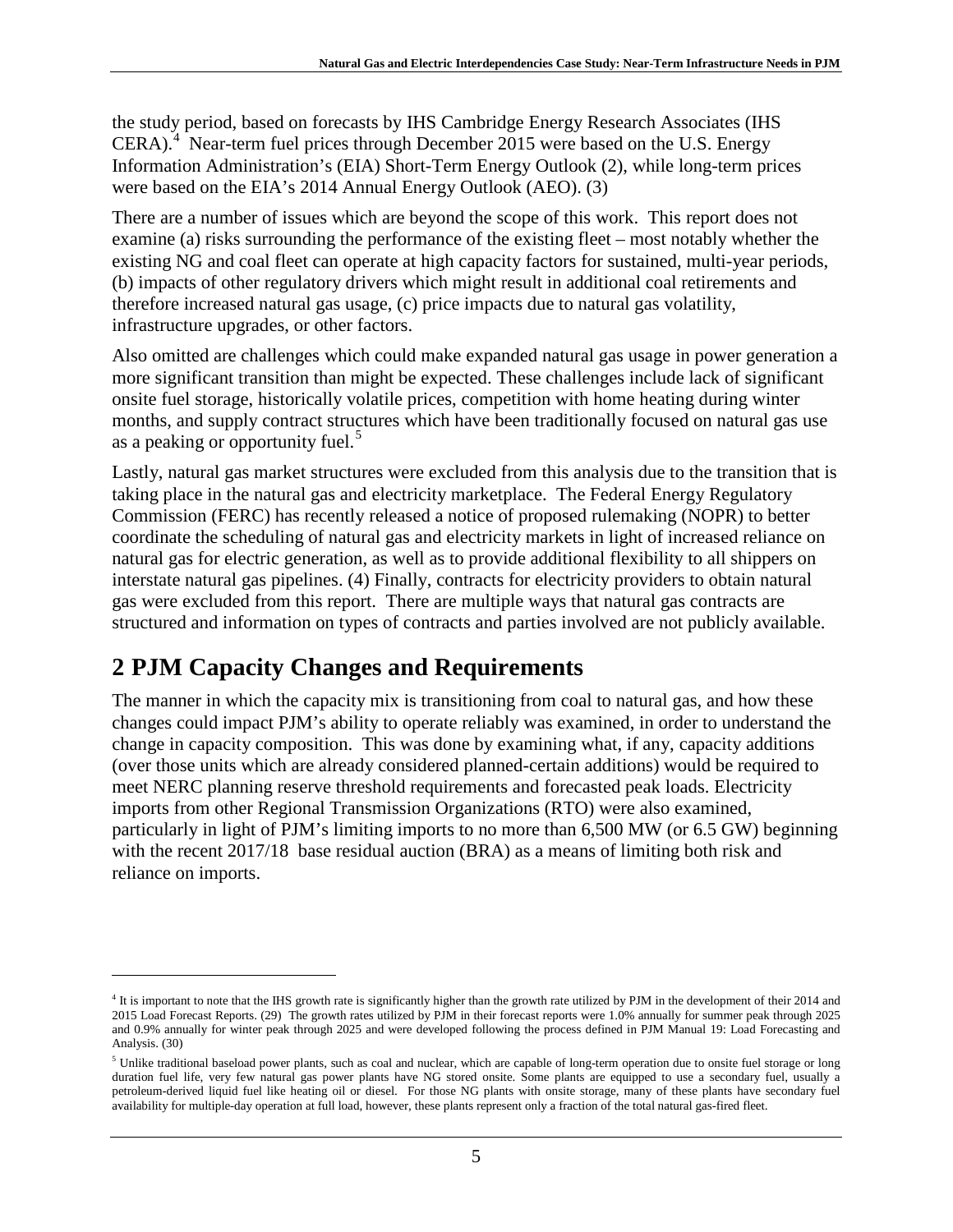It was found that:

 $\overline{a}$ 

- PJM will be required to add new capacity (beyond what is planned-certain) by 2016 in order to meet NERC reserve requirements, and by 2020 in order meet peak demand;
- Starting in 2015/2016, PJM will become increasingly dependent on imports, exceeding the self-imposed 6,500 MW import limit in the BRA, by increasing levels from 33 to over 100 percent;
- Capacity additions required to meet peak demand will be significant. The 14.2 GW of new capacity required is slightly more than the total capacity additions of 12.1 GW between 2007 and 2020, but will occur over a much shorter time span;
- If PJM limits imports to 6,500 MW, the need for additional new capacity will be accelerated.

These findings and the modeling methodology utilized to reach them are described below.

#### <span id="page-13-0"></span>**2.1 Changes in Capacity and Generation Mix**

Based on announced generating capacity retirements and planned-certain capacity additions from 2014 to 2020, PJM will add a significant amount of natural gas-fired capacity, while retiring a significant amount of coal-fired capacity, as shown in [Exhibit 2-1.](#page-13-1) (1) By 2020, over 13 GW of coal-fired capacity is expected to be retired in PJM, which will be replaced, in part, by 6.6 GW of natural gas-fired capacity as a result of regulatory and market pressures over the period shown.

| <b>Capacity</b>                      | New (GW) | <b>Retired (GW)</b> | <b>Net Change (GW)</b> |
|--------------------------------------|----------|---------------------|------------------------|
| <b>Natural Gas-fired</b><br>Capacity | 10.74    | 4.13                | 6.60                   |
| <b>Coal-fired Capacity</b>           | 0.53     | 13.55               | $-13.03$               |

<span id="page-13-1"></span>**Exhibit 2-1 PJM natural gas-fired and coal-fired capacity change 2014 to 2020**

Of the 4.13 GW of natural gas-fired retirements within the PJM footprint, 2.67 GW are located within New Jersey and are occurring in response to that state's High Electric Demand Day (HEDD) environmental rules and requirements, which become effective May 1, 2015, and require combustion or steam units within the state to meet specified NOx emissions rates.<sup>[6](#page-13-2)</sup> These emissions rates primarily affect peaking units that are infrequently dispatched and fueled mostly by natural gas and petroleum.

PJM generating capacity is forecasted to decrease through 2020 with natural gas-fired capacity increasing and coal-fired capacity decreasing on a percentage basis [\(Exhibit 2-2,](#page-14-0) [Exhibit 2-3\)](#page-14-1). Although the capacity shift from coal to natural gas is equal on a categorical percentage basis,

<span id="page-13-2"></span><sup>6</sup> Under New Jersey's HEDD Rule, the allowable emissions rate for natural gas or petroleum-fired combustion turbines and boilers ("steam units") is 1.0 lb NOx/MWh while for petroleum-fired units the limit is 1.6 lb NOx/MWh. New units can be fitted with Low-NOx combustion systems which allow them to meet this standard. (22)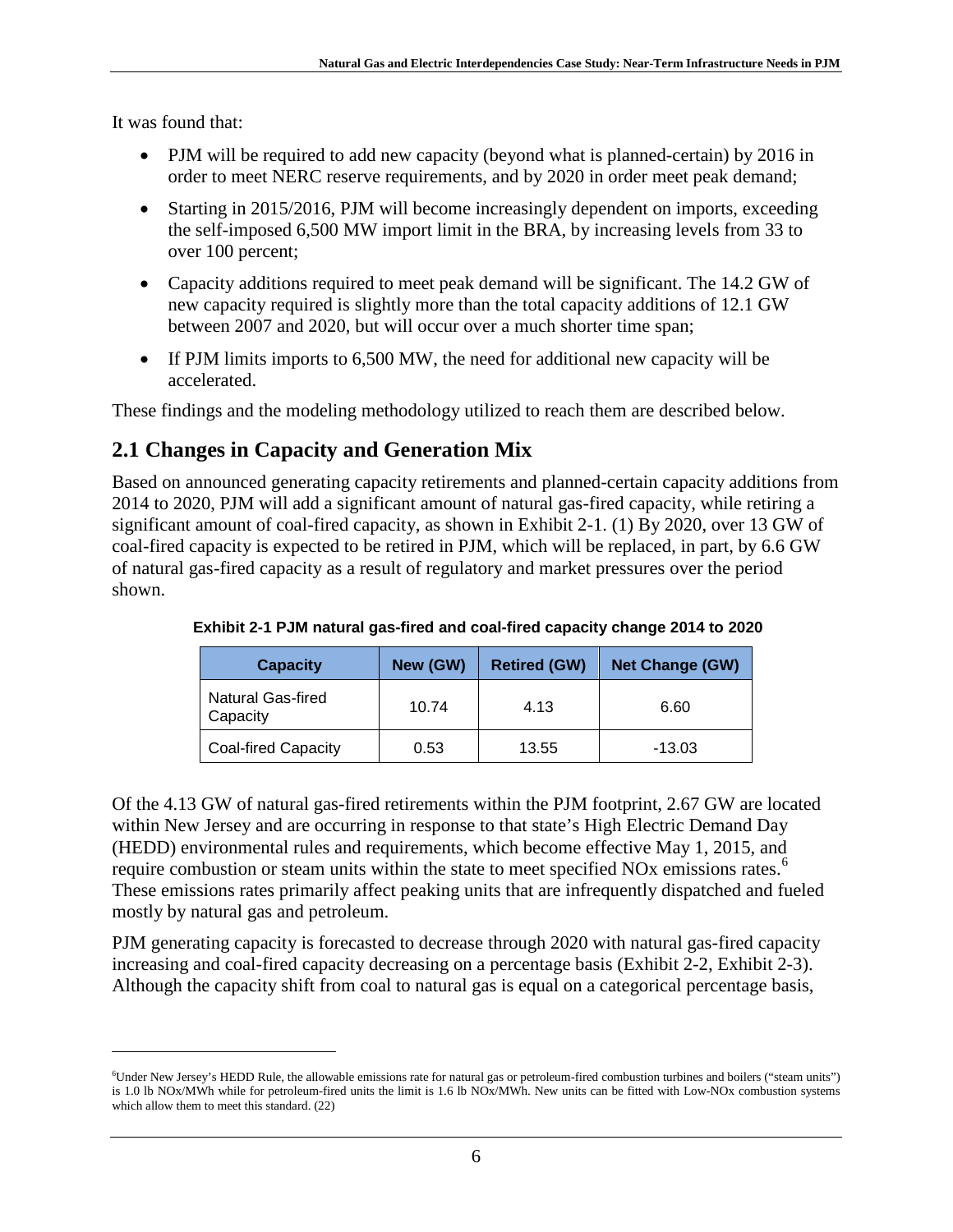the quantities of capacity in question are significantly different on a net basis, with retiring coal outnumbering new natural gas by more than 2-to-1 [\(Exhibit 2-4\)](#page-14-2) since the inception of the PJM capacity market in 2007. (1)

<span id="page-14-1"></span><span id="page-14-0"></span>

#### **Exhibit 2-4 Cumulative change (GW) of the capacity mix for 2007-2020 period**

<span id="page-14-2"></span>

[Exhibit 2-5](#page-15-0) illustrates the changing capacity mix, from 2007 through 2020. While installed coal capacity remains steady at 83 GW from 2007 through 2011 – despite poor economic conditions and reduced revenues – a large drop off occurs by 2015, with nearly 20 GW of capacity retiring. (1)

This drop in coal-fired capacity and increase in gas-fired capacity represents the changing regulatory environment and the low cost of natural gas. Between 2007 and 2011, the mix was relatively stable due to poor economic conditions, major environmental regulations that had not been issued or implemented, and natural gas prices that were still elevated above current levels. In recent years (2012 onwards), utilities have been faced with the dilemma of installing pollution

<span id="page-14-3"></span> $^7$  Other new capacity includes the addition of hydro (0.2 GW), biomass (0.4 GW), gases (0.3 GW), geothermal (0.0 GW), and other small renewables (0.3 GW).

<span id="page-14-4"></span><sup>&</sup>lt;sup>8</sup> Other retiring capacity includes the retirement of hydro (0.0 GW), biomass (0.1 GW), gases (0.1 GW), geothermal (0.0 GW), and other small renewables (0.5 GW).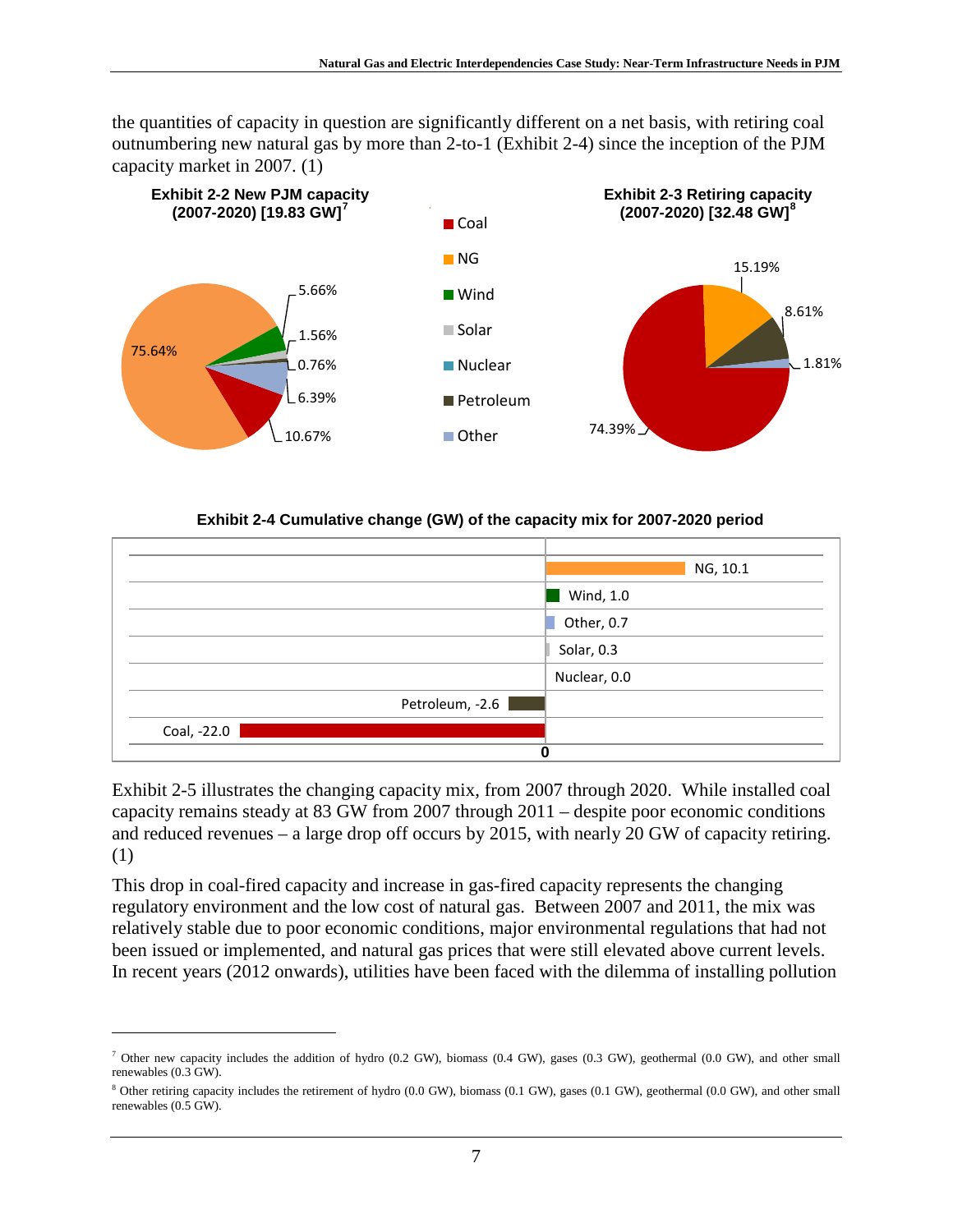controls on aging coal-fired generators or retiring them. The drop-off in capacity represents an economic choice to retire many units, based on factors such as sustained and forecasted low natural gas prices, uncertainty regarding the impact of proposed regulations, continued anemic electricity demand, and potentially higher operating costs.

It is important to note that despite retirements and a drop in generation nationally, generation from coal in PJM has remained relatively stable since 2009 and is projected to remain so. After a drop-off of 16 percent between 2008 and 2009, generation in PJM has declined only 1.8 percent from 2009 to 2013. By contrast, generation from coal has declined by 21 percent nationally between 2007 and 2013, with annual declines of 12 and 13 percent from 2008 to 2009, and 2011 to 2012 (respectively) driving the reduction, offset by rebounds of 5 percent in 2010 and 2013. Looking forward, the EIA projects generation from coal to remain mostly flat between 2014 and 2040, increasing by less than one percent over the period, with generation in PJM mirroring that based on coal capacity additions. (3)

<span id="page-15-0"></span>



<span id="page-15-1"></span><sup>9</sup> Capacity values are normalized to the PJM footprint on January 1, 2015. Areas not yet in the RTO in 2007 and 2011 are considered as part of the RTO for this analysis to give an even comparison across each of the profiled years.

<span id="page-15-2"></span> $10$  Capacity in service on December 31 for each profiled year.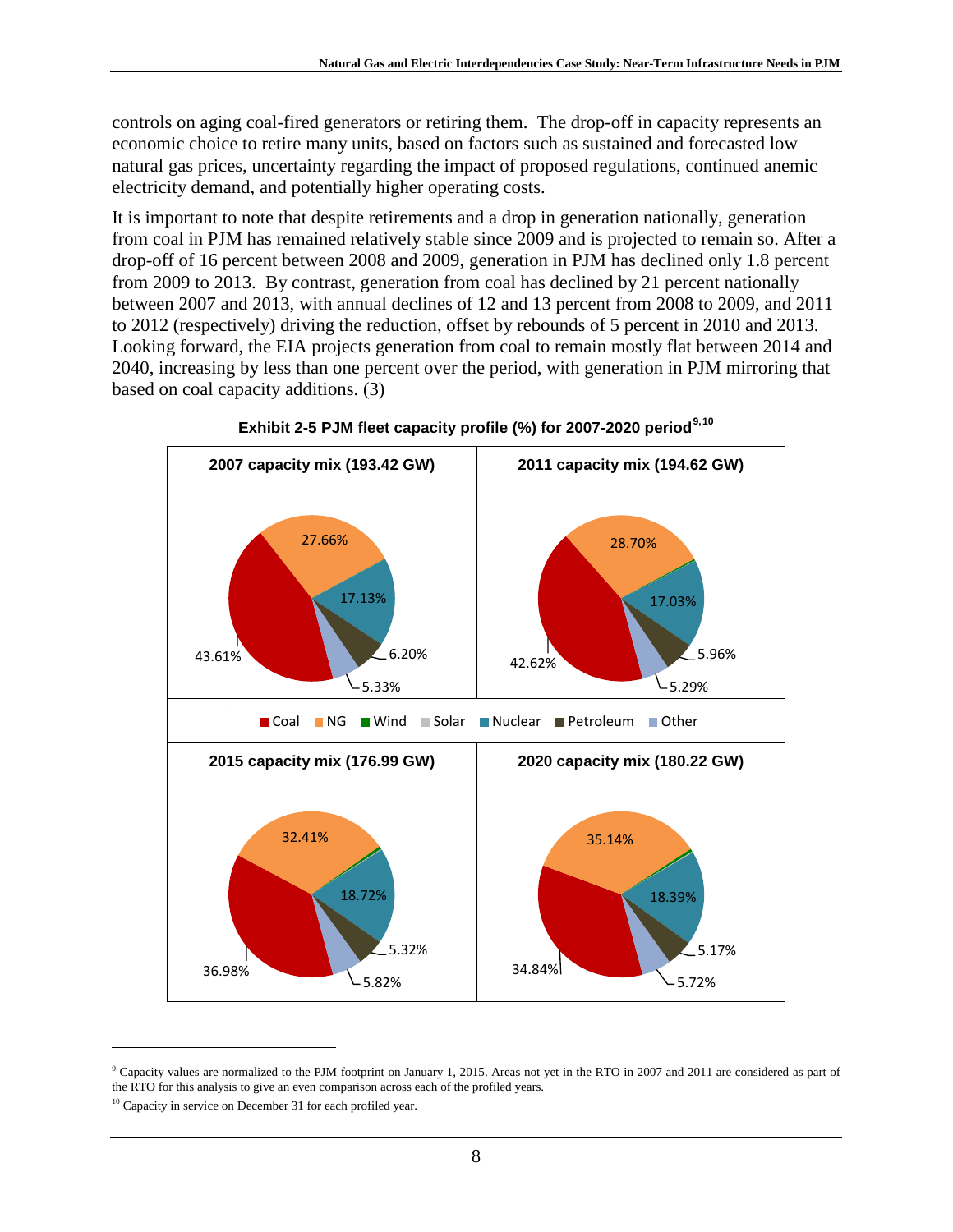#### <span id="page-16-0"></span>**2.2 Capacity Requirements and Transmission Flows**

PJM will suffer a net loss of nearly 15 GW of generating capacity from 2007 by 2020, equivalent to 7 percent of its total 2007 capacity. To evaluate if the remaining capacity would be sufficient to maintain PJM's ability to operate reliably, a security-constrained economic dispatch (SCED) model was developed and run using Ventyx's PROMOD 11.1. This model was utilized to determine if and when capacity shortfalls would occur, impacting PJM's ability to meet NERC planning reserve requirements and historical peak loads.

Prior to evaluating shortfall capacity, the model dispatched electricity imports (transmission from surrounding areas) based on physical system operating limitations. Consequently, PJM becomes more reliant on imports – exceeding self-imposed limitations – prior to a shortfall being predicted. This is discussed in more detail in the following section.

Although PJM will suffer a net loss of nearly 15 GW of generating capacity from 2011 to 2020, sufficient generating capacity will be online to meet peak demand through 2019 as indicated in [Exhibit 2-6.](#page-17-0) (5) Beginning in 2020, however, additional capacity will be required to meet peak demand. Incrementally, the additional capacity will sum to nearly 14.2 GW by 2025 or 0.2 GW less than the net change from 2011 to 2020, deployed in half the time.

PJM will be required to add new capacity starting in 2016 in order to meet NERC reliability planning threshold requirements, as indicated in [Exhibit 2-7.](#page-17-1)  $(5)^{11}$  $(5)^{11}$  $(5)^{11}$  Through 2025, this capacity totals nearly 27 GW, which is in addition to the capacity needed to meet peak demand. Meeting the NERC planning threshold requirements for 2016 may prove difficult, or result in lowerefficiency natural gas combustion turbines being deployed. These units require as little as six months to deploy, compared to the 16-30 month construction times for the more efficient natural gas combined cycle plants. (6) (7)

<span id="page-16-1"></span><sup>&</sup>lt;sup>11</sup> The NERC minimum planning reserve requirements for PJM are 15.9% through 2017 and 15.6% beyond.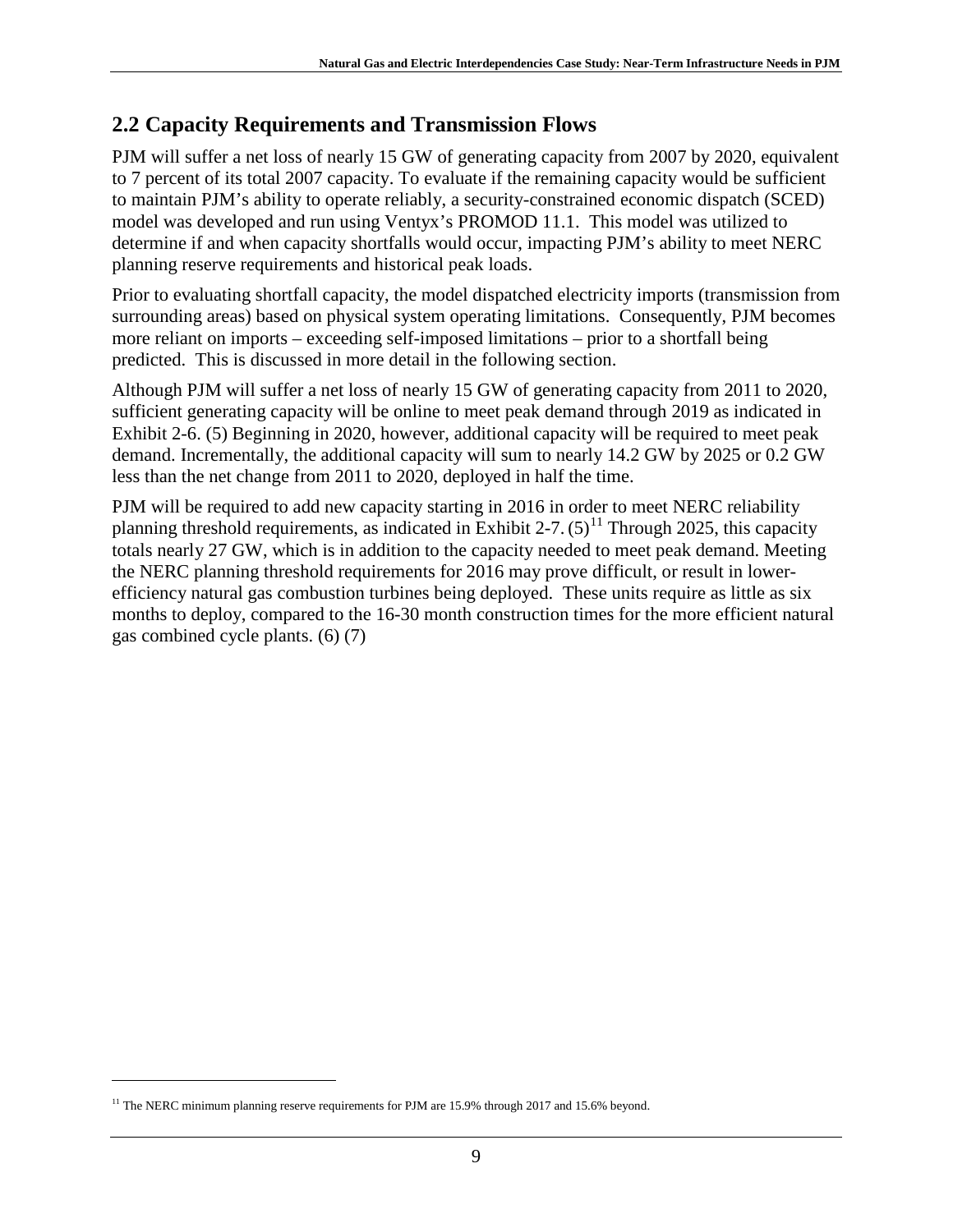<span id="page-17-0"></span>

**Exhibit 2-6 Required additional capacity to meet peak hour demand 2014 to 2020**

**Exhibit 2-7 Required additional capacity to meet NERC planning reserve requirements** 

<span id="page-17-1"></span>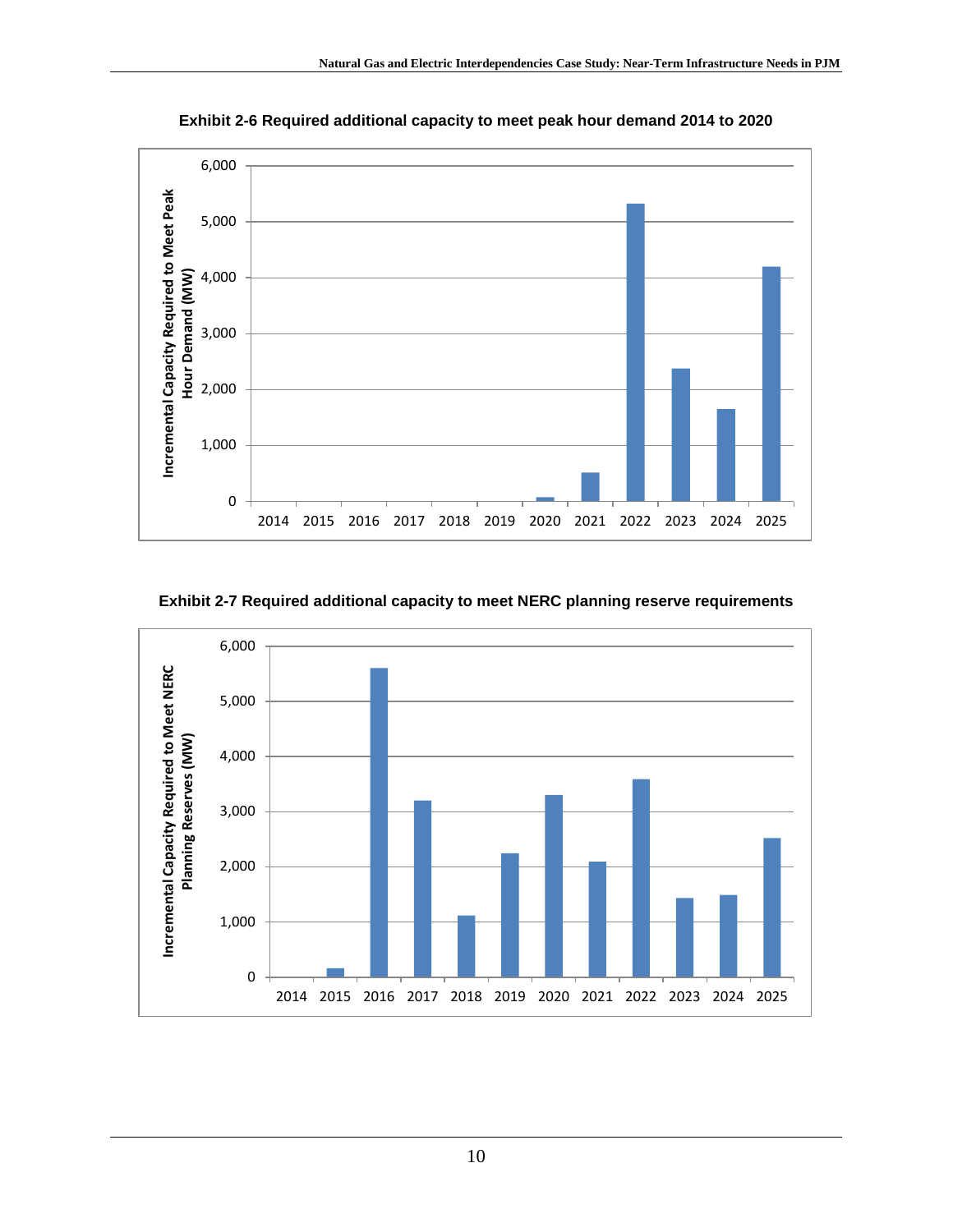#### <span id="page-18-0"></span>**2.3 Dispatch Modeling and Transmission Flows**

To determine the incremental shortfall values, a SCED model was developed and run using Ventyx's PROMOD 11.1, following, where relevant, the guidance set forth in the PJM Market Efficiency Modeling Practices.  $(8)^{12}$  The model considered retiring and existing units along with planned-certain units.<sup>13</sup> Units that have announced retirement dates in the future were considered to be existing and operating until their retirement date, e.g., a plant with a retirement date in 2016 is considered operating for 2014 and 2015. The model also included an anticipated load growth rate of 1.8 percent annually for the duration of the study period, which was based on forecasts by IHS CERA. Additionally, near-term fuel prices through December 2015 were based on the EIA's Short-Term Energy Outlook (2), while long-term prices were based on the EIA's 2014 AEO. (3)

Prior to dispatching the incremental peak demand shortfall capacity, the model dispatched transmission imports from surrounding areas to the level that generating capacity was available and deliverable.<sup>[14](#page-18-3)</sup> Results of the model indicate that PJM will increasingly rely on transmission imports to meet peak demand as indicated in [Exhibit 2-8.](#page-19-1) (5) The transmission results of the model consider the inter-area interchange limits as defined by the Eastern Interconnection Reliability Assessment Group Multiregional Modeling Working Group. (9) These limits, however, are based on physical system conditions and do not account for reductions placed on the system by operators or regulatory requirements. For example, PJM has placed an artificial 6,500 MW capacity import limit on its system for the 2017/18 BRA market year in an effort to reduce the risk that cleared imports may be curtailed by transmission system operators outside of PJM. (10) As [Exhibit 2-8](#page-19-1) shows, at its peak hour during the 2017/18 capacity year, PJM will exceed this import limit by roughly 75 percent, or 5,000 MW (5 GW) to meet demand based on existing and planned-certain capacity that will be in service. It should be noted that, in [Exhibit](#page-19-1)  [2-8,](#page-19-1) positive interchange represents exports from PJM, while negative interchange represents imports to PJM.

<span id="page-18-1"></span> $12$  PROMOD 11.1 is a security constrained economic dispatch modeling program that utilizes known power system information to identify the most economic utilization of the power system. PROMOD inputs include power plant characteristics for each grid-connected unit, including heat rates, operation and maintenance (O&M) and fuel costs, interconnection location, and load profiles for each power system balancing area.

<span id="page-18-2"></span><sup>&</sup>lt;sup>13</sup> "Certain" capacity includes generating units listed within the Active Generation Queue that are permitted and under construction. Speculative generating units in the Active Generation Queue are omitted due to their uncertain nature. These units include generating units that are proposed approval pending or under feasibility study. Certain capacity includes two types of capacity, existing and planned. Existing-certain capacity is that which has completed construction, but is not yet delivering power to the electric grid. Planned-certain capacity is that which is currently under construction. Throughout this report, unless otherwise noted, certain capacity is considered to be the aggregate of existing- and plannedcertain capacity.

<span id="page-18-3"></span><sup>&</sup>lt;sup>14</sup> It is critical to note that the dispatched shortfall capacity did not exist within the model, but was created by the model to balance load and generation. In reality, peak demand shortfall capacity may represent speculative capacity that will be certain and in service by 2020, but is not included in the current model because it is has not reached certainty.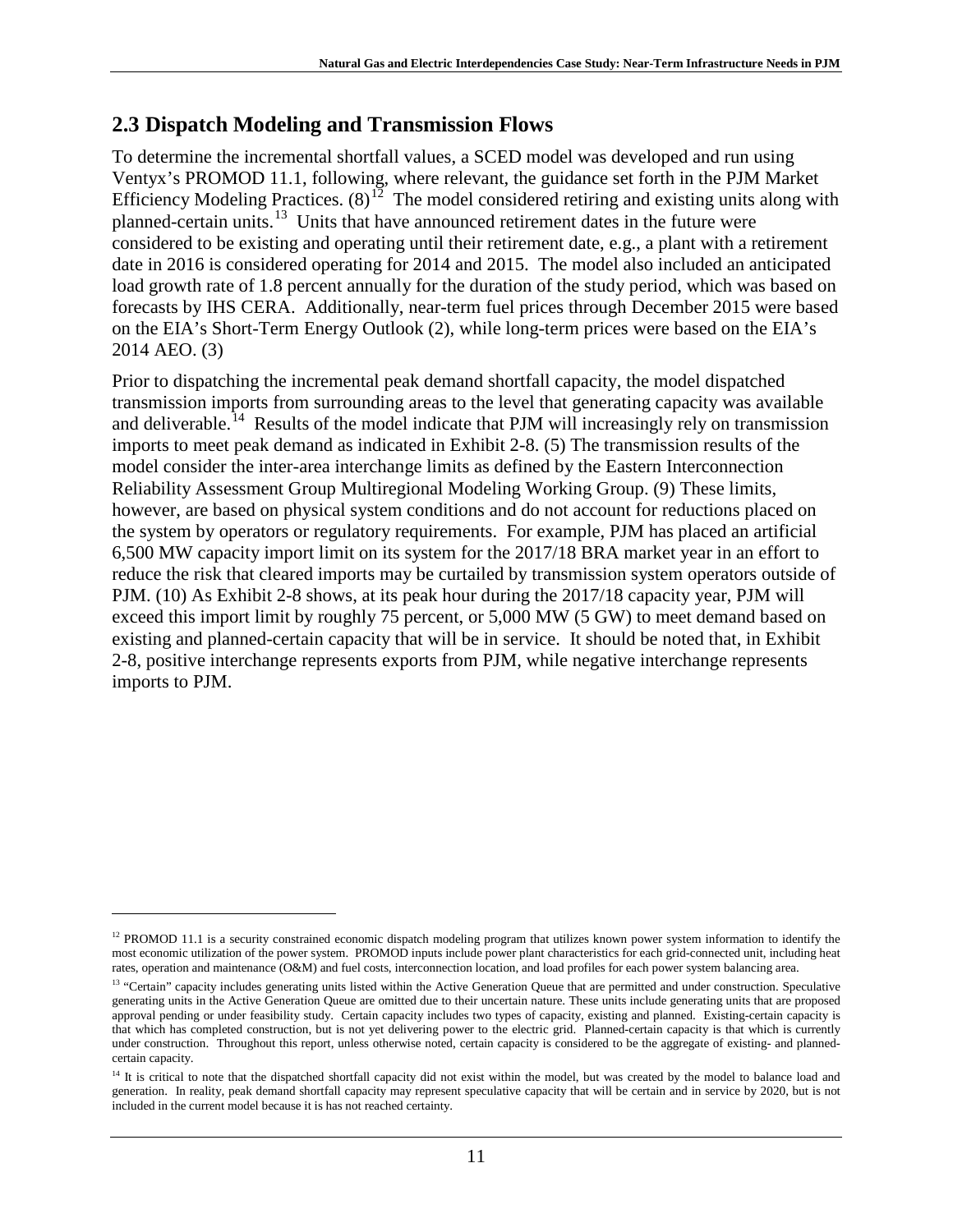<span id="page-19-1"></span>

**Exhibit 2-8 PJM peak hour transmission flows[15](#page-19-2)**

## <span id="page-19-0"></span>**3 Natural Gas Demand for Electricity Generation in PJM**

Having explored the shift in PJM's capacity fleet mix from coal to natural gas above, this section examines the shift in generating capacity from primarily coal-fired generators to an even split between coal- and natural gas-fired generating capacity, and how much power sector natural gas demand may grow as a result. This shift is being driven by aging baseload capacity, significant quantities of coal capacity retirements [\(Exhibit 3-1\)](#page-20-0) market and regulatory uncertainty, and sustained, low local natural gas prices due to increased unconventional natural gas development [\(Exhibit 3-2\)](#page-20-1). (11) (1)

As the exhibits show, these upward pressures for increased natural gas-fired electric generation in PJM are likely to continue through the near future, and in fact may actually be understated. The existing baseload fleet is aging [\(Exhibit 3-3\)](#page-21-1) and significant evidence points to the inability of aging coal units to operate at the relatively high capacity factors expected in this report, due to age-based degradation.  $(12)$   $(13)^{16}$  $(13)^{16}$  $(13)^{16}$ 

<sup>&</sup>lt;sup>15</sup> Positive interchange represents exports from PJM, while negative interchange represents imports to PJM.

<span id="page-19-3"></span><span id="page-19-2"></span><sup>&</sup>lt;sup>16</sup> NETL is currently investigating whether aging natural gas combined cycle (NGCC) units may similarly be affected by age-based degradation of availability, potentially at an earlier age than coal plants. Such an affect appears to be plausible based on (a) units operating at annual capacity factors well below 70 percent even at historically low gas prices, and (b) known degradation issues associated with NGCC units based on both the design of older units and their historic operation as peaking or load-following units, and the associated mechanical degradation associated with cycling in such a manner. (1) (33)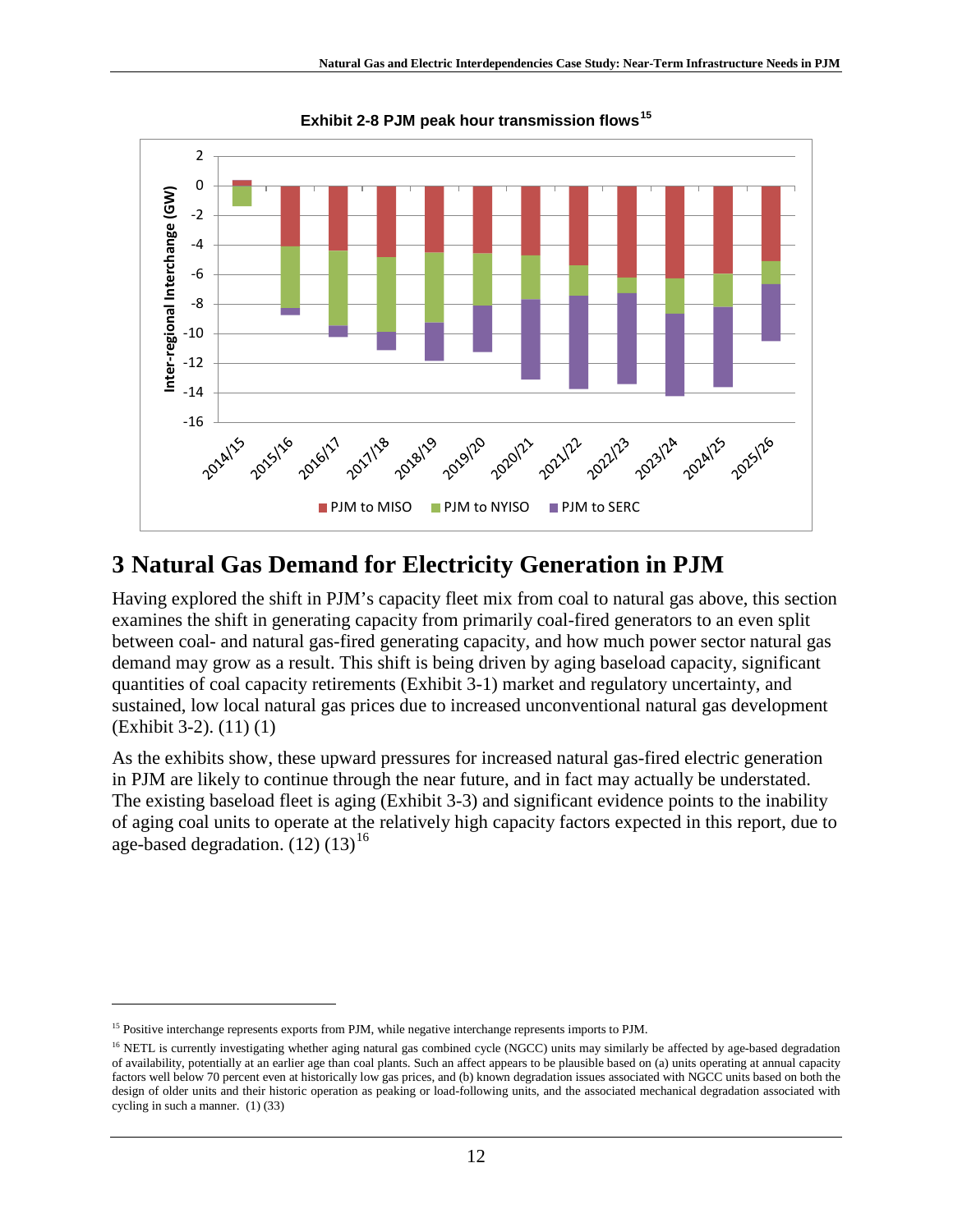<span id="page-20-0"></span>

**Exhibit 3-1 Announced capacity retirements through May 2014**

**Exhibit 3-2 Henry and Marcellus Hub[17](#page-20-2) day ahead prices (2011-2014)**

<span id="page-20-1"></span>

<span id="page-20-2"></span><sup>&</sup>lt;sup>17</sup> The Henry Hub is the principal pricing point for North American natural gas future contracts traded on the New York Mercantile Exchange. It is located in Erath, Louisiana, and is the junction point for nine interstate and four intrastate pipelines and is capable of a daily natural gas throughput of 1.8 Bcf. (26) The Tennessee Gas Partners – Zone 4 Marcellus Hub is a pricing point located in Northeastern Pennsylvania, between Compressor Station 315 in Tioga County, PA, and Compressor Station 321 in Susquehanna County, PA, that is used for future contracts specifically related to Marcellus Shale play production. (27)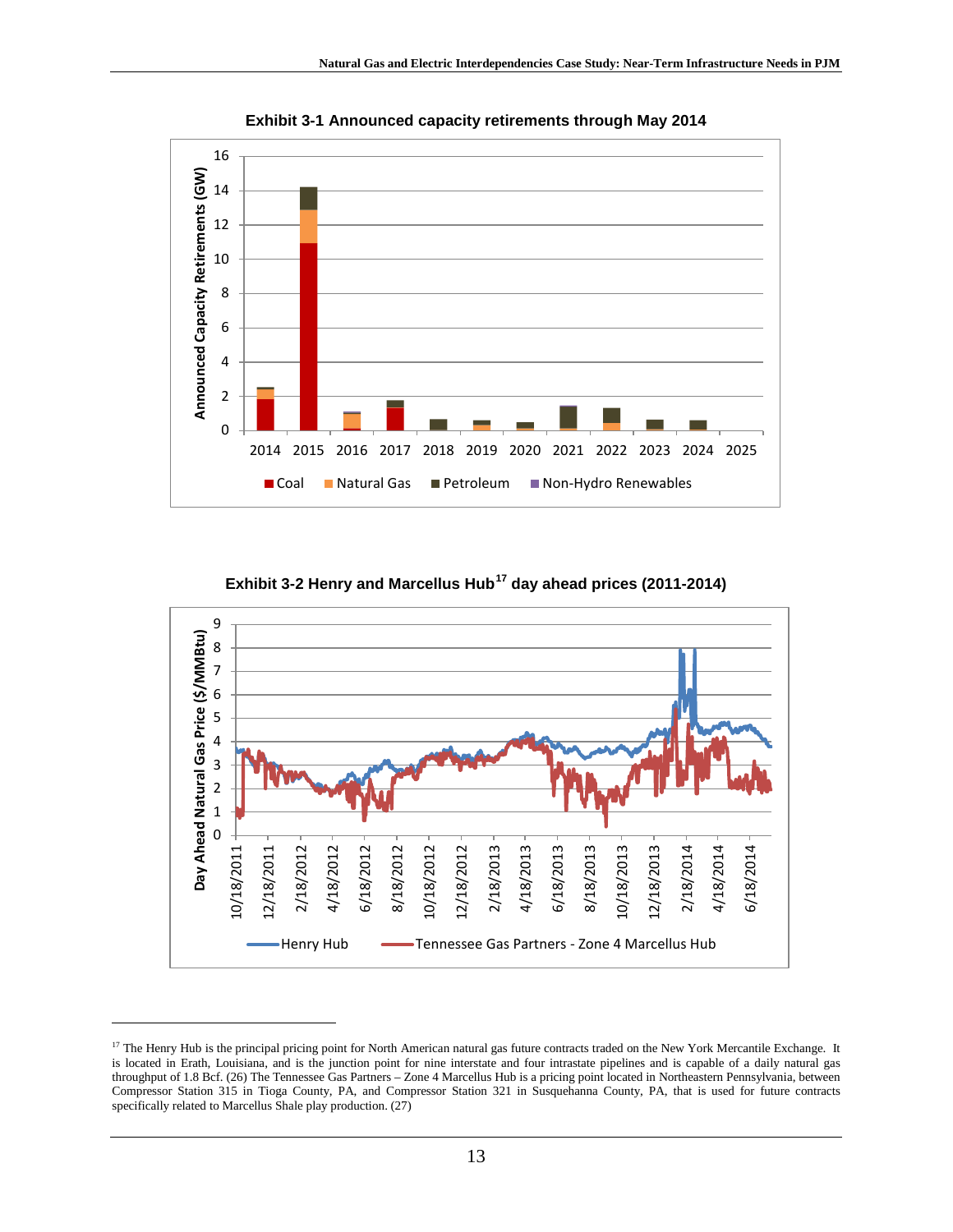<span id="page-21-1"></span>

**Exhibit 3-3 PJM capacity by age**

### <span id="page-21-0"></span>**3.1 Growth in Natural Gas Generation**

The SCED model described in Section [2.3](#page-18-0) was used to simulate the impacts of market forces and capacity changes on the power system. As expected, natural gas-fired electric power generation in PJM is expected to increase dramatically, increasing 133 percent between 2014 and 2025 as shown in [Exhibit 3-4,](#page-22-1) or an average of 8 percent per year. Incrementally, the largest increases in generation from certain and existing natural gas-fired capacity will occur in 2015 and 2016, as shown in [Exhibit 3-5.](#page-22-2) (5) This is a direct impact of retirements that are scheduled to occur in late 2014 and late 2015. Beyond 2018, growth in incremental gas-fired capacity generation is primarily driven by expected load growth based upon the IHS CERA projection modeled in PROMOD.

As mentioned above, this rate of natural gas consumption growth could be understated based on other factors such as age-based availability degradation, additional retirements, or increased dispatch of natural gas units in response to regulatory forces.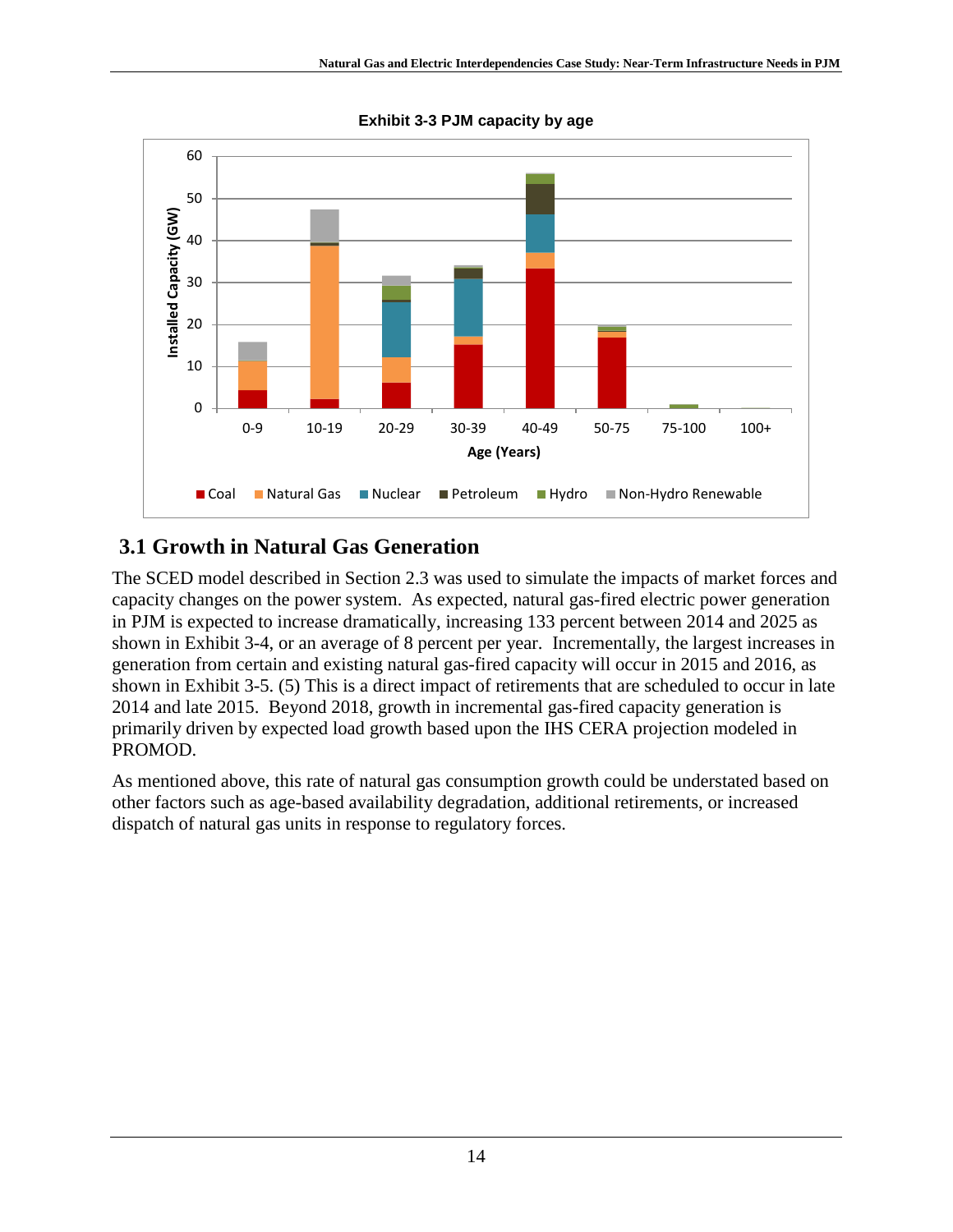

 $\overline{a}$ 

<span id="page-22-1"></span>**Exhibit 3-4 PJM natural gas-fired generation 2014-2025 Exhibit 3-5 Forecasted incremental changes in PJM gas-fired electricity generation**

<span id="page-22-2"></span>

#### <span id="page-22-0"></span>**3.2 Projected Incremental Natural Gas Demand**

As part of the simulation process, PROMOD also calculates the amount of fuel required to produce the equivalent amount of electricity. In this simulation, however, PROMOD determined that there would be a capacity shortfall to meet the NERC planning reserve requirements beginning in  $2016^{18}$  $2016^{18}$  $2016^{18}$  and to meet peak demand beginning in 2020, as demand would exceed certain and operating capacity. It was assumed, during the post-processing of the model results, that these shortfalls would be serviced by natural gas-fired capacity that will enter service, but has not yet moved beyond speculative status.<sup>[19](#page-22-4)</sup> The fuel needs for these additional proxy generators was determined through approximation<sup>[20](#page-22-5)</sup> and represents the additional natural gas required to meet these shortfalls.

[Exhibit 3-6](#page-23-0) shows the combined, incremental natural gas infrastructure requirements for existing capacity and the two shortfall quantities needed to meet peak demand and the NERC reference margins. (5) The shortfall requirements represent how much excess pipeline and infrastructure capacity will be required in order to meet peak demand or utilize available reserve capacity, respectively. As shown, demand is expected to increase by just over one Bcf per day from 2013 to 2025, requiring a headroom of two-thirds a Bcf per day for peak demand and reserve

<span id="page-22-3"></span><sup>&</sup>lt;sup>18</sup> The NERC planning reserve requirement for PJM is 15.9% prior to 2017, and 15.6% after. These percentages are calculated using the NERC planning reserve formula, Reserve = (Installed Capacity – Net Internal Demand) / Net Internal Demand, where Net Internal Demand is the peak system demand less controllable, dispatchable capacity demand response.

<span id="page-22-4"></span><sup>&</sup>lt;sup>19</sup> For the purposes of this study, all replacement capacity was assumed to come in the form of NGCC units as opposed to natural gas-fired combustion turbines (NGCT). This assumption is optimistic, given the short construction lead times which may be required or other factors such as the need for NGCTs in order to meet fast, flexible, or low-capital cost criteria. Deploying combustion turbines as a portion of the shortfall capacity would increase the incremental natural gas usage requirement based on their lower efficiency (~41% HHV compared to 61+% for NGCC). (31)

<span id="page-22-5"></span><sup>&</sup>lt;sup>20</sup> Multiple sources, including the National Petroleum Council (36), and NETL (28), in discussions with WorleyParsons, estimated that the average heat rate of new natural gas-fired capacity ranges from 6,300 to 7,000 Btu/kWh. The proxy gas analysis assumed a median value of 6,700 Btu/kWh. Additionally, PROMOD simulations for existing natural gas-fired capacity signaled an incremental capacity factor increase of nearly 10 percent from 2014 through 2025, reaching an annual average of 24.6% by 2025. From this, it was assumed that the incremental capacity needed to cover the shortfalls would operate at a nominal 10 percent capacity factor. Multiplying these values by the annual amount of shortfall capacity reveals the proxy gas requirements to serve shortfall capacity.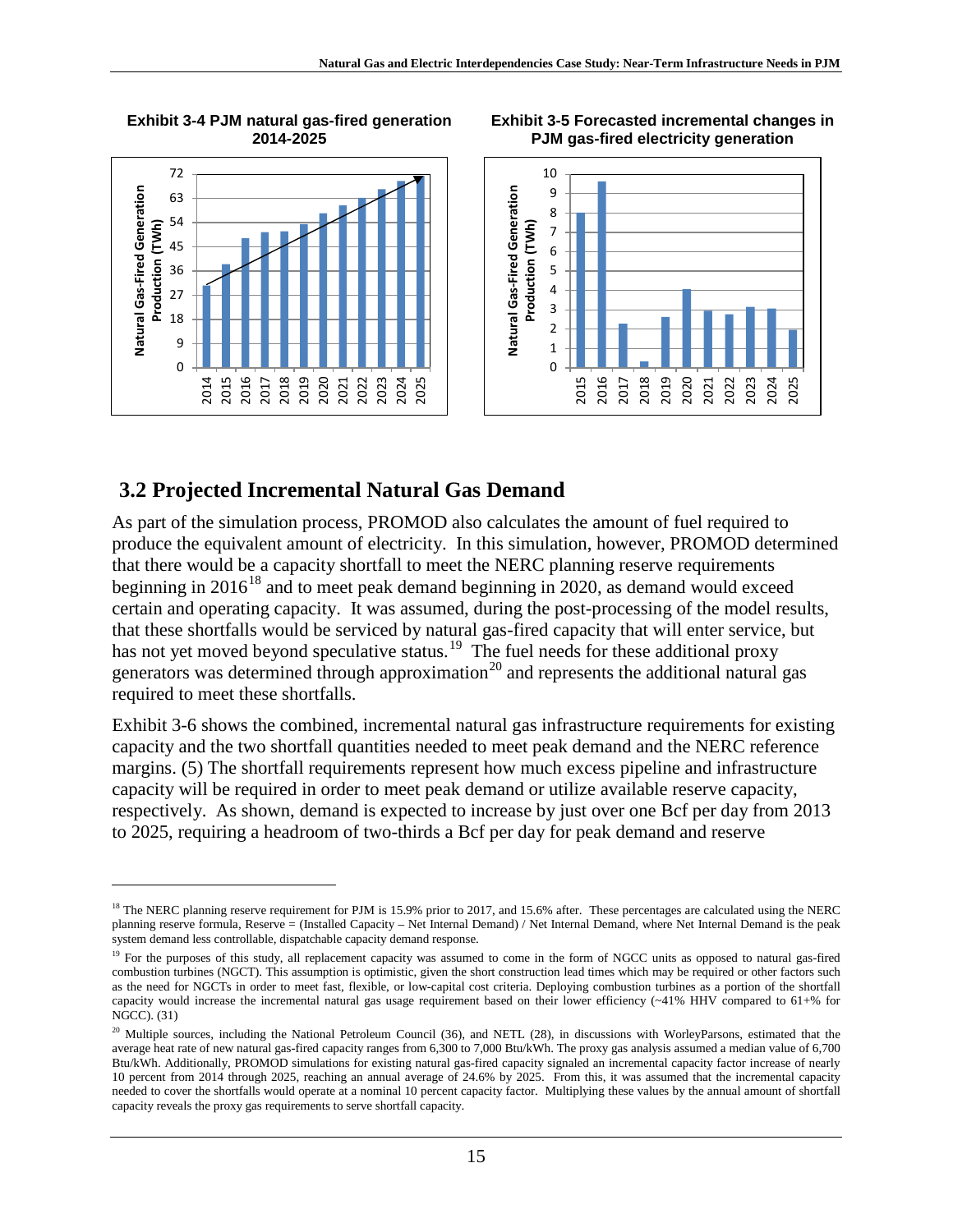requirement usage. Natural gas demand is expected to grow rapidly through 2016, at about 8 percent annually as the simulation indicates natural gas-fired units are more frequently dispatched to replace retiring coal- and petroleum-fired units. After 2016, however, power sector natural gas demand growth will level off at around 5 percent annually through 2025, even when including proxy capacity fuel requirements.

Incrementally, however, the largest yearly increases in power sector gas demand occur after 2022 with most of the incremental electrical demand increases being met by proxy natural gasfired capacity [\(Exhibit 3-7\)](#page-24-1). (5) Gas demand could also be higher if transmission interchange limits drive the construction of more natural gas-fired capacity within PJM or if GHG emissions reduction strategies result in the increased dispatch of gas generators.

<span id="page-23-0"></span>

**Exhibit 3-6 PJM daily natural gas requirement for electricity generation**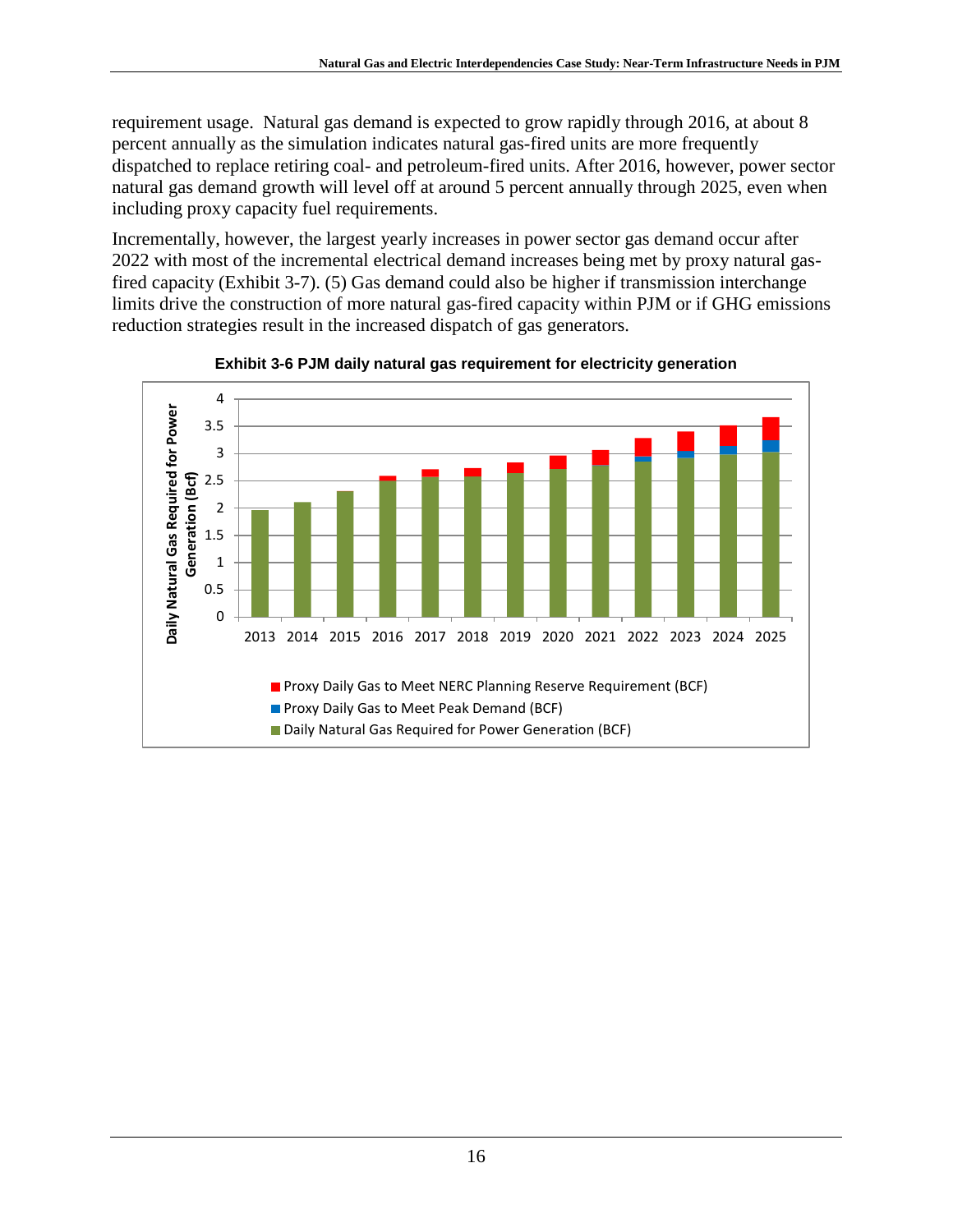<span id="page-24-1"></span>

**Exhibit 3-7 Incremental daily natural gas requirement for electricity generation in PJM**

# <span id="page-24-0"></span>**4 Matching NG Infrastructure and Demand in the PJM Region**

In this section, existing and planned natural gas infrastructure is evaluated and examined to determine how it aligns with existing and certain demand points. It was found that overall PJM appears to be well situated to take advantage of new natural gas resources: there is an existing pipeline network, existing trunk-lines are not over-subscribed, and major unconventional natural gas sources, such as the Marcellus and Utica shale formations, lie within its borders. Furthermore, additional infrastructure is being built, both to develop unconventional gas resources and to add intra- and inter-state pipeline capacity.

The one unknown regarding this infrastructure assessment is the type of delivery contracts that can be obtained for natural gas generation. Historically, only local distribution companies (LDC) sign "firm" contracts of natural gas delivery, while natural gas-fired electricity generation predominantly sign interruptible contracts for delivery for financial reasons: these contracts result in lower prices for natural gas, and natural gas prices drive the economics of natural-gas generation.<sup>[21](#page-24-2)</sup> Furthermore, even firm contracts may be interruptible, such as the case where the firm contract is with an LDC or only for a portion of the pipeline, but not the entire transportation leg. For example, in the case of a firm contract on an LDC, priority may be given to natural gas delivery for home heating or human needs over power generation in the case of emergency or extreme demand. (14) The result may be that despite pipeline capacity being available, generators may not be able to obtain natural gas when they need it to generate power. These situations are the exception rather than the rule, as even in times of extreme demand  $-e.g.$ the extreme cold event January of 2014 – firm delivery contracts were met. It does, however, illustrate the complexities of natural gas delivery markets and contracts. This issue – the complex

<span id="page-24-2"></span><sup>&</sup>lt;sup>21</sup> This is in comparison to other baseload power generation types such as coal and nuclear, where plant capital costs dominate the sale price of electricity.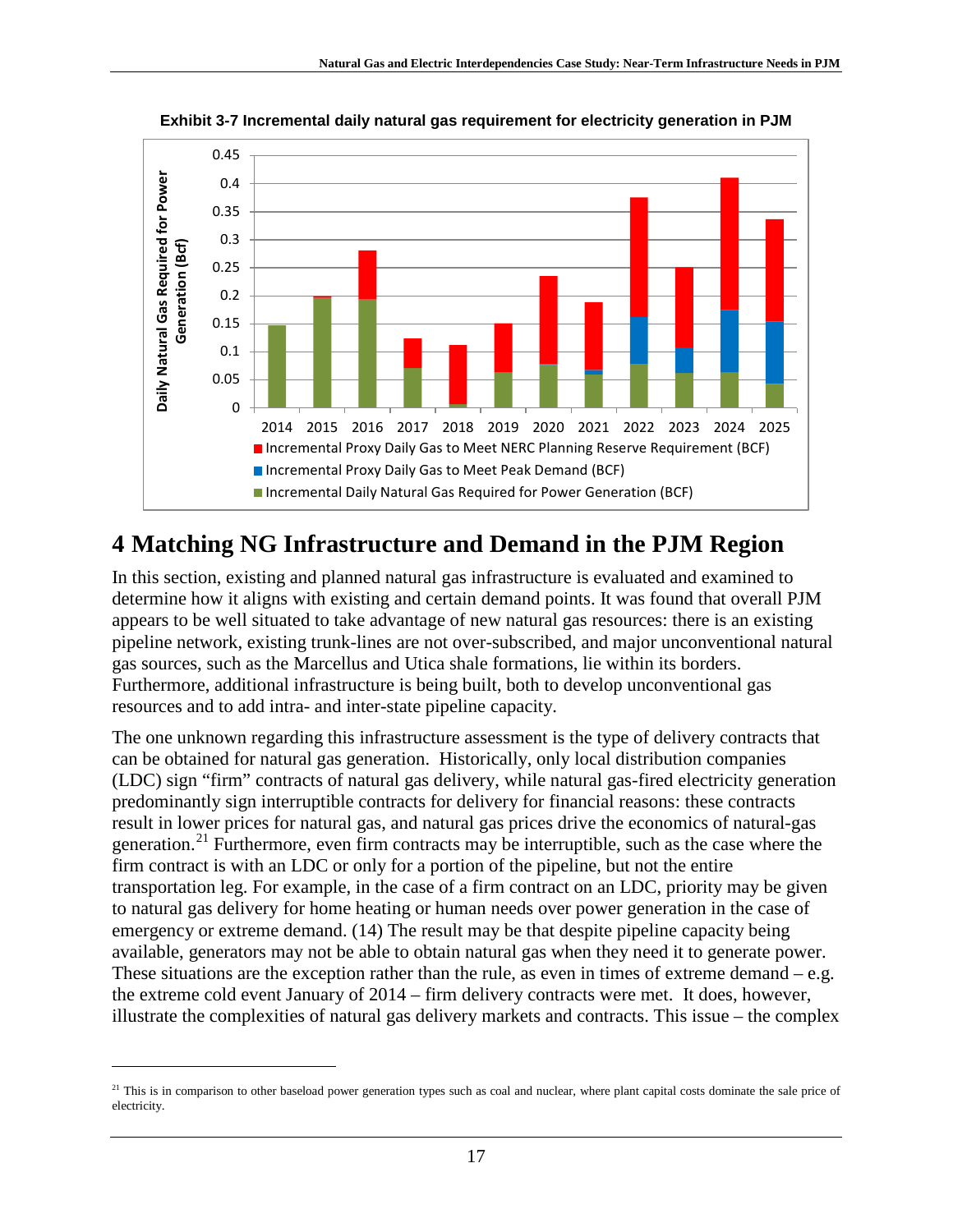interaction between natural gas contracts and markets with electricity markets –is currently under examination by FERC and other regulatory bodies and is beyond the scope of this paper.

## <span id="page-25-0"></span>**4.1 Existing Infrastructure and Delivery Points**

There are more than 40,000 miles of natural gas transmission and distribution pipelines with diameters between 2 and 44 inches that serve the PJM area as shown in [Exhibit 4-1.](#page-25-1) (1) This represents approximately 65 pipelines owned by 40 holding companies. These pipelines provide the PJM region with access to approximately 60 Bcf/d (~383 GW) of external interstate pipeline capacity and 7 Bcf/d (~45 GW) of internal interstate pipeline capacity, which exists wholly within the PJM footprint. Not all of the gas that crosses the PJM boundary is usable within PJM, because some of the gas is transmitted through PJM to areas in New York, New England, and Canadian Maritimes among others.

About 60 GW of natural gas-fired generating units were operating in the PJM area in May 2014, as shown in [Exhibit 4-2.](#page-26-0) (1) Most of the generating units are located near major demand centers and are located on major natural gas pipelines.

<span id="page-25-1"></span>

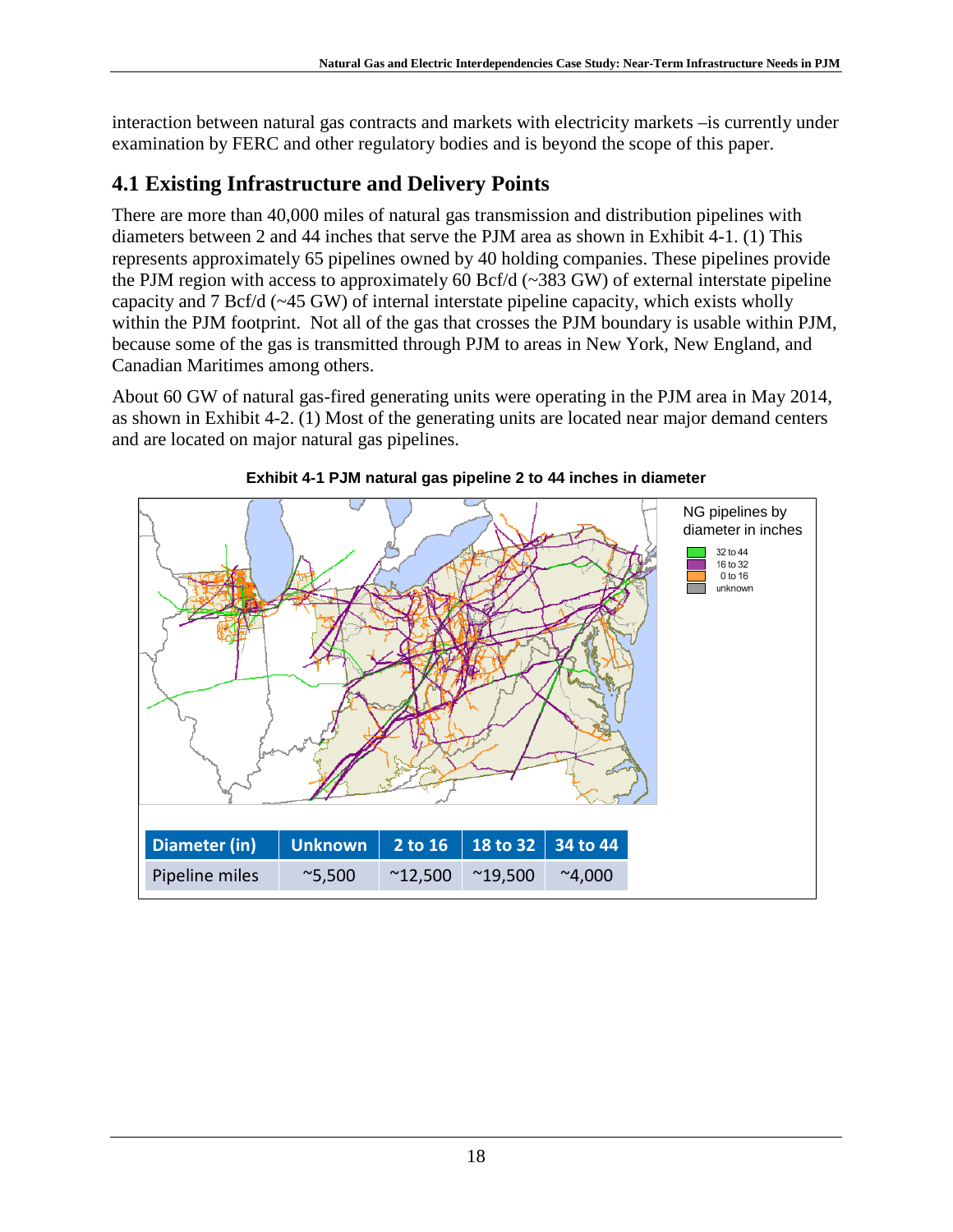<span id="page-26-0"></span>

**Exhibit 4-2 Natural gas-fired generating units in PJM**

[Exhibit 4-3](#page-27-0) indicates that residential and electrical plant natural gas demands are 97 percent of the total natural gas demand in the PJM area. (1) However, further analysis of the data indicates that the categories shown are major users with direct pipeline contracts, with the category labeled "Residential" including deliveries to LDCs. Many smaller or intermittent commercial, industrial, or power gas delivery contracts are with the LDCs, resulting in their demand being hidden in the residential data. The data indicates that directly contracted natural gas usage for electric power generation is relatively consistent between approximately 1 and 5 Bcf with peaks occurring during summer high electrical demand periods. The data also shows a clear increased demand during the winter months, which can be attributed to increased residential usage for home heating with the maximum demand period occurring during the extreme cold weather pattern experienced by PJM in January 2014. (1)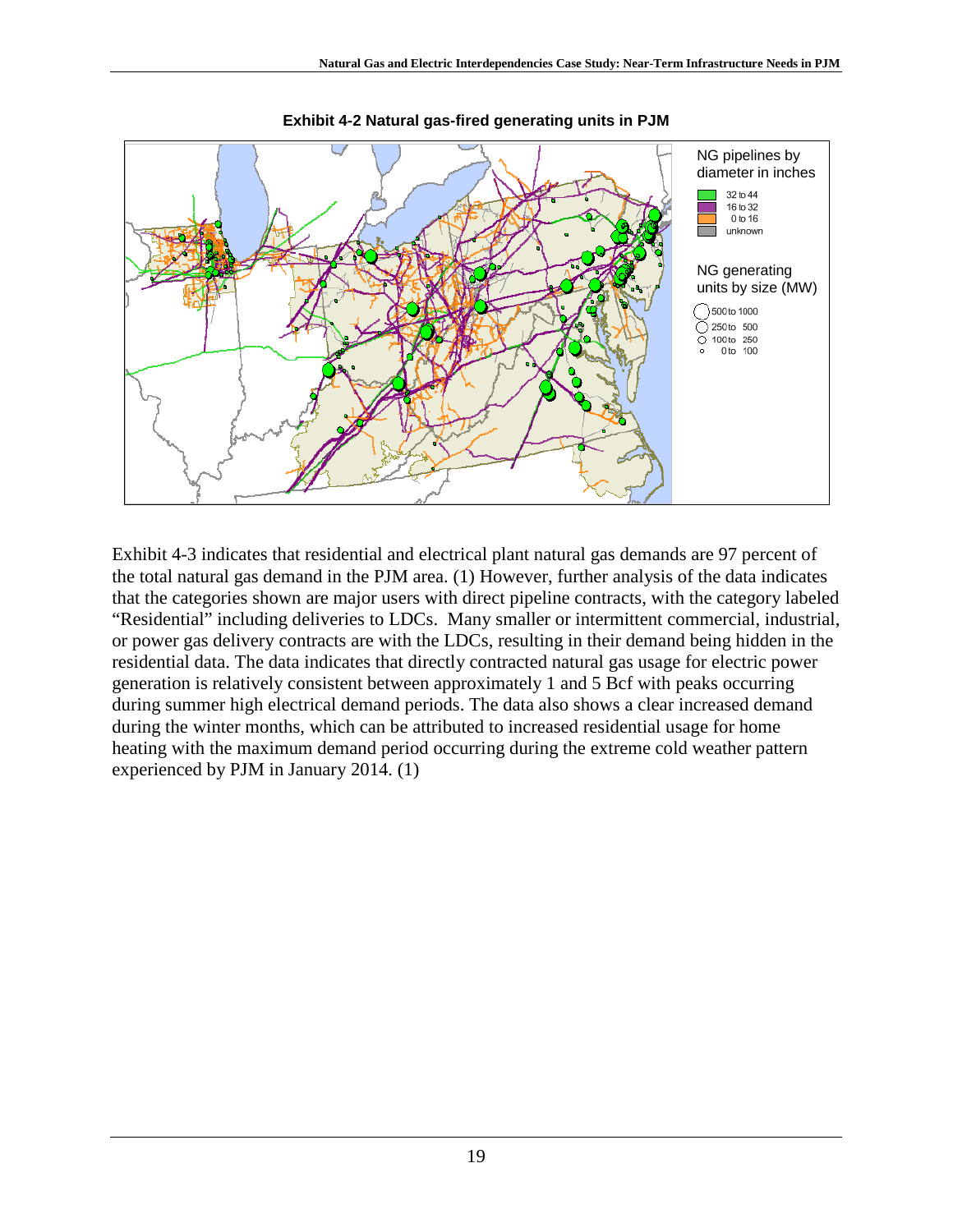<span id="page-27-0"></span>

**Exhibit 4-3 PJM natural gas demands[22](#page-27-1)**

[Exhibit 4-4](#page-28-1) presents the natural gas delivery points within PJM. (1) The percentage of delivery utilization represents the percent of maximum operating capacity for that point on January 27, 2014, which was the maximum natural gas demand day for PJM. The delivery point types are as follows:

- Residential represents gas delivered to an LDC or gas utility from a transmission pipeline for the main purpose of residential use. As mentioned above, this could include small commercial, industrial, or electrical generators. Some of these points also represent LDC-owned natural gas storage sites
- Industrial represents gas that is delivered to a large industrial user, such as cement plants, manufacturing, or paper mills
- Commercial represents gas that is delivered to a large commercial user, such as hospitals, schools, casinos, or agriculture consumers
- Electric Plant represents gas that is delivered directly to an electric power plant

<span id="page-27-1"></span><sup>&</sup>lt;sup>22</sup> Total Scheduled Quantity is reported as the quantity to be delivered or received at the identified location, point, or contract for a given day. When aggregated, the total of all scheduled capacity across the aggregated time period will be displayed.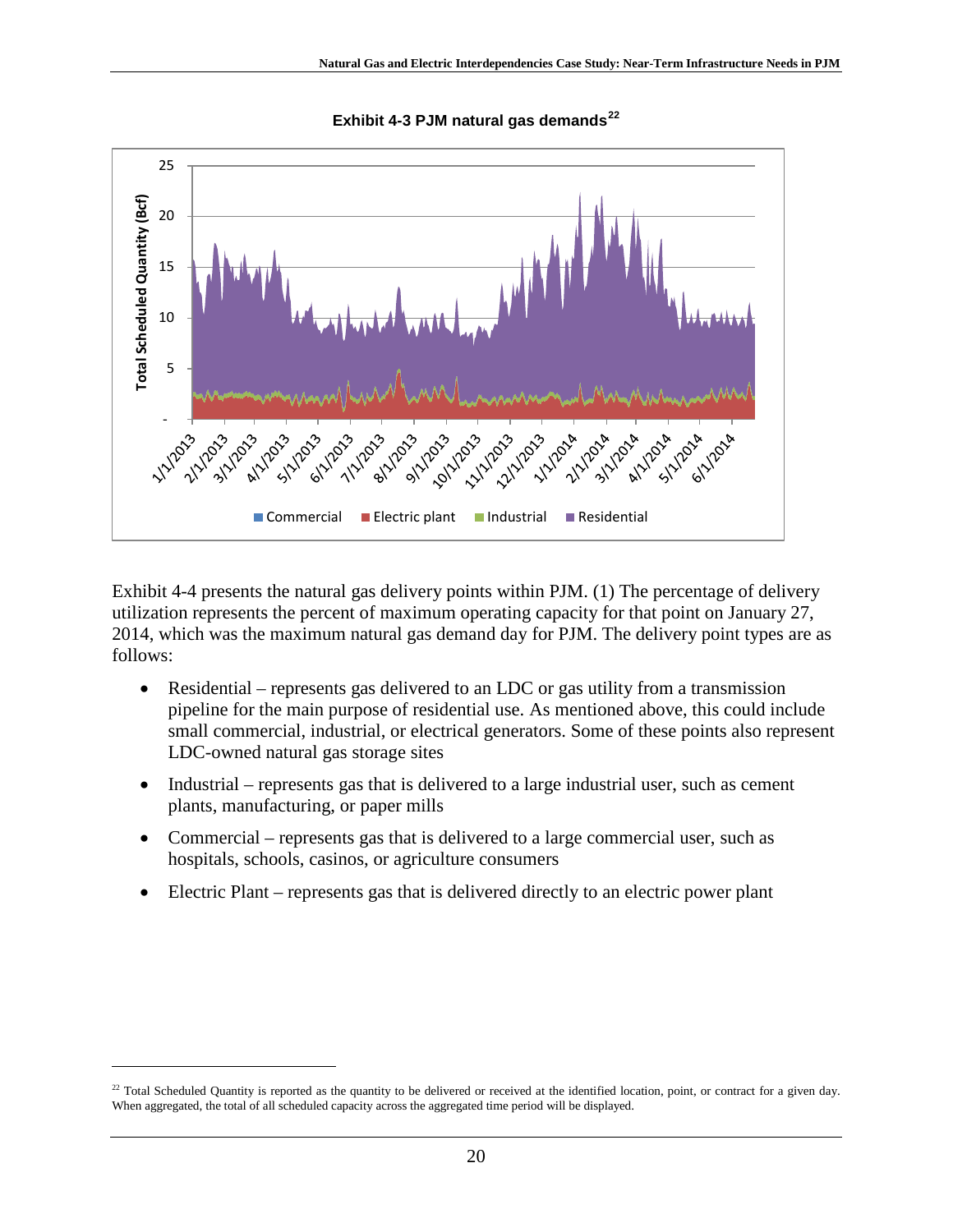<span id="page-28-1"></span>

#### **Exhibit 4-4 PJM natural gas delivery points**

#### <span id="page-28-0"></span>**4.2 Planned Infrastructure and Delivery Points**

About 30 GW of new natural gas-fired generating units are planned to be added in the PJM area as shown in [Exhibit 4-5.](#page-29-0) (1) All units shown are expected to be online by 2020.

Planned capacity includes about 10 GW of certain and 20 GW of speculative by 2020, mostly located near existing gas pipelines. New certain units include generating units that are permitted and under construction. New speculative units include generating units that are proposed with approval pending or under feasibility study. The likelihood of the speculative units being constructed will be determined by market forces.

About 3,000 miles of new natural gas pipelines are planned to be added in the PJM area as shown in [Exhibit 4-6.](#page-29-1) (1) Planned new pipelines that have been announced are mostly greater than 16-inch diameter transmission pipes with one major pipeline starting in northern West Virginia and extending through Pennsylvania to New York, which will be an extension to the Rockies Express (REX) that extends across the U.S.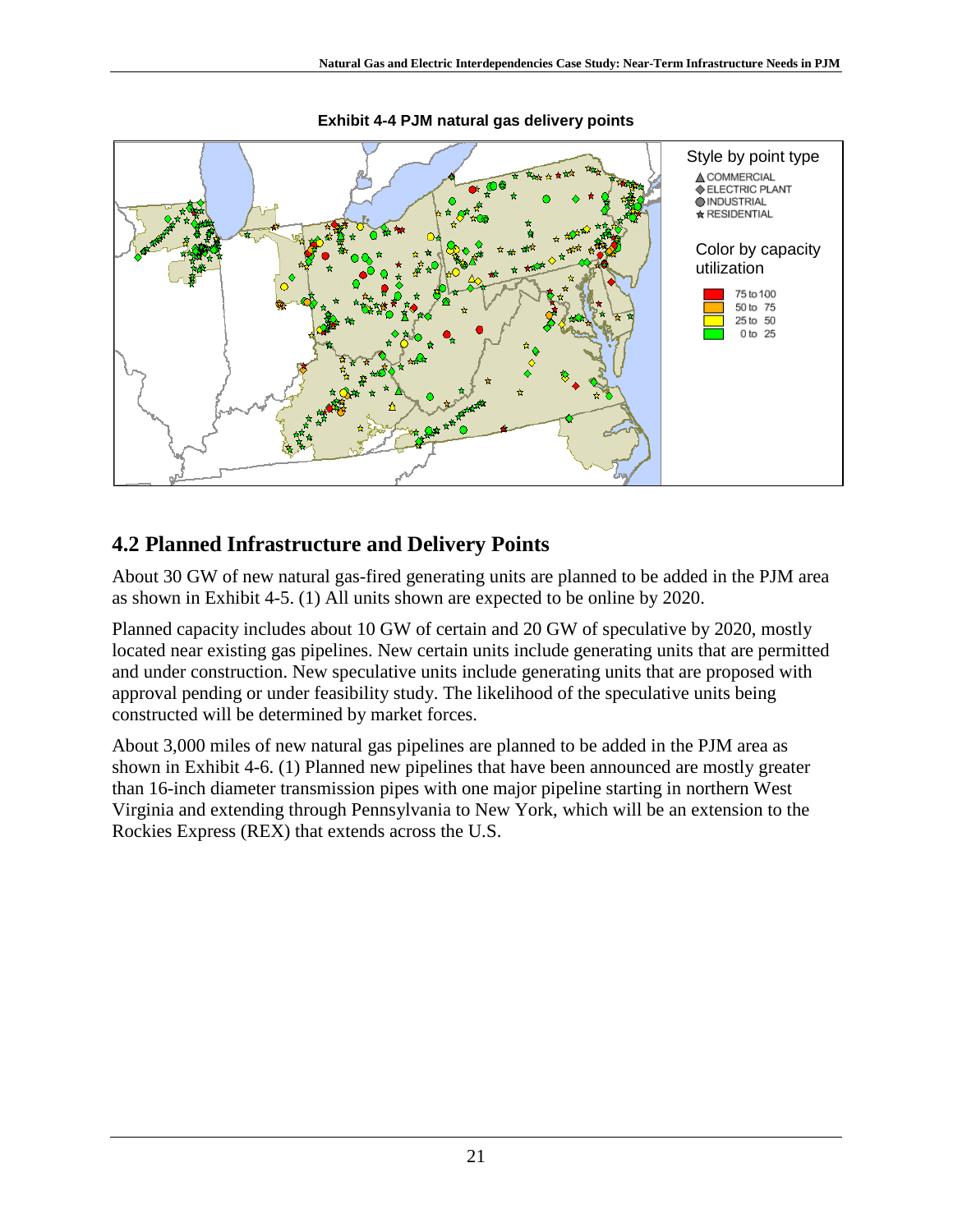<span id="page-29-0"></span>

**Exhibit 4-5 PJM planned natural gas generating units**

**Exhibit 4-6 PJM planned new natural gas pipelines**

<span id="page-29-1"></span>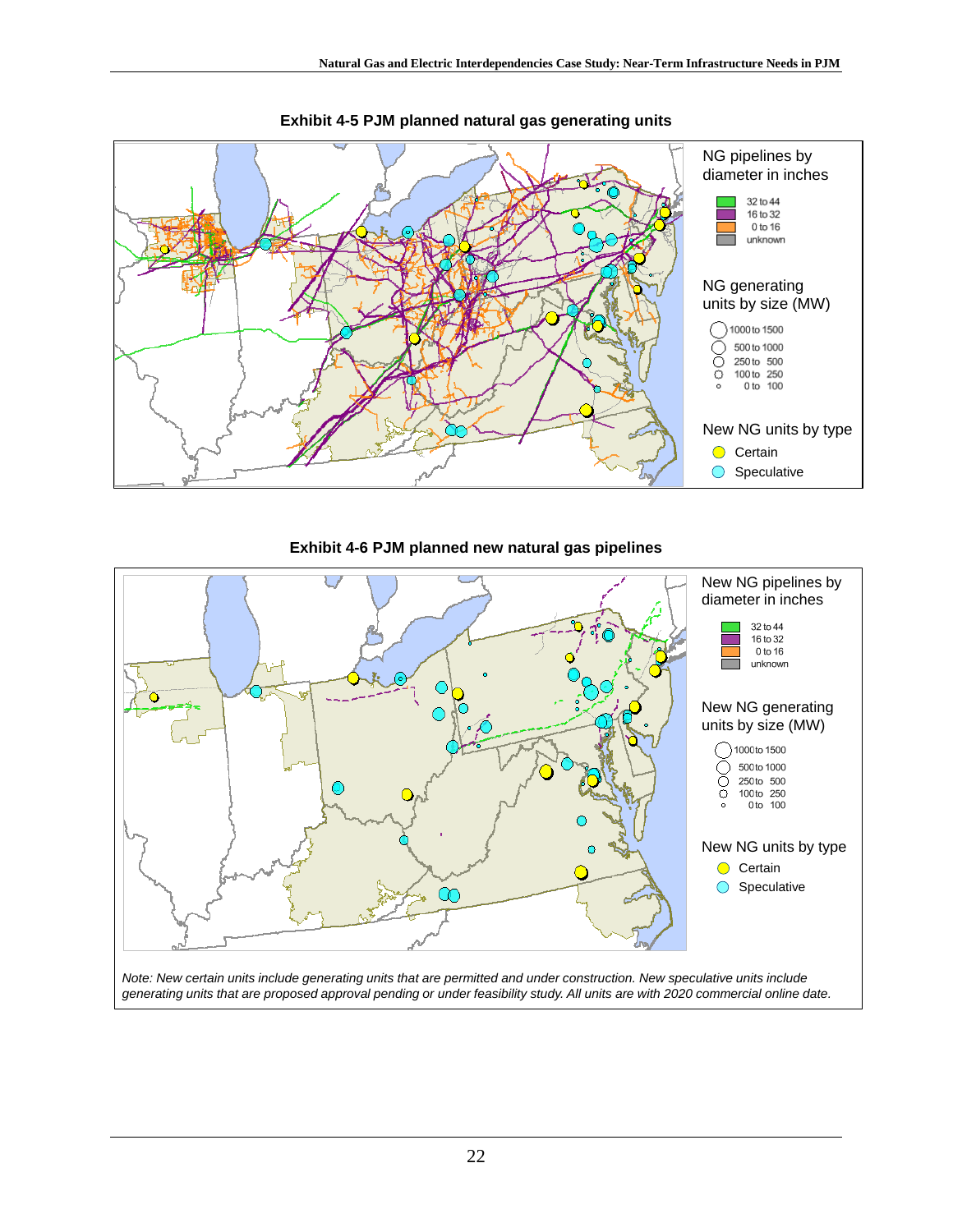# <span id="page-30-0"></span>**5 Natural Gas Storage in the PJM region**

The PJM region is currently home to around 13.5 percent of the U.S. working natural gas storage capacity, with a majority of the storage facilities clustered in Western Pennsylvania and West Virginia. This storage serves as a repository for pipeline quality gas that may eventually be delivered to any pipeline customer served by the connected pipeline as contract and market agreements dictate and, as described below, have limitations on the rate of withdraw.<sup>[23](#page-30-2)</sup>

Most of these storage facilities are operated by interstate pipeline companies; however, many of these operators are subsidiaries or affiliate companies of the major LDCs within the PJM footprint. By working volume – i.e., the amount of gas that can actually be withdrawn – over 80 percent of the working gas capacity is owned by two companies, Columbia Gas Transmission and Dominion Transmission [\(Exhibit 5-1\)](#page-30-1). Because of LDC rights of first refusal along with contract and market agreements, this means that a large portion of the stored natural gas is slated for distribution through an LDC for use in home heating or transmission to meet agreements, many of which require interstate transmission to delivery points external to PJM. This is consistent with residential use outweighing industrial use, as described above in [Exhibit 4-3.](#page-27-0)

<span id="page-30-1"></span>

| Company                              | <b>Working Gas Capacity</b><br><b>Operated (Bcf)</b> | <b>LDC</b><br>Affiliate? |
|--------------------------------------|------------------------------------------------------|--------------------------|
| Columbia Gas and affiliates          | 284.14                                               | X                        |
| Dominion Transmission and affiliates | 242.66                                               | X                        |
| EQT                                  | 39.97                                                | X                        |
| <b>Texas Eastern Transmission</b>    | 18.3                                                 |                          |
| Tennessee Gas Pipeline               | 17.3                                                 |                          |
| <b>National Fuel Gas</b>             | 12.22                                                | X                        |
| All others                           | 32.3                                                 | X                        |
| Total                                | 646.89                                               |                          |

|  | Exhibit 5-1 Natural gas storage operators by working capacity (15) (16) |  |
|--|-------------------------------------------------------------------------|--|
|--|-------------------------------------------------------------------------|--|

Working gas storage capacity within PJM's footprint has increased 4.2 percent since 2005; however, the total percentage of U.S. storage capacity within PJM has decreased by 2.3 percent over the same period [\(Exhibit 5-2\)](#page-31-0), with no new storage additions currently planned within PJM after 2014. The lack of planned storage additions is likely due to the existing price inversion between the Henry and Marcellus Hubs, shown previously in [Exhibit 3-3,](#page-21-1) as well as recent warm winters which had storage full in recent years.

<span id="page-30-2"></span><sup>&</sup>lt;sup>23</sup> For more information on this topic, see NETL's "The Role of Natural Gas Storage in Maintaining Reliability of the Electric Power System" (37)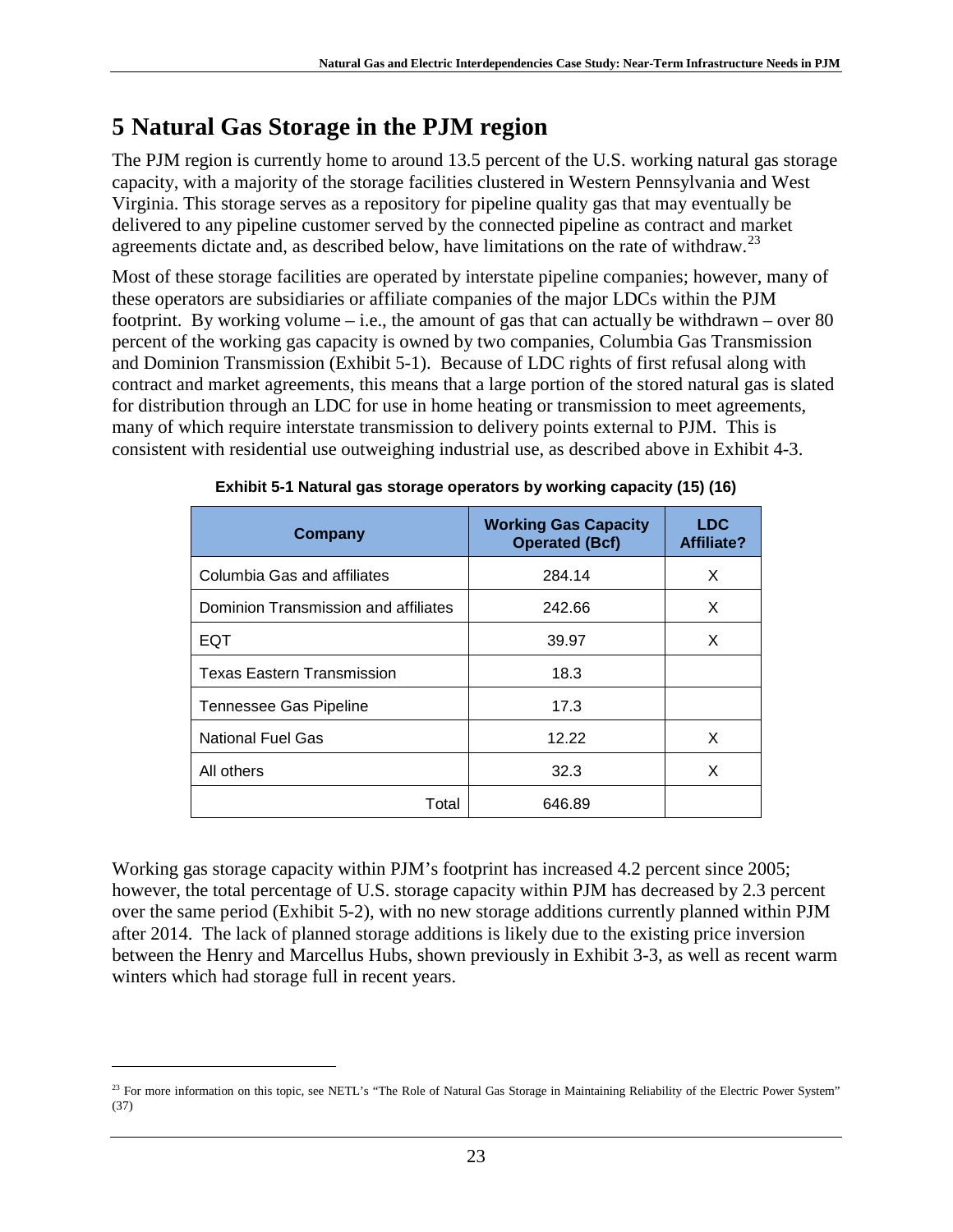<span id="page-31-0"></span>

**Exhibit 5-2 PJM natural gas working storage capacity (15) (16)**

While the working gas capacity and daily capacity deliverable from storage within PJM's footprint have increased since 2005, they have fallen as a percentage of the total U.S. values [\(Exhibit 5-2,](#page-31-0) [Exhibit 5-3\)](#page-32-1).<sup>[24](#page-31-1)</sup> The capacity increase is mostly due to technological improvements that have allowed for more efficient storage operation without compromising facility viability. While the deliverable capacity represents more than 10 times the quantity of projected power sector demand, storage is highly limited in its flexibility to respond to demand changes and a limited number of operational cycles per year [\(Exhibit 5-4\)](#page-32-2). This means that an event requiring a storage release is not immediately recoverable. Additionally, PJM's normal summer peak occurs during the peak storage input season, meaning that storage operators are injecting gas into reserve and the gas is not available.

<span id="page-31-1"></span> $24$  Daily deliverable natural gas storage capacity is the amount of gas that can be withdrawn daily from the storage facilities.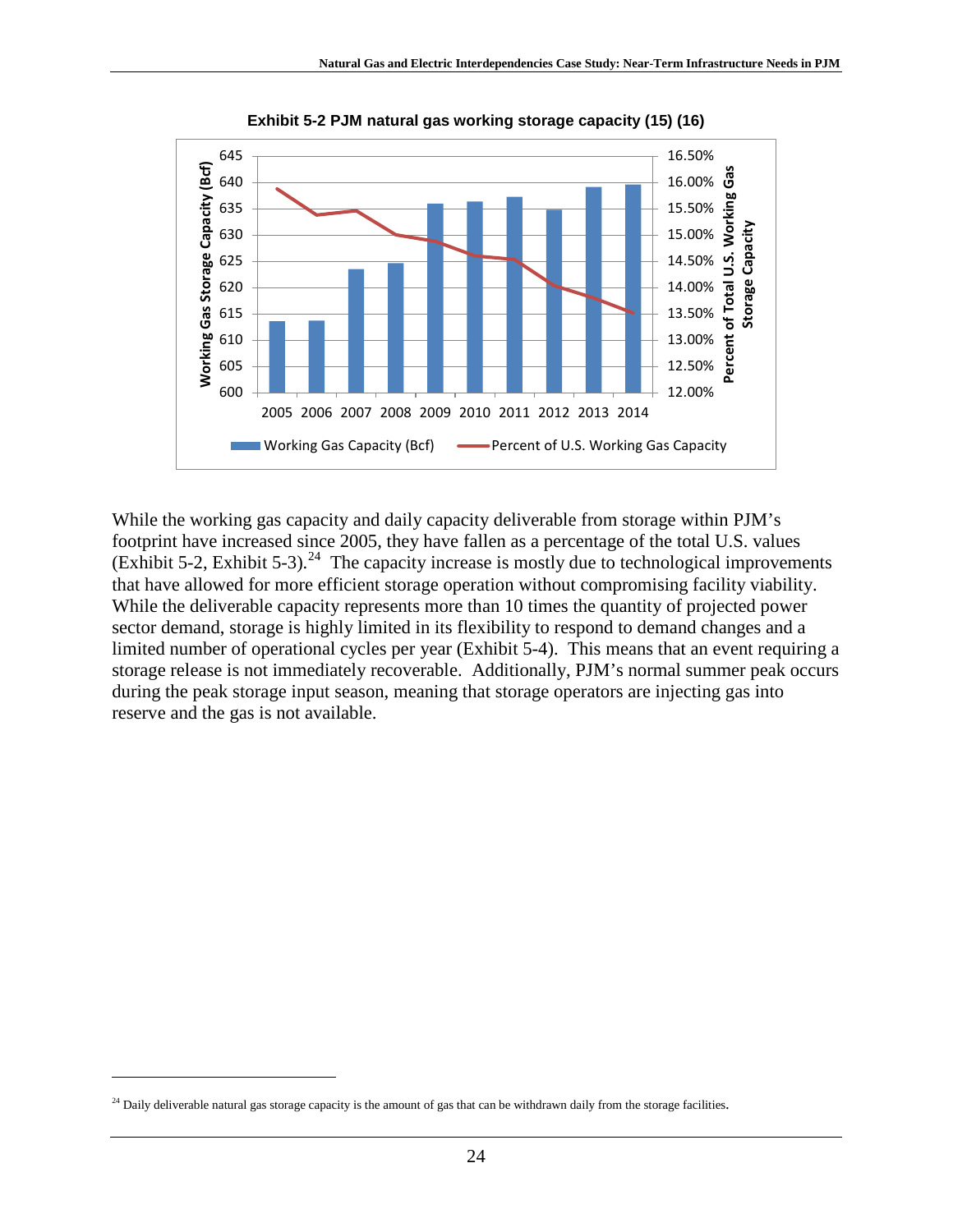<span id="page-32-1"></span>

**Exhibit 5-3 PJM daily deliverable natural gas storage capacity (15) (16)**

**Exhibit 5-4 Underground storage cycling comparison (17)**

<span id="page-32-2"></span>

| <b>Storage Type</b> | <b>Injection Period (Days)</b> | <b>Withdrawal Period (Days)</b> |
|---------------------|--------------------------------|---------------------------------|
| Aquifer             | 200 to 250                     | 100 to 150                      |
| Depleted Field      | 200 to 250                     | 100 to 150                      |
| Salt Dome           | 20 to 40                       | 10 to 20                        |

# <span id="page-32-0"></span>**6 Infrastructure Outlook**

 $\overline{a}$ 

Over the next five years, more than 6,000 miles of electric transmission and 3,000 miles of natural gas pipeline are planned within the PJM footprint. At the same time, 29.5 GW of new natural gas-fired capacity is planned. [Exhibit 6-1](#page-33-0) shows the breakdown of the planned infrastructure by anticipated year of entry into service. The exhibit reveals the effects of enacted environmental regulations on the electricity sector, with peak electric transmission additions entering service in 2015 coincident with the peak in capacity retirements shown in [Exhibit 3-2.](#page-20-1) Most of the transmission projects entering service in 2015 are intended to serve as reinforcement for retiring capacity.<sup>[25](#page-32-3)</sup>

New natural gas-fired capacity additions are expected to peak in 2016. The largest natural gas pipeline expansion is expected to occur later than the peak in natural gas-fired capacity and

<span id="page-32-3"></span><sup>&</sup>lt;sup>25</sup> As identified in the Energy Sector Planning and Analysis (ESPA) bi-monthly transmission tracking report to Strategic Energy Analysis & Planning (SEAP).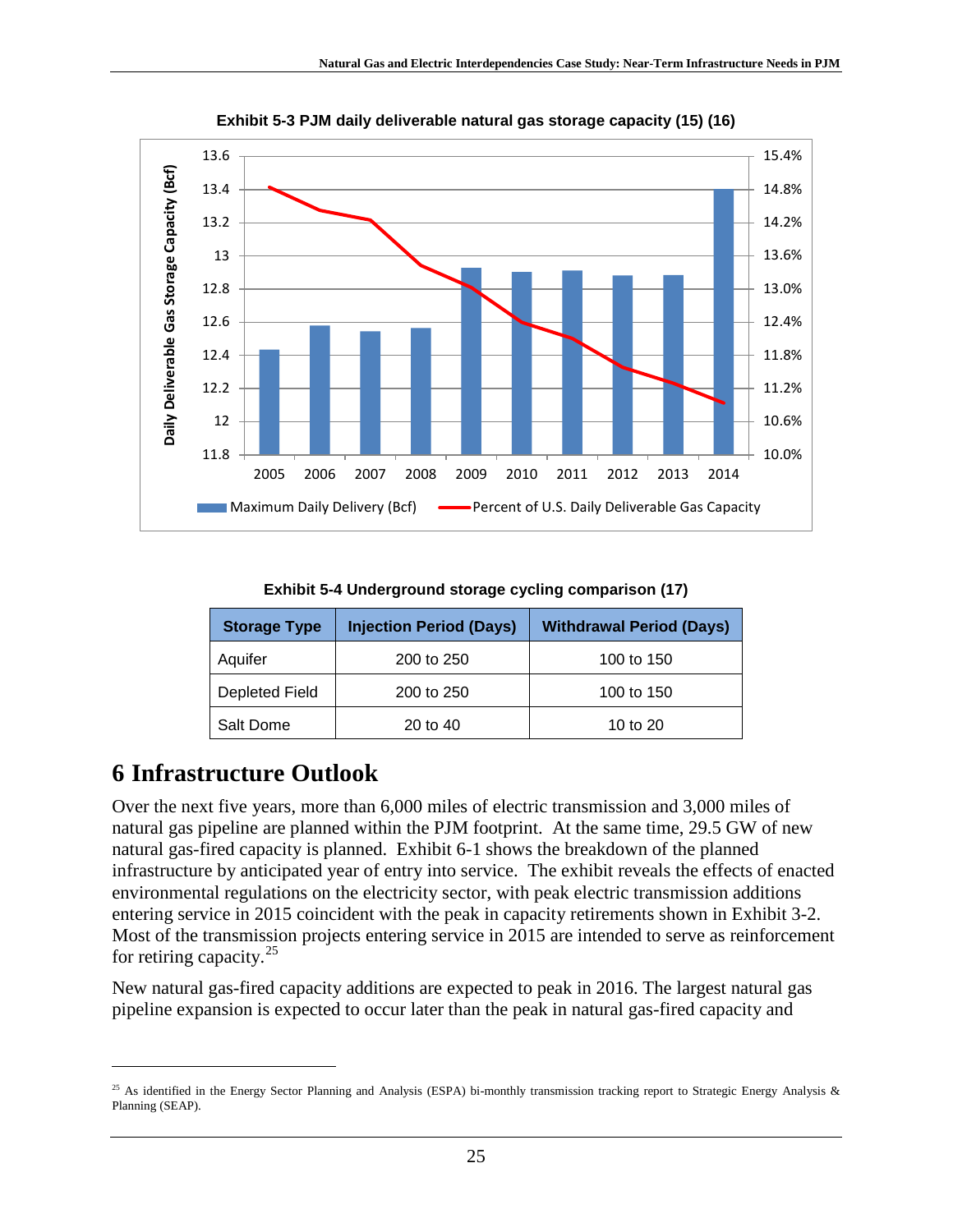electric transmission build-outs due to the lag between pipeline construction, regulatory approval, and market prices. It generally takes an additional three to five years for the construction and permitting of a new pipeline after the pipeline operator has committed to building it.<sup>[26](#page-33-1)</sup> This creates the potential for short-term increases in natural gas pipeline congestion.

<span id="page-33-0"></span>

**Exhibit 6-1 Planned infrastructure in the PJM footprint (13)**

Breaking down the components of [Exhibit 6-1](#page-33-0) by their current status reveals that infrastructure construction, for the most part, is only occurring on pipeline and transmission projects that will enter service within the next 18 months, and on generators that will enter service within the next 24 to 30 months [\(Exhibit 6-3,](#page-35-0) [Exhibit 6-4,](#page-35-1) and [Exhibit 6-5\)](#page-35-2). These timelines coincide with the normal construction time for each of the project types.<sup>[27](#page-33-2)</sup>

According to a report by The INGAA Foundation,

Pipeline cost assumptions have been derived by considering Oil and Gas Journal's Annual Pipeline Economics Special Report, U.S. Pipeline Economics Study, 2013 (hereinafter 6 referred to as 'the OGJ report'). Based on the survey in the OGJ report, pipeline costs recently have risen to \$155,000 per inch-mile from \$94,000 per inch-mile . . . *[the OGJ report]* assumes that the costs will remain constant at the most recent value in real terms over the entire projection period. Regionally, costs vary significantly, with costs being considerably higher in the northeastern states and significantly lower in the southwestern states. Costs also are assumed to vary by grade of pipe, so the smaller diameter pipes used mostly in gathering systems have lower cost factors applied. (18)

<span id="page-33-1"></span><sup>&</sup>lt;sup>26</sup> Pipeline Requirements and Electric Transmission Requirements are detailed in Appendix A.

<span id="page-33-2"></span><sup>&</sup>lt;sup>27</sup>NGCC data a[t http://www.netl.doe.gov/KMD/cds/disk50/NGCC%20Plant%20Case\\_FClass\\_051607.pdf;](http://www.netl.doe.gov/KMD/cds/disk50/NGCC%20Plant%20Case_FClass_051607.pdf) Natural gas pipeline data a[t http://www.eia.gov/pub/oil\\_gas/natural\\_gas/analysis\\_publications/ngpipeline/develop.html;](http://www.eia.gov/pub/oil_gas/natural_gas/analysis_publications/ngpipeline/develop.html)  Electric transmission data at http://www.eei.org/issuesandpolicy/transmission/Pages/transmissionprojectsat.aspx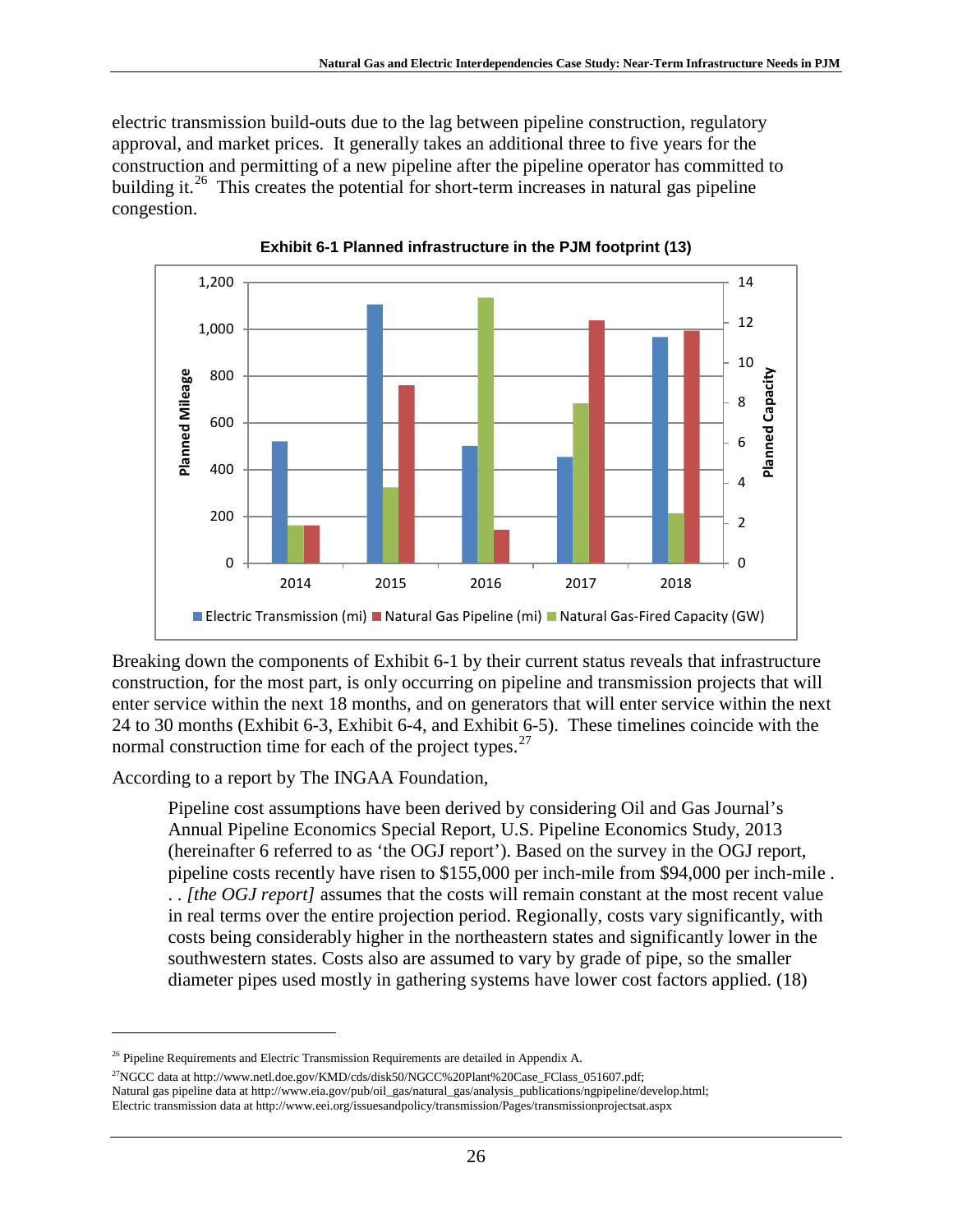[Exhibit 6-2](#page-34-0) shows that 86 percent of natural gas pipelines have an inside diameter (I.D.) between 1" and 8". The average cost per mile in that range is approximately \$172,000 per mile. This cost increases tenfold when the diameter is between 8" and 16". The cost more than doubles to \$3.5 million dollars per mile for a pipeline with an I.D. between 16" to 24", and the cost increases an additional 63 percent for I.D.s greater than 24".

<span id="page-34-0"></span>

| <b>Parameter</b>          | 1" to $\leq 8$ " | $>8"$ to $<=16"$ | $>16"$ to $\leq 24"$ | >24"        |
|---------------------------|------------------|------------------|----------------------|-------------|
| <b>Thousand miles</b>     | 291.2            | 24.3             | 9.6                  | 13.7        |
| % Total NG Pipeline miles | 86.0%            | 7.2%             | 2.8%                 | 4.0%        |
| Billions of 2012\$        | \$50.1           | \$40.9           | \$33.7               | \$78.3      |
| \$/mile Pipeline          | \$172,047        | \$1,683,128      | \$3,510,417          | \$5,715,328 |

**Exhibit 6-2 Pipeline capital expenditures by diameter class, 2014-2035**

Based on these findings, additional pipelines and transmission projects would have minimum lead times of 18 months for construction, while natural gas generator lead times could range from 9-to-12 months (for a simple cycle combustion turbine) to 16-to-30 months for a more efficient combined cycle (NGCC). (6) The siting and permitting process is a multi-month to multi-year process that would be added onto these lead times.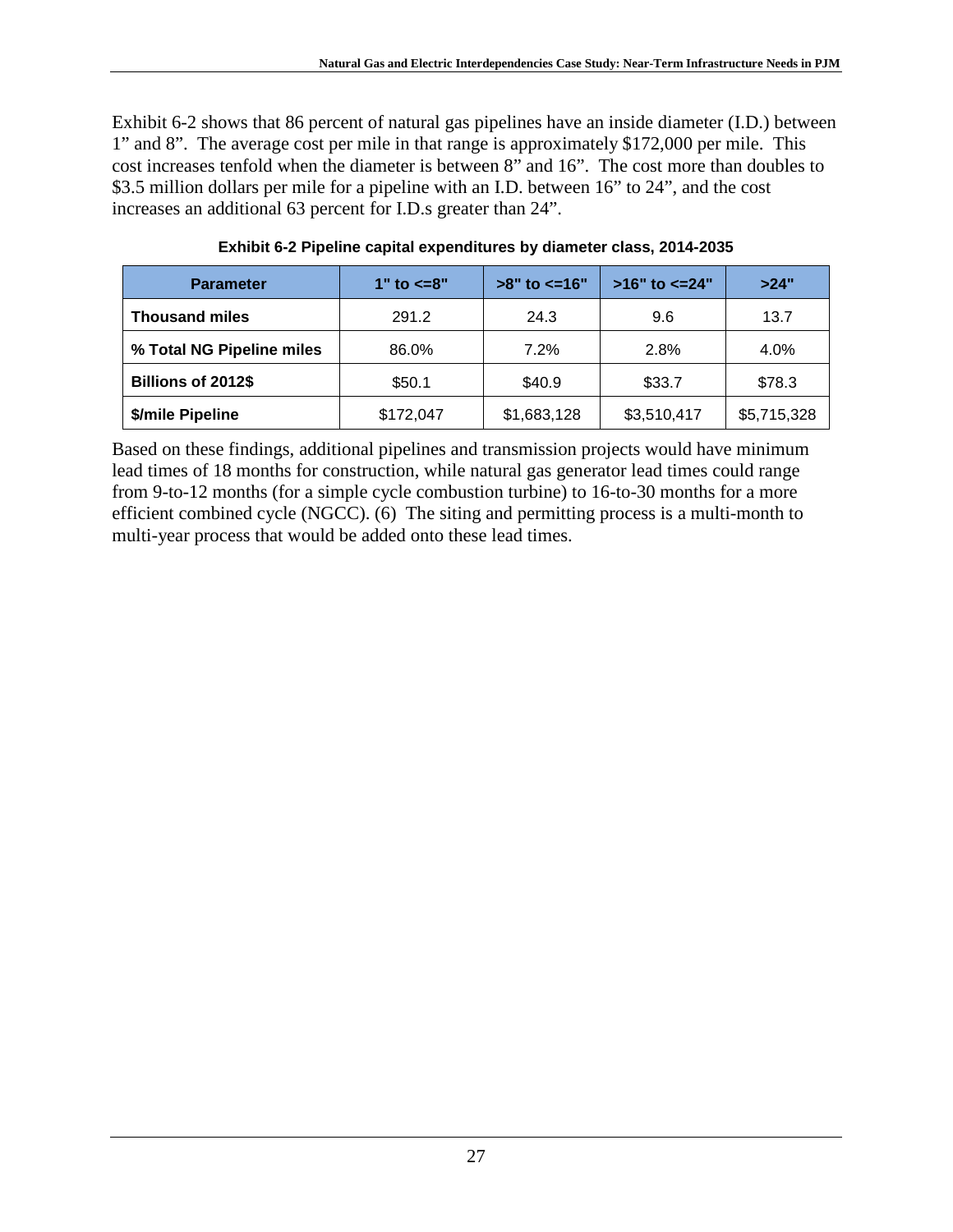<span id="page-35-1"></span>**Exhibit 6-4 Planned electric transmission** 



<span id="page-35-0"></span>**Exhibit 6-3 Planned natural gas pipeline mileage by status (13)**



<span id="page-35-2"></span>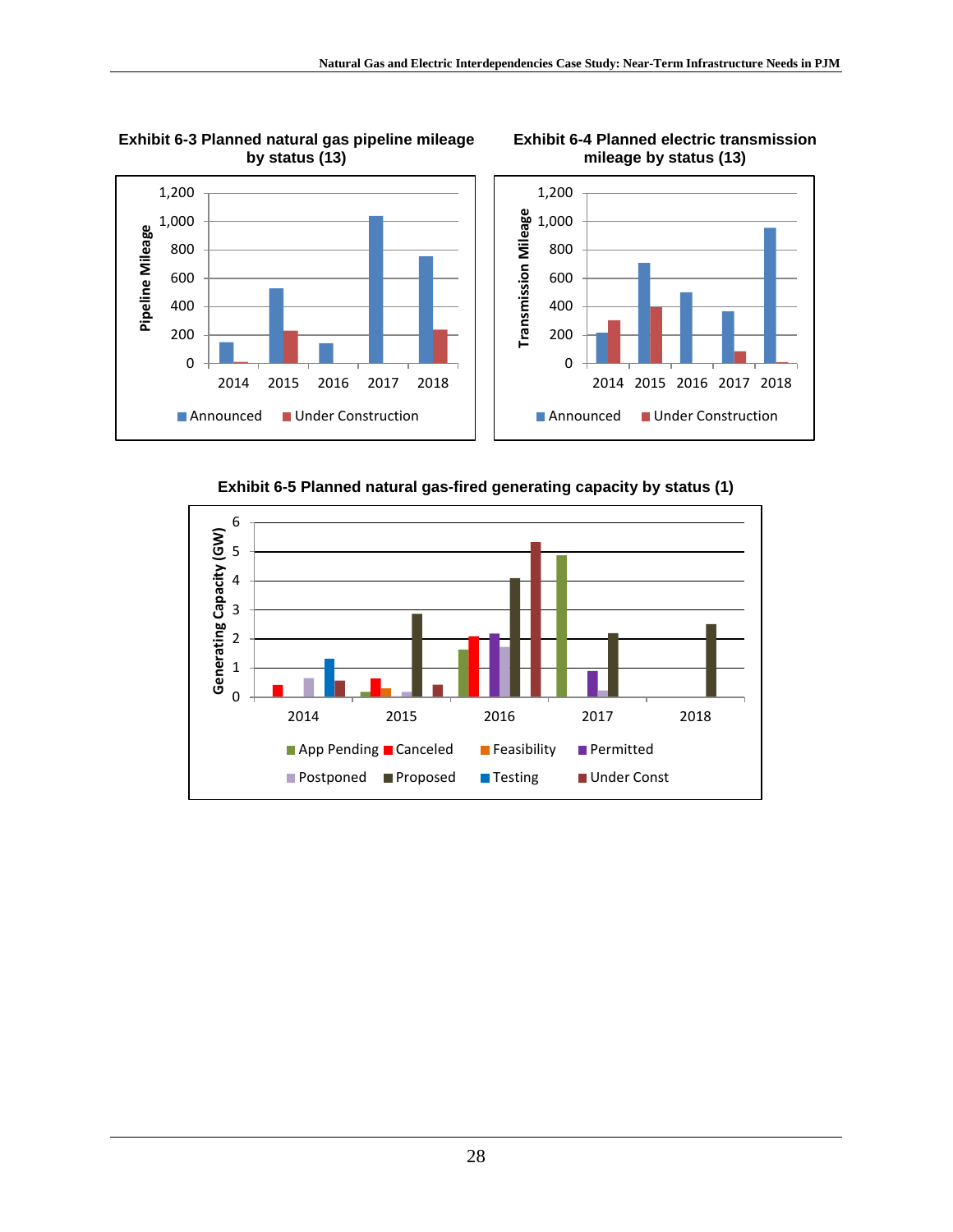# <span id="page-36-0"></span>**7 Key Findings**

The PJM region is expected to undergo a major shift from coal-fired capacity to natural gas-fired capacity with the planned natural gas-fired capacity in PJM expected to increase from 60 to 90 GW with most of this capacity located near existing infrastructure. The current natural gas infrastructure in the PJM region is sufficient to meet current demand because only a few natural gas delivery points were at 75-100 percent utilization during peak 2014 natural gas demand. However, after 2016, additional generating capacity is expected to be required to meet NERC planning reserve requirements, and, after 2020, additional generating capacity will be required to meet peak demand. A security-constrained economic dispatch model shows that, if this additional generating capacity is gas-fired, the gas delivery requirements increase 133 percent between 2014 and 2025, or an average of 8 percent per year, which may lead to congestion in the gas delivery infrastructure. Incrementally, the largest increases in gas-fired capacity production will occur in 2015 and 2016 as units are dispatched more heavily to replace retiring coal- and petroleum-fired units. At the same time, PJM will also see its power transmission import needs from other regions increase significantly.

Currently, there are approximately 3,000 miles of new natural gas pipeline planned for the PJM region. (1) Much of this is large transmission pipeline, which will facilitate transportation of gas from the developing Marcellus and Utica gas producing regions to other areas of the U.S.

Working natural gas storage is clustered in the central PJM region and has increased 4.2 percent since 2005 with the daily capacity deliverable from storage increasing by 7.8 percent, mostly due to technological improvements. However, no new storage is planned after 2014. The lack of planned storage additions is likely due to the existing price inversion between the Henry and Marcellus Hubs driving the cost of natural gas below the point of economic recovery for new storage within the PJM footprint.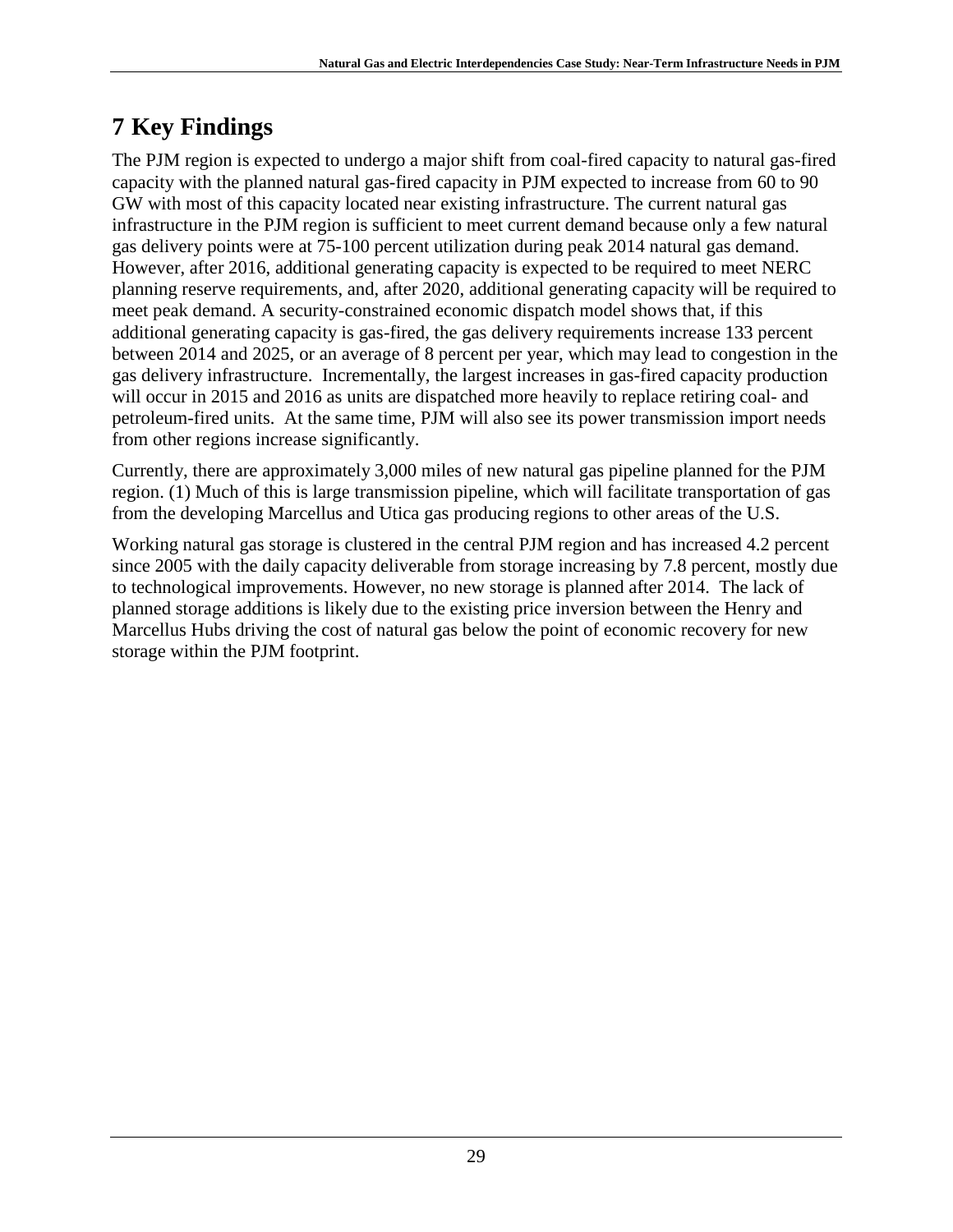# <span id="page-37-0"></span>**8 References**

1. **Ventyx.** Velocity Suite. *Unit Generation and Emissions - Hourly (with Price) Query.* [Online] [Cited: June 12, 2014.]

2. **U.S. Energy Information Administration (EIA).** Short-Term Energy Outlook. *U.S. Energy Information Administration.* [Online] May 8, 2014. [Cited: May 21, 2014.] http://www.eia.gov/forecasts/steo/.

3. —. Annual Energy Outlook 2014. *U.S. Energy Information Administration.* [Online] May 7, 2014. [Cited: May 28, 2014.] http://www.eia.gov/forecasts/aeo/.

4. Coordination of the Scheduling Processes of Interstate Natural Gas Pipelines and Public Utilities. *146 FERC 61,201.* [Online] March 20, 2014. http://www.ferc.gov/whats-new/commmeet/2014/032014/M-1.pdf.

5. **Ventyx.** *PROMOD 11.1.* Boulder, CO : s.n., 2014.

6. **General Electric Company.** TM2500+ Mobile Aeroderivative Gas Turbine Generator Set (26-30 MW). *GE Power & Water.* [Online] 2015. [Cited: January 21, 2015.] https://www.gedistributedpower.com/component/cck/?task=download&file=seb\_media\_document&id=15849.

7. **Louisville Gas & Electric.** LG&E Neighbor to Neighbor - Cane Run. [Online] November 20, 2012. [Cited: January 21, 2015.] https://lge-

ku.com/sites/default/files/documents/LGE\_Neighbor\_to\_Neighbor\_Newsletter\_Cane\_Run\_Wint er2012.pdf.

8. **PJM Interconnection, LLC.** PJM Market Efficiency Modeling Practices. *Market Efficiency.*  [Online] June 1, 2013. [Cited: July 24, 2014.] http://www.pjm.com/~/media/planning/rtepdev/market-efficiency/pjm-market-efficiency-modeling-practices.ashx.

9. **Eastern Interconnection Reliability Assessment Group.** Multiregional Modeling Working Group. *ReliabilityFirst.* [Online] 2013. [Cited: May 28, 2014.] https://rfirst.org/reliability/easterninterconnectionreliabilityassessmentgroup/mmwg/Pages/defaul t.aspx.

10. **RTOInsider.** FERC Clears Capacity Import Limits. *RTOInsider.* [Online] April 29, 2014. [Cited: May 28, 2014.] http://www.rtoinsider.com/pjm-capacity-import-042914/.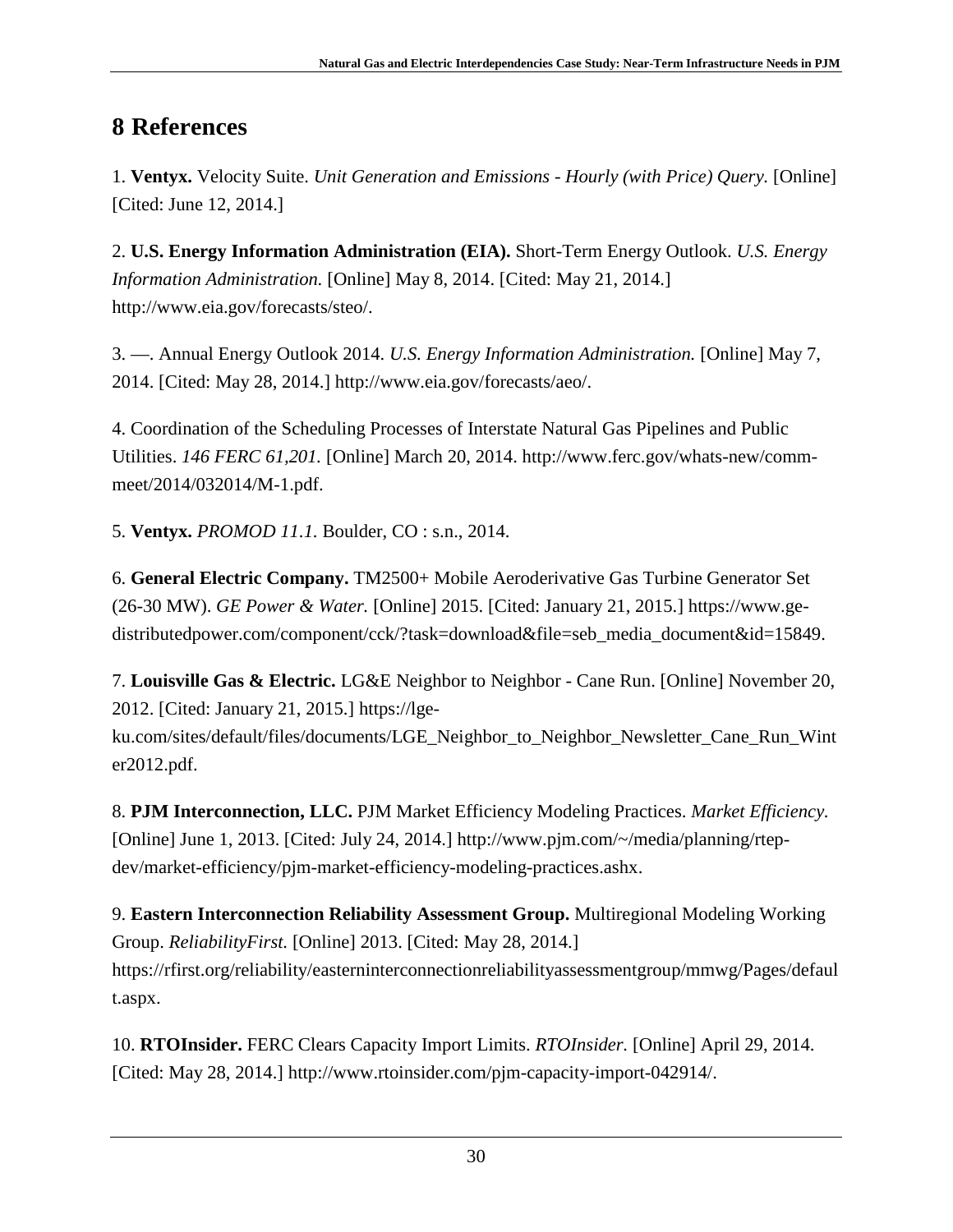11. **PJM Interconnection, LLC.** Generator Deactivation Summary Sheets. *PJM - Planning.*  [Online] July 18, 2014. [Cited: July 28, 2014.] http://www.pjm.com/planning/generationdeactivation/gd-summaries.aspx.

12. **National Energy Technology Laboratory.** The Importance of Baseload Power Renewal. [Online] June 2014. [Cited: January 21, 2015.] http://www.netl.doe.gov/research/energyanalysis/publications/details?pub=4d38e51a-213c-41e6-bd53-f3e75548c5d1.

13. **SNL Financial, LLC.** *SNLxl Excel Plug-in.* Charlottesville, VA : s.n., July 2014.

14. **PJM Interconnection, LLC.** Out of Management Control (OMC) Outage Determinations for Gas Units. *PJM.* [Online] March 31, 2014. http://www.pjm.com/~/media/committeesgroups/task-forces/gestf/20140331/20140331-item-03-out-of-management-controleducation.ashx.

15. **U.S. Energy Information Administration (EIA).** EIA-191 Field Level Storage Data (Annual). *Natural Gas Annual Respondent Query System .* [Online] April 2014. http://www.eia.gov/cfapps/ngqs/ngqs.cfm?f\_report=RP7.

16. **Federal Energy Regulatory Commission (FERC).** Natural Gas Storage. *FERC - Industries.* [Online] May 7, 2014. http://www.ferc.gov/industries/gas/indus-act/storage.asp.

17. —. *Staff Report: Current State of and Issues Concerning Underground Natural Gas Storage.*  AD04-11-000, Washington, D.C. : s.n., 2004.

18. **The INGAA Foundation, Inc.** North American Midstream Infrastructure through 2035: Capitalizing on Our Energy Abundance. [Online] March 18, 2014. [Cited: February 3, 2015.] http://www.ingaa.org/file.aspx?id=21498 .

19. **National Association of Pipeline Safety Representatives.** Compendium of State Pipeline Safety Requirements & Initiatives Providing Increased Public Safety Levels compared to Code of Federal Regulations. *Resources.* [Online] September 2013. [Cited: August 27, 2014.] http://www.naruc.org/resources.cfm?p=397.

20. **United States Government Accountability Office.** Pipeline Permitting: Interstate and Intrastate Natural Gas Permitting Processes Include Multiple Steps, and Time Frames Vary. [Online] February 2013. [Cited: September 2, 2014.] http://www.gao.gov/assets/660/652225.pdf.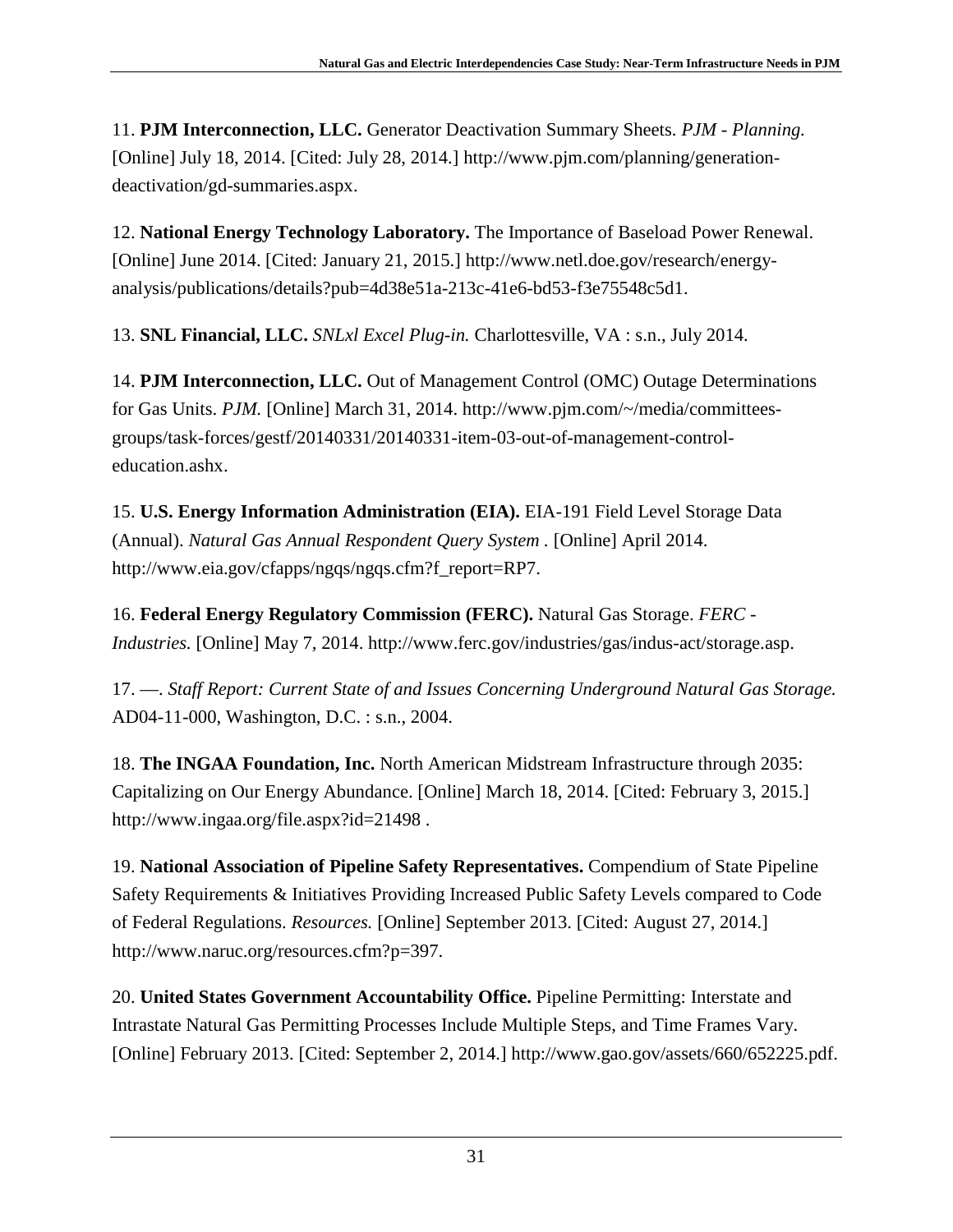21. **National Electrical Manufacturers Association.** Transmission Siting. *Energy Policy.*  [Online] 2014. [Cited: August 27, 2014.] http://www.nema.org/Communications/Documents/tC\_gameboard\_vertical.pdf.

22. **State of New Jersey.** *New Jersey Administrative Code: Control and Prohibition of Air Pollution from Oxides of Nitrogen.* NJ 7:27-19, Trenton, NJ : s.n., 2011.

23. **Silverstein, Alison.** Transmission 101. *NARUC.* [Online] April 20-21, 2011. [Cited: August 27, 2014.] http://www.naruc.org/grants/Documents/Silverstein%20NCEP%20T-101%200420111.pdf.

24. **PJM Interconnection, LLC.** RPM Auction User Information . *PJM.* [Online] June 5, 2014. [Cited: June 12, 2014.] http://www.pjm.com/markets-and-operations/rpm/rpm-auction-userinfo.aspx.

25. **EPA.** Clean Power Plan - Proposed Rule. *Carbon Pollution Standards.* [Online] June 2, 2014. [Cited: October 23, 2014.] http://www2.epa.gov/carbon-pollution-standards/regulatoryactions.

26. **Investopedia.** Henry Hub. *Dictionary.* [Online] 2014. [Cited: October 31, 2014.] http://www.investopedia.com/terms/h/henry\_hub.asp.

27. **Natural Gas Intelligence.** Tennessee Zn 4 Marcellus. [Online] 2014. [Cited: October 31, 2014.]

http://www.naturalgasintel.com/data/data\_products/weekly?region\_id=northeast&location\_id=N EATENN4MAR?region\_id=northeast&location\_id=NEATENN4MAR.

28. **National Energy Technology Laboratory.** *Cost and Performance Baseline for Fossil Energy Plants, Vol. 1, Natural Gas Combined-Cycle Plant. Pittsburgh, PA : s.n., 2007.* DOE/NETL-2007/1281.

29. **PJM Interconnection, LLC.** Load Forecast Development Process. *Resource Adequacy Planning.* [Online] December 30, 2014. [Cited: January 6, 2015.] http://www.pjm.com/planning/resource-adequacy-planning/load-forecast-dev-process.aspx.

30. —. Manual 19: Load Forecasting and Analysis. [Online] November 1, 2014. [Cited: January 6, 2015.] http://www.pjm.com/~/media/documents/manuals/m19.ashx.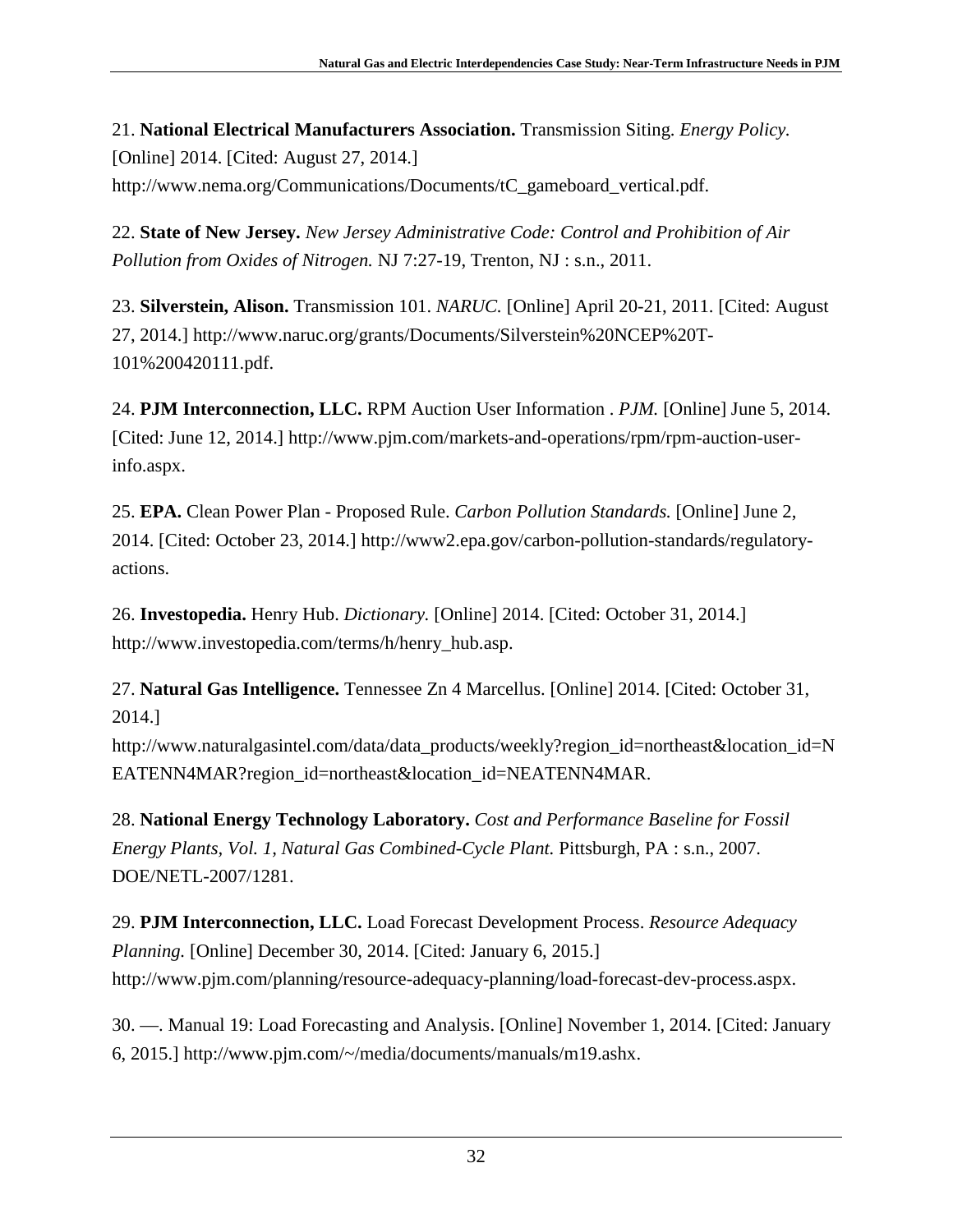31. **General Electric Company.** 7HA Gas Turbine. *GE Water & Power.* [Online] January 2015. [Cited: January 21, 2015.] https://powergen.gepower.com/content/dam/gepowerpowergen/global/en\_US/documents/product/gas%20turbines/Fact%20Sheet/GEA31098%207HA \_Gas\_Turbine\_R7\_FINAL.pdf.

32. **Inman, Mason.** Natural gas: The fracking fallacy. [Online] December 3, 2014. [Cited: January 21, 2015.] http://www.nature.com/news/natural-gas-the-fracking-fallacy-1.16430.

33. **Bradshaw, Dale.** Economic Impact of Cyclic Operation Damage to CCGT plants. [Online] March 31, 2014. [Cited: January 21, 2015.] http://www.electrivation.com/ftp/CEATI TGIG Cycling Damage to Fossil Plants/CEATI TGIG Damage to Power Plant fue to cycling operation.pdf.

34. **INGAA Foundation.** North American Natural Gas Midstream Infrastructure Through 2035: A Secure Energy Future. [Online] June 28, 2011. [Cited: January 27, 2015.] http://www.ingaa.org/File.aspx?id=14911.

35. **PJM Interconnection, LLC.** Transmission Construction Status . *RTEP Upgrades & Status.*  [Online] January 27, 2015. [Cited: January 28, 2015.] http://www.pjm.com/planning/rtepupgrades-status/construct-status.aspx.

36. **National Petroleum Council (NPC).** Topic Paper #4: Electric Generation Efficiency. *Working Document on the NPC Global Oil & Gas Study.* [Online] July 18, 2007. [Cited: July 25, 2014.] http://www.npc.org/study\_topic\_papers/4-dtg-electricefficiency.pdf.

37. **National Energy Technology Laboratory.** The Role of Natural Gas Storage in Maintaining Reliability of the Electric Power System. [Online] January 2015. http://www.netl.doe.gov/File%20Library/Research/Energy%20Analysis/Publications/Issues-in-Focus\_Role-of-NG-Storage\_Jan2015.pdf.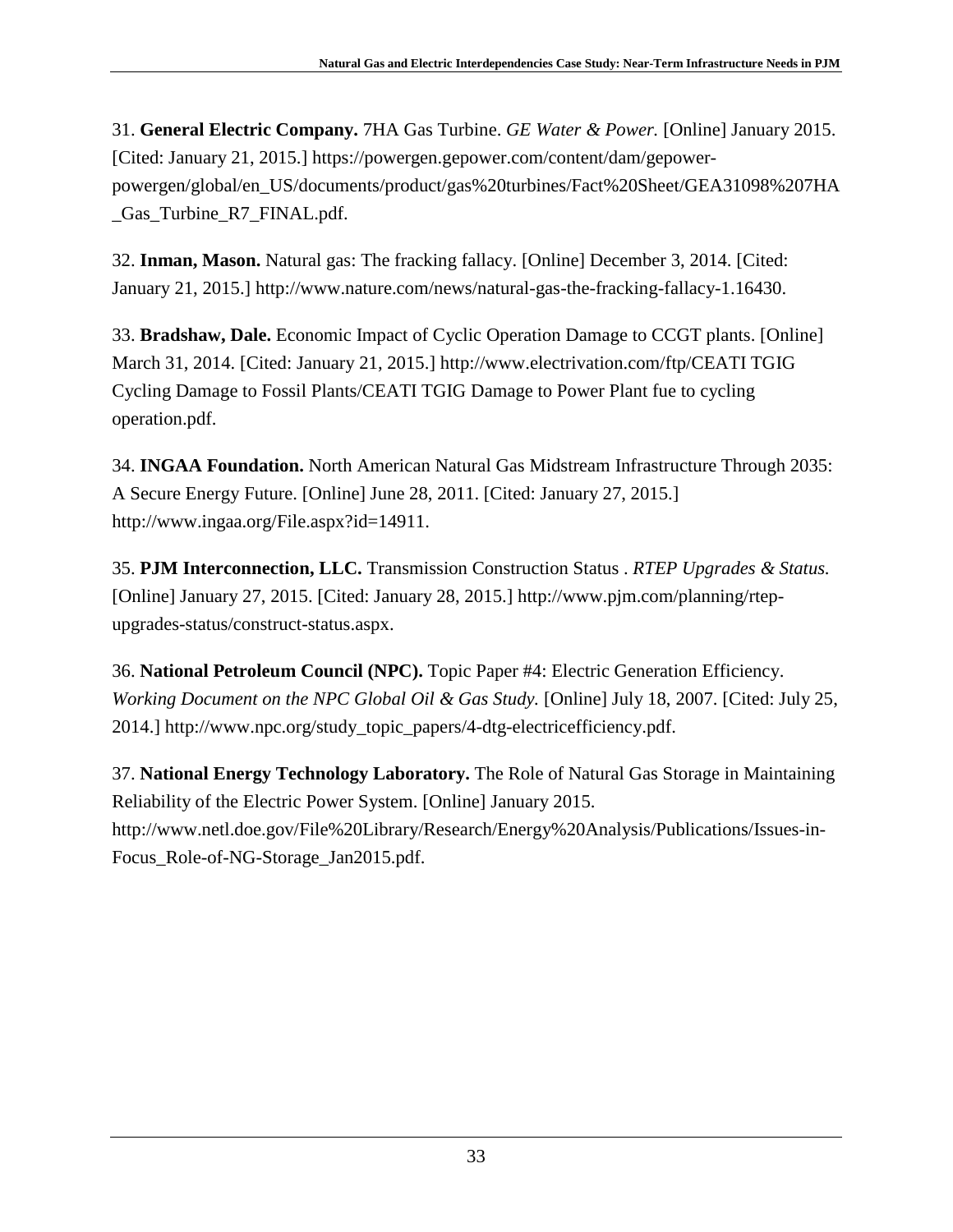# <span id="page-41-0"></span>**Appendix A: Natural Gas Pipeline and Electric Transmission Permitting Requirements**

# **A.1 Natural Gas Pipeline Requirements**

There are many issues regarding the legal, regulatory, institutional, and societal issues that can affect a pipeline project, not just physical factors (such as topography) that need to be taken into account during the design, construction, and operation. There are so many different state regulations on pipeline installation, usage, etc. that the National Association of Pipeline Safety Representatives published a compendium in September 2013 outlining 1,361 specific safety enhancements that have been adopted. (19) These regulations are in addition to the federal regulations required for interstate pipelines as shown below:

- Clean Water Act
- Clean Air Act
- National Historic Preservation Act
- Archeological and Historic Preservation Act
- Coastal Zone Management Act
- Endangered Species Act
- Wild and Scenic Rivers Act
- National Wilderness Act
- National Parks and Recreation Act
- Executive Order 11988 (Floodplain)
- Executive Order 11990 (Wetlands)
- Fishery Conservation and Management Act
- Erosion and Sediment Control Plan
- Site Access Road Permit
- Stream Crossing Permit
- Road Boring Permits
- Hazardous Materials Transportation permit (Petroleum/NG)

Typically, the process to build a new natural gas pipeline begins with the operator providing notice to Federal Energy Regulatory Commission (FERC) (interstate) and state regulators (intrastate) of their intent to build. Once this notice is made, the operator follows either the traditional or the pre-filing process to determine routing, necessary facilities, proposed right(s) of-way, cost, and environmental impact prior to receiving a *Certificate of Public Convenience and Necessity* and *Notice to Proceed* with construction. (20)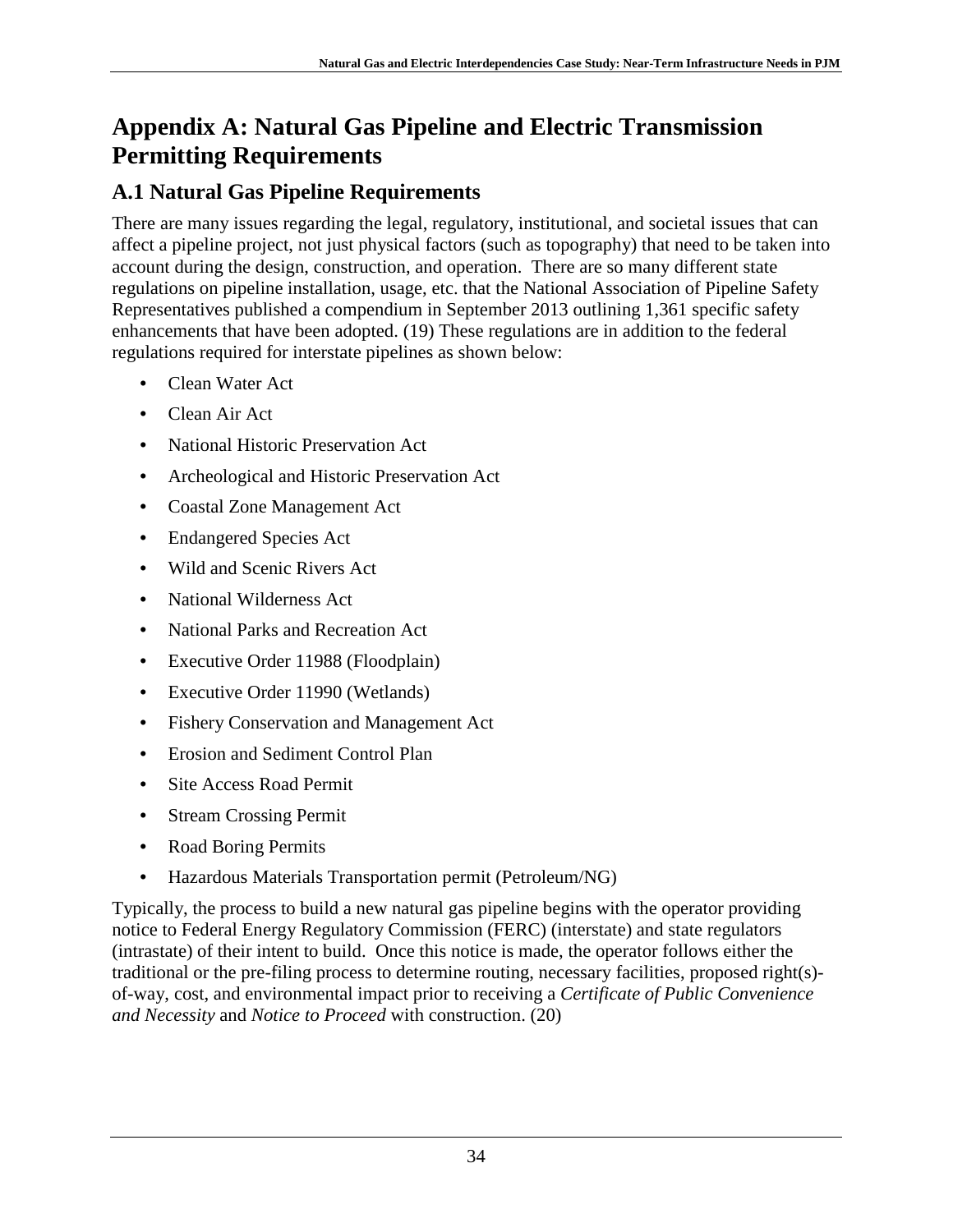### **A.2 Electric Transmission Requirements**

As with natural gas pipelines, there are many issues that can create barriers to the construction of electric transmission lines. The process to build an electric transmission line begins with a utility or merchant transmission owner requesting the new transmission with a Regional Transmission Organization (RTO). The RTO evaluates the request for power system impacts, which typically take one-to-two years. If it clears this point, approval of interstate transmission projects moves to the state level for evaluation of cost allocation, which typically takes 6-to-12 months. Once costs allocations are approved, additional approvals/permits may be required from the other state and federal agencies listed below; this may take up to an additional 6-to-10 years (21):

- Council on Environmental Quality: Environmental Impact Statement
- U.S. Army Corps of Engineers: Navigable Waterway Crossing Permit
- U.S. Fish and Wildlife Service: Protected Habitat Crossing Permit
- Environmental Protection Agency: Air Quality Permit
- U.S. Bureau of Land Management: Right-of-way grant, temporary use permit, antiquities and cultural uses permit, plan of development
- U.S. Forest Service: Special use permit and easement or lease
- Federal Highways Administration: Federal Highway Encroachment Permit
- Bureau of Alcohol, Tobacco, and Firearms: Explosive Users Permit
- Federal Aviation Administration: Form 7460-1 (required near runways)
- State utility commission siting authorization